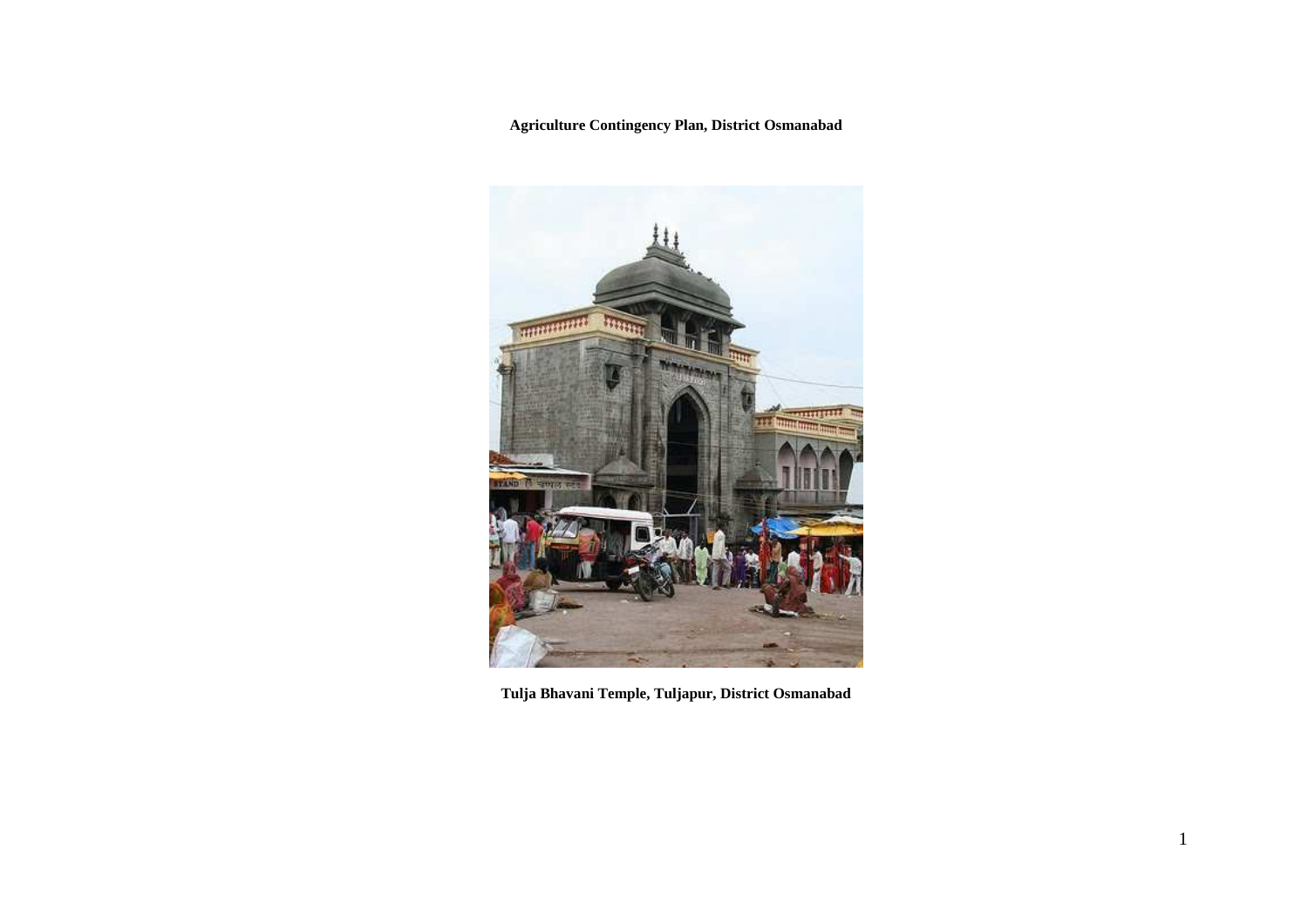|     | 1.0 District Agriculture profile                         |                                                                                         |                                                                       |                                                                                               |  |  |  |
|-----|----------------------------------------------------------|-----------------------------------------------------------------------------------------|-----------------------------------------------------------------------|-----------------------------------------------------------------------------------------------|--|--|--|
| 1.1 | <b>Agro-Climatic/Ecological Zone</b>                     |                                                                                         |                                                                       |                                                                                               |  |  |  |
|     | Agro Ecological Sub Region (ICAR)                        | Deccan Plateau, Hot Semi-Arid Eco-Region (6.1)                                          |                                                                       |                                                                                               |  |  |  |
|     | Agro-Climatic Region (Planning Commission)               | Western Plateau and Hills Region (IX)                                                   |                                                                       |                                                                                               |  |  |  |
|     | Agro Climatic Zone (NARP)                                | Central Maharashtra plateau Zone (MH-7)                                                 |                                                                       |                                                                                               |  |  |  |
|     |                                                          | Western Maharashtra Scarcity Zone (MH-6)                                                |                                                                       |                                                                                               |  |  |  |
|     | List all the districts or part thereof falling under the | 1. Aurangabad 2.Jalana 3. Parbhani 4. Hingoli 5. Beed 6. Osmanabad<br>7. Latur 8.Nanded |                                                                       |                                                                                               |  |  |  |
|     | NARP Zone                                                |                                                                                         | 9. Dhule 10. Buldhana 11. Amravathi 12. Jalgaon 13. Akola 14. Yeotmal |                                                                                               |  |  |  |
|     | Geographic coordinates of district                       | Latitude                                                                                | Longitude                                                             | Altitude                                                                                      |  |  |  |
|     |                                                          | $18^{\circ}10'12.00$ N                                                                  | $76^{\circ}$ 3, 00.00"                                                | 458m above MSL                                                                                |  |  |  |
|     | Name and address of the concerned ZRS / ZARS /           | National Agricultural Research Project (MAU),                                           |                                                                       |                                                                                               |  |  |  |
|     | RARA / RRA / RRTTS                                       | Paithan Road, Aurangabad - 431 005                                                      |                                                                       |                                                                                               |  |  |  |
|     | Mention the KVK located in the district                  |                                                                                         |                                                                       | Krishi Vigyan Kendra (MAU), Ausa Road, Tuljapur, PO. Tuljapur- 413 601 Districts – Osmanabad. |  |  |  |

# **State: Maharashtra Agriculture Contingency Plan: District Osmanabad**

| Rainfall                                        | Normal RF (mm) | Normal Rainy days | Normal Onset             | Normal Cessation           |  |  |  |  |  |
|-------------------------------------------------|----------------|-------------------|--------------------------|----------------------------|--|--|--|--|--|
|                                                 |                | (number)          | (Specify week and month) | (Specify week and month)   |  |  |  |  |  |
| SW monsoon (June - Sep):                        | 693.9          |                   | June $2nd$ week (MW 23)  | October $1st$ week (MW 40) |  |  |  |  |  |
| NE monsoon (Oct - Dec):                         | 88.2           |                   |                          |                            |  |  |  |  |  |
| Winter $( Jan - Feb)$ :                         |                |                   |                          |                            |  |  |  |  |  |
| Summer (Mar - May):                             | 52.2           |                   |                          |                            |  |  |  |  |  |
| Annual                                          | 842.4          | 42                |                          |                            |  |  |  |  |  |
| (Source: Meteorology Department, MAU, Parbhani) |                |                   |                          |                            |  |  |  |  |  |

| 1.3 | Land use     | Geographical       |            | Forest | Land under   | Permanent | Cultivable | Land under | Barren and   | Current | Other   |
|-----|--------------|--------------------|------------|--------|--------------|-----------|------------|------------|--------------|---------|---------|
|     | pattern of   | area               | Cultivable | area   | non-         | pastures  | waste land | Misc. tree | uncultivable | fallows | fallows |
|     | the district | $(000 \text{ ha})$ | area       |        | agricultural |           |            | crops and  | land         |         |         |
|     | (latest)     |                    |            |        | use          |           |            | groves     |              |         |         |
|     | statistics)  |                    |            |        |              |           |            |            |              |         |         |
|     |              | 748.5              | 582.9      | 4.4    | 17.9         | 18.2      | 48.9       | $^{1.9}$   | U.J          | 101.1   | 71.1    |

**Source:** Agriculture Statistical Information Maharashtra Sate 2006 (Part – II)

| . | <b>Major Soils types</b><br><b>B</b> T | '000 ha<br>Area | $\tau$ ( $\%$ ) of total<br>Percent ( |
|---|----------------------------------------|-----------------|---------------------------------------|
|   | $\cdot$ $\cdot$<br>1.Deep black soils  | 171.69          | $\sim$<br>- 14<br>- ۱۰ تا             |
|   | 2. Medium deep black soils             | 79.54           | $\Delta$<br>$\sim$<br>10.72           |
|   | 3. Shallow soils                       | 490.8           | 66.14                                 |

**(Source:** NBSS and LUP, Nagpur)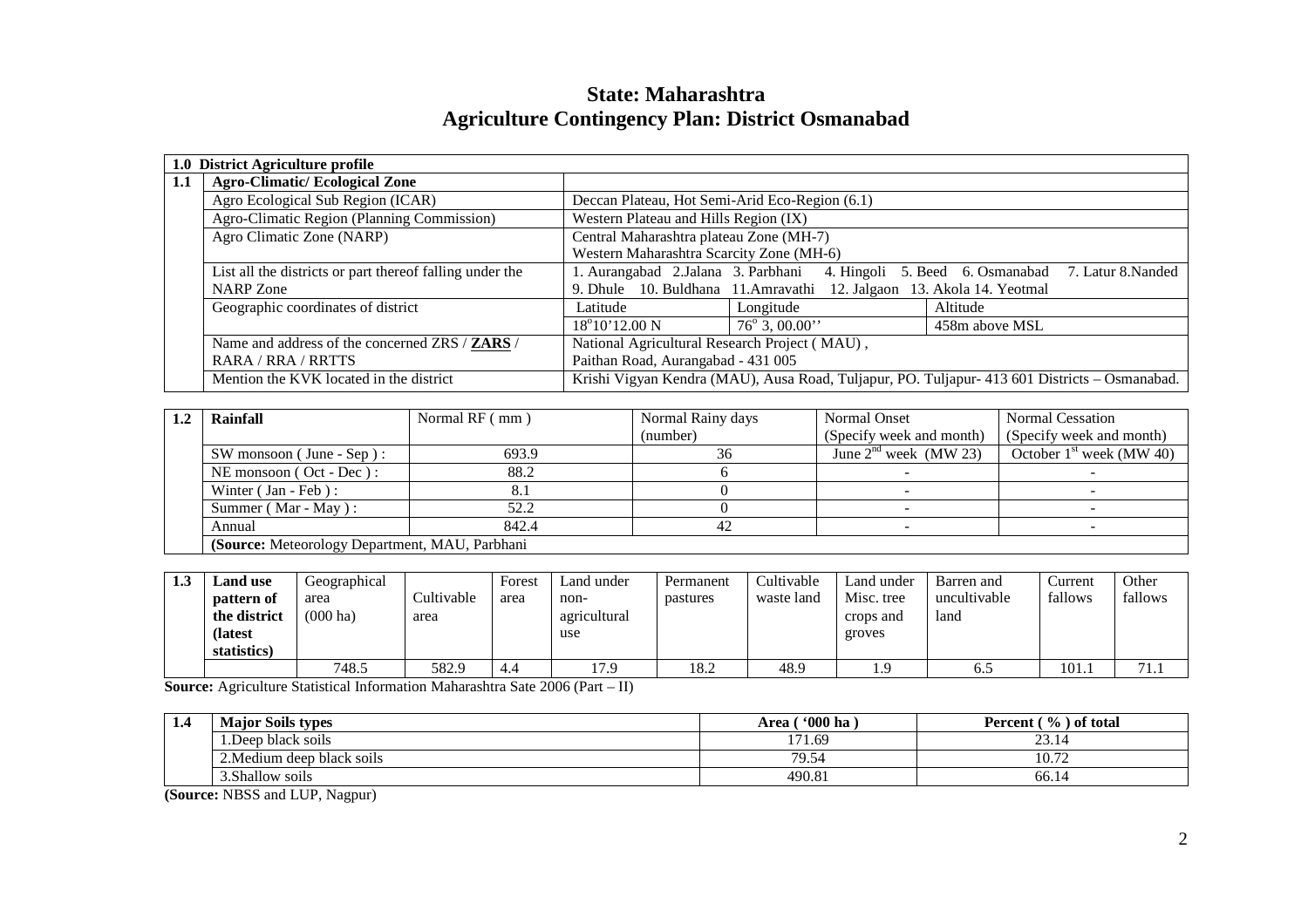| -1. | <b>Agricultural land use</b> | <b>'000 ha</b><br>Area | Cropping intensity % |
|-----|------------------------------|------------------------|----------------------|
|     | Net sown area                | 519.310                | 161.00               |
|     | Area sown more than once     | 321.878                |                      |
|     | Gross cropped area           | 841.188                |                      |

| 1.6 | <b>Irrigation</b>                                           | Area ('000 ha)           |                          | Percent (%)              |
|-----|-------------------------------------------------------------|--------------------------|--------------------------|--------------------------|
|     | Net cultivated area                                         | 582.451                  |                          | 77.8                     |
|     | Net Irrigated area                                          | 106.656                  |                          | 15.6                     |
|     | Gross irrigated area                                        | 128.377                  |                          |                          |
|     | Rainfed area                                                | 412.66                   |                          |                          |
|     | <b>Sources of Irrigation</b>                                | <b>Number</b>            | Area ('000 ha)           | (%)                      |
|     | Canals                                                      | $\sim$                   | 18.727                   | ٠                        |
|     | Tanks                                                       | $\overline{a}$           | 6.900                    |                          |
|     | Open wells                                                  | 68538                    | 92.10                    |                          |
|     | Bore wells                                                  | $\overline{\phantom{a}}$ | 10.644                   | $\overline{\phantom{0}}$ |
|     | Lift irrigation                                             | $\overline{\phantom{a}}$ | $\blacksquare$           | $\overline{\phantom{a}}$ |
|     | Other sources (Farm ponds)                                  | 2000                     | $\blacksquare$           | $\overline{\phantom{0}}$ |
|     | Total                                                       |                          | 128.377                  | 15.6                     |
|     | No. of tractors                                             | 3875                     | 0.217                    | $\blacksquare$           |
|     | Pump sets                                                   | $\overline{\phantom{a}}$ | $\sim$                   | $\overline{\phantom{a}}$ |
|     | Micro-irrigation (2009-10) (Drip 1.05 and Sprinklar 0.5 ha) |                          | 1.55                     |                          |
|     | Groundwater availability and use                            | No. of blocks            | % area                   | <b>Quality of water</b>  |
|     | Over exploited                                              | ۰                        | $\overline{\phantom{a}}$ |                          |
|     | Critical                                                    | $\overline{\phantom{a}}$ | $\overline{\phantom{a}}$ |                          |
|     | Semi-critical                                               | $\overline{\phantom{a}}$ | $\overline{\phantom{m}}$ | $\overline{\phantom{a}}$ |
|     | Safe                                                        | ۰                        | $\blacksquare$           | $\blacksquare$           |
|     | Waste water availability and use                            | $\overline{\phantom{a}}$ | $\overline{\phantom{0}}$ |                          |

## **Area under major field crops & horticulture etc.**

| 1.7 | <b>Major Field Crops cultivated</b> | Area ( '000 ha )        |                          |              |                  |                |              |                          |                |              |  |
|-----|-------------------------------------|-------------------------|--------------------------|--------------|------------------|----------------|--------------|--------------------------|----------------|--------------|--|
|     |                                     | <b>Kharif 2009-2010</b> |                          |              |                  | Rabi 2007-08   |              | <b>Summer</b>            |                |              |  |
|     |                                     | <b>Irrigated</b>        | Rainfed                  | <b>Total</b> | <b>Irrigated</b> | <b>Rainfed</b> | <b>Total</b> | <b>Irrigated</b>         | <b>Rainfed</b> | <b>Total</b> |  |
|     | Pigeon pea                          |                         | 87.8                     | 87.8         |                  | -              | -            |                          | -              | 87.8         |  |
|     | Sorghum                             |                         | 73.7                     | 73.7         |                  | -              | -            | $\overline{\phantom{a}}$ |                | 73.7         |  |
|     | Black gram                          |                         | 51.6                     | 51.6         |                  |                |              |                          |                | 51.6         |  |
|     | Soybean                             |                         | 30.5                     | 30.5         |                  |                |              |                          |                | 30.5         |  |
|     | Sunflower                           |                         | 27.6                     | 27.6         |                  |                |              |                          |                | 27.6         |  |
|     | Rabi Sorghum                        |                         | $\overline{\phantom{a}}$ | -            |                  | 243.7          | 243.7        |                          |                | 243.7        |  |
|     | Gram                                |                         | $\overline{\phantom{a}}$ | -            |                  | 65.2           | 65.2         |                          | -              | 65.2         |  |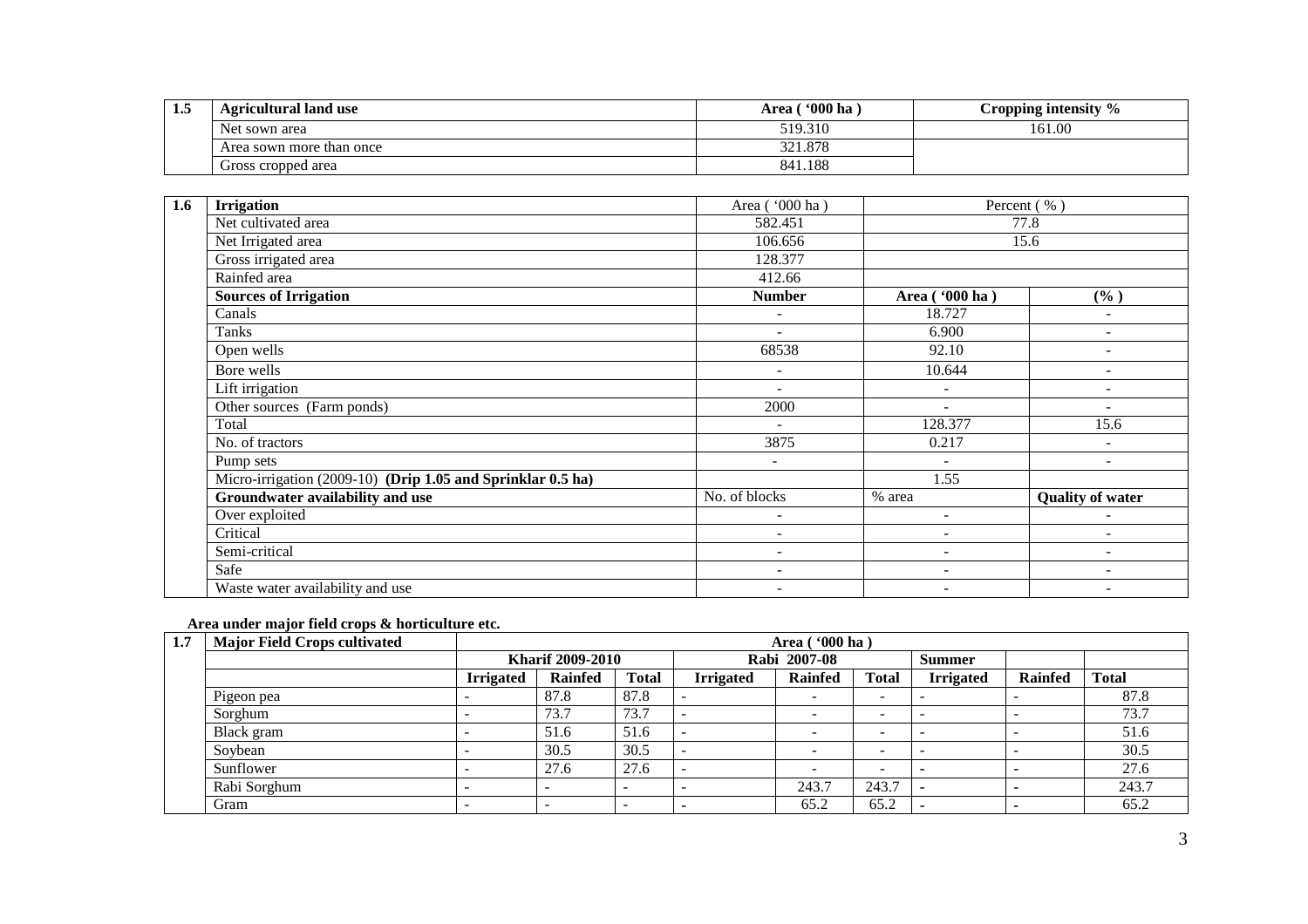| R. Sunflower                        | $\overline{\phantom{a}}$ | $\overline{a}$           | $\sim$                   | $\blacksquare$ | 46.2             | 46.2 | $\blacksquare$           | ٠                        | 46.2 |  |
|-------------------------------------|--------------------------|--------------------------|--------------------------|----------------|------------------|------|--------------------------|--------------------------|------|--|
| Wheat                               | $\overline{\phantom{a}}$ | $\overline{\phantom{a}}$ | $\overline{\phantom{a}}$ | $\blacksquare$ | 38.0             | 38.0 | ٠                        | $\blacksquare$           | 38.0 |  |
| Safflower                           |                          |                          | $\blacksquare$           |                | 28.2             | 28.2 |                          | $\blacksquare$           | 28.2 |  |
| Sugarcane                           |                          |                          | $\sim$                   | 25.1           | $\blacksquare$   | 25.1 |                          |                          | 25.1 |  |
| <b>Horticulture crops - Fruits</b>  |                          | Total area (000 ha)      |                          |                | <b>Irrigated</b> |      |                          | <b>Rainfed</b>           |      |  |
| Mango                               |                          | 1.800                    |                          |                | 1.800            |      |                          | $\overline{\phantom{a}}$ |      |  |
| Grape                               |                          | 1.600                    |                          |                | 1.600            |      |                          | $\blacksquare$           |      |  |
| Kagzi Lime                          |                          | 0.600                    |                          |                | 0.600            |      |                          | $\overline{\phantom{a}}$ |      |  |
| Gauva                               |                          | 0.500                    |                          |                | 0.500            |      |                          | $\overline{a}$           |      |  |
| Tammarind                           |                          | 0.500                    |                          |                |                  |      |                          | 0.500                    |      |  |
| Horticulture crops - Vegetables     | Total area               |                          |                          |                | <b>Irrigated</b> |      |                          | <b>Rainfed</b>           |      |  |
| Bhendi                              | 1.000                    |                          |                          |                | 1.000            |      |                          | $\overline{a}$           |      |  |
| Methi                               | 0.800                    |                          |                          |                | 0.800            |      |                          | $\blacksquare$           |      |  |
| Potato                              |                          | 0640                     |                          |                | 0640             |      |                          | $\overline{a}$           |      |  |
| Cauliflower                         |                          | 0.600                    |                          | 0.600          |                  |      | $\overline{\phantom{a}}$ |                          |      |  |
| Sweet gourd                         |                          | 0.500                    |                          |                | 0.500            |      |                          |                          |      |  |
| <b>Medicinal and Aromatic crops</b> |                          | <b>Total area</b>        |                          |                | <b>Irrigated</b> |      |                          | <b>Rainfed</b>           |      |  |
| <b>Plantation Crops</b>             |                          | <b>Total area</b>        |                          |                | <b>Irrigated</b> |      |                          | <b>Rainfed</b>           |      |  |
| <b>Fodder crops</b>                 |                          | <b>Total area</b>        |                          |                | <b>Irrigated</b> |      |                          | <b>Rainfed</b>           |      |  |
| Sorghum                             |                          | $\overline{NA}$          |                          |                |                  |      |                          |                          |      |  |
| Maize                               |                          | NA                       |                          |                |                  |      |                          |                          |      |  |
| Lucern                              |                          | $\overline{NA}$          |                          |                |                  |      |                          |                          |      |  |
| Berseem                             |                          | NA                       |                          |                |                  |      |                          |                          |      |  |
| Gajraj                              | NA                       |                          |                          |                |                  |      |                          |                          |      |  |
| Total fodder crop area              | NA                       |                          |                          |                |                  |      |                          |                          |      |  |
| Grazing land                        | NA                       |                          |                          |                |                  |      |                          |                          |      |  |
| Sericulture etc                     |                          | 17.260                   |                          |                |                  |      |                          |                          |      |  |

(Source: JDA's ZREAC report kharif, 2010 & C-DAP. Osmanabad)

| 1.8 | <b>Livestock</b>              | Number ('000) |
|-----|-------------------------------|---------------|
|     | Cattle                        | 373.501       |
|     | Buffaloes total               | 225.705       |
|     | Commercial dairy farms        |               |
|     | Goat                          | 218.570       |
|     | Sheep                         | 39.374        |
|     | Others (Camel, pig, Yak etc.) |               |
| 1.9 | <b>Poultry</b>                |               |
|     | Commercial                    | 396.700       |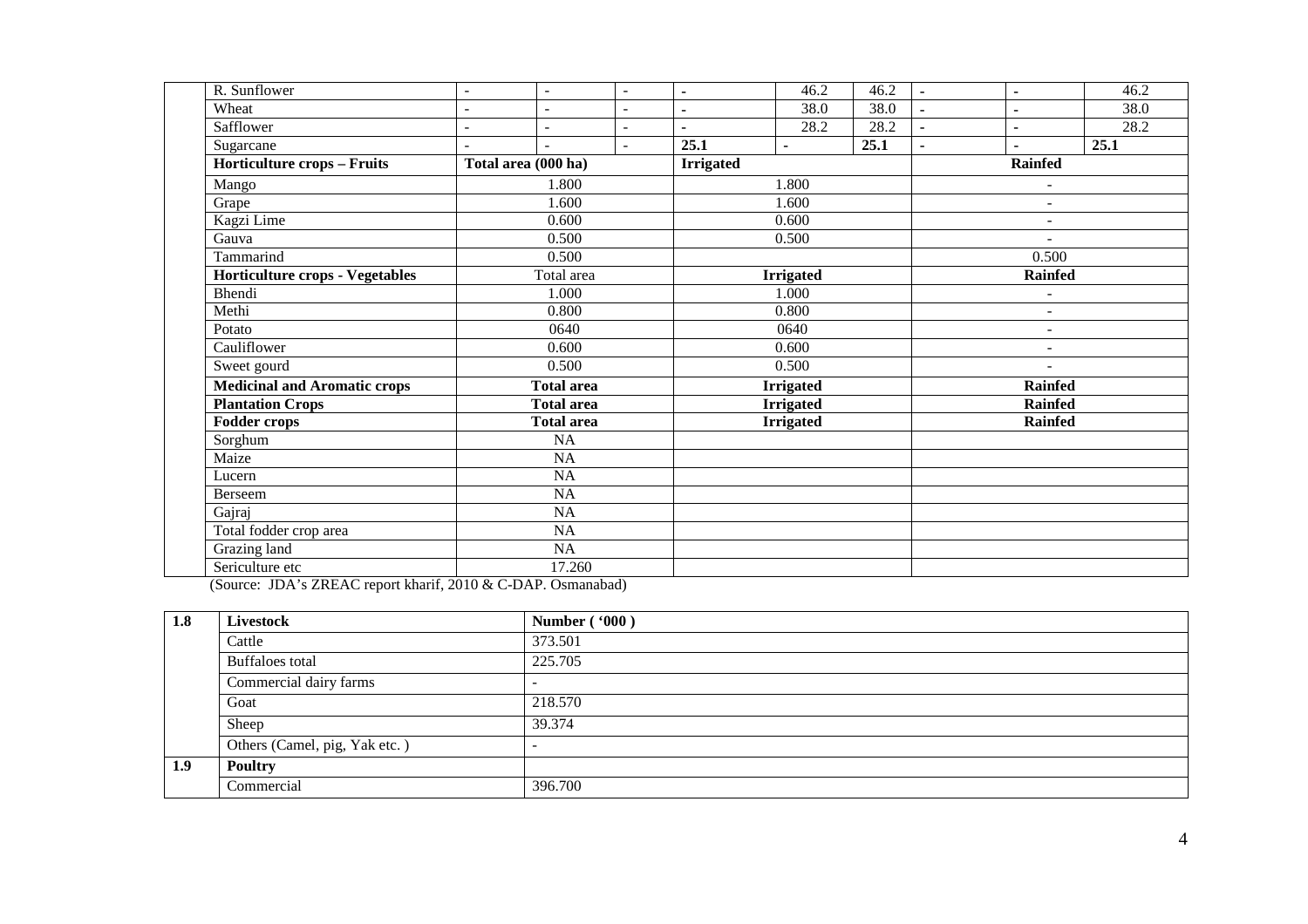|      | Backyard         | 237.232                 |                |                    |  |  |  |  |  |
|------|------------------|-------------------------|----------------|--------------------|--|--|--|--|--|
| 1.10 | <b>Fisheries</b> | Area $(000 \text{ ha})$ | Yield $(t/ha)$ | Production (tones) |  |  |  |  |  |
|      | Brackish water   | NA                      |                |                    |  |  |  |  |  |
|      | Fresh water      | 18.241                  | 0.0959         | 1750               |  |  |  |  |  |
|      | Others           | NA                      |                | -                  |  |  |  |  |  |

**Source:** Maharashtra Animal and Fishery Sciences University, Nagpur

| 1.11 | <b>Production and</b>  |                          | Kharif                   |                          | Rabi                     |                          | Summer                   |            | Total        |
|------|------------------------|--------------------------|--------------------------|--------------------------|--------------------------|--------------------------|--------------------------|------------|--------------|
|      | <b>Productivity of</b> | Production               | Productivity             | Production               | Productivity             | Production               | Productivity             | Production | Productivity |
|      | major crops            | 000 t)                   | (kg/ha)                  | (000t)                   | (kg/ha)                  | (000 t)                  | (kg/ha)                  | (000 t)    | (kg/ha)      |
|      | (Average of            |                          |                          |                          |                          |                          |                          |            |              |
|      | last 5 years:          |                          |                          |                          |                          |                          |                          |            |              |
|      | 2003 to 2008)          |                          |                          |                          |                          |                          |                          |            |              |
|      | Pigeon pea             | 58.2                     | 663                      | $\overline{\phantom{a}}$ | $\overline{\phantom{0}}$ | $\overline{\phantom{0}}$ |                          | 58.2       | 663          |
|      | Sorghum                | 52.3                     | 709                      |                          |                          | $\blacksquare$           |                          | 52.3       | 709          |
|      | Black gram             | 19.0                     | 368                      | $\overline{\phantom{0}}$ |                          | $\overline{\phantom{0}}$ |                          | 19.0       | 368          |
|      | Soybean                | 27.4                     | 899                      | $\overline{\phantom{0}}$ | $\overline{\phantom{0}}$ | $\sim$                   | $\overline{\phantom{0}}$ | 27.4       | 899          |
|      | Sunflower              | 13.9                     | 505                      | $\overline{\phantom{0}}$ | $\overline{\phantom{a}}$ | $\overline{\phantom{0}}$ | -                        | 13.9       | 505          |
|      | Rabi Sorghum           | $\overline{\phantom{a}}$ | -                        | 203.24                   | 834                      | $\overline{\phantom{0}}$ |                          | 203.24     | 834          |
|      | Gram                   | $\overline{\phantom{a}}$ | $\overline{\phantom{a}}$ | 39.25                    | 602                      | $\overline{\phantom{0}}$ | $\overline{\phantom{0}}$ | 39.25      | 602          |
|      | R. Sunflower           | -                        | ۰                        | 28.50                    | 617                      | $\overline{\phantom{0}}$ |                          | 28.50      | 617          |
|      | Wheat                  | $\overline{\phantom{a}}$ | $\overline{\phantom{0}}$ | 32.94                    | 867                      | $\overline{\phantom{0}}$ |                          | 32.94      | 867          |
|      | Safflower              | $\overline{\phantom{a}}$ | -                        | 16.32                    | 579                      | $\overline{\phantom{0}}$ |                          | 16.32      | 579          |

|  | <b>Major Horticultural crops</b>                                                                                    |       |       |  |  |  |  |       |       |  |  |
|--|---------------------------------------------------------------------------------------------------------------------|-------|-------|--|--|--|--|-------|-------|--|--|
|  | Mango                                                                                                               | 16200 | 9000  |  |  |  |  | 16200 | 9000  |  |  |
|  | Grape                                                                                                               | 32000 | 20000 |  |  |  |  | 32000 | 20000 |  |  |
|  | Kagzi Lime                                                                                                          | 7800  | 3000  |  |  |  |  | 7800  | 13000 |  |  |
|  | Gauva                                                                                                               | 15000 | 30000 |  |  |  |  | 15000 | 30000 |  |  |
|  | Tammarind                                                                                                           | 7000  | 14000 |  |  |  |  | 7000  | 14000 |  |  |
|  | <b>Source:</b> Regional Review Meeting Report, 2010-2011 Agril. Department Govt of Maharashtra and C-DAP. Osmanabad |       |       |  |  |  |  |       |       |  |  |

| 1.12 | Sowing window for 5 major | Pigeon pea         | Sorghum            | Black gram           | Soybean              | : Sunflower        |
|------|---------------------------|--------------------|--------------------|----------------------|----------------------|--------------------|
|      | crops (start and end of   |                    |                    |                      |                      |                    |
|      | sowing period)            |                    |                    |                      |                      |                    |
|      | Kharif - Rainfed          | June 15 to July 15 | June 15 to July 30 | June $15$ to July 30 | June $15$ to July 30 | June 15 to July 15 |
|      | Kharif - Irrigated        |                    |                    |                      |                      |                    |
|      |                           | Wheat              | Sorghum            | Gram                 | Safflower            |                    |
|      | Rabi - Rainfed            |                    | - 15 Oct           | $15-30$ Oct -        | Sep 15 to Oct 15     | $1$ to 15 oct      |
|      | Rabi - Irrigated          | 1st to 20th Nov    | 15 Oct $-15$ Nov   | Oct 15 to Nov 15     | Oct 15 to Nov 15     | Oct 15 to Nov 15   |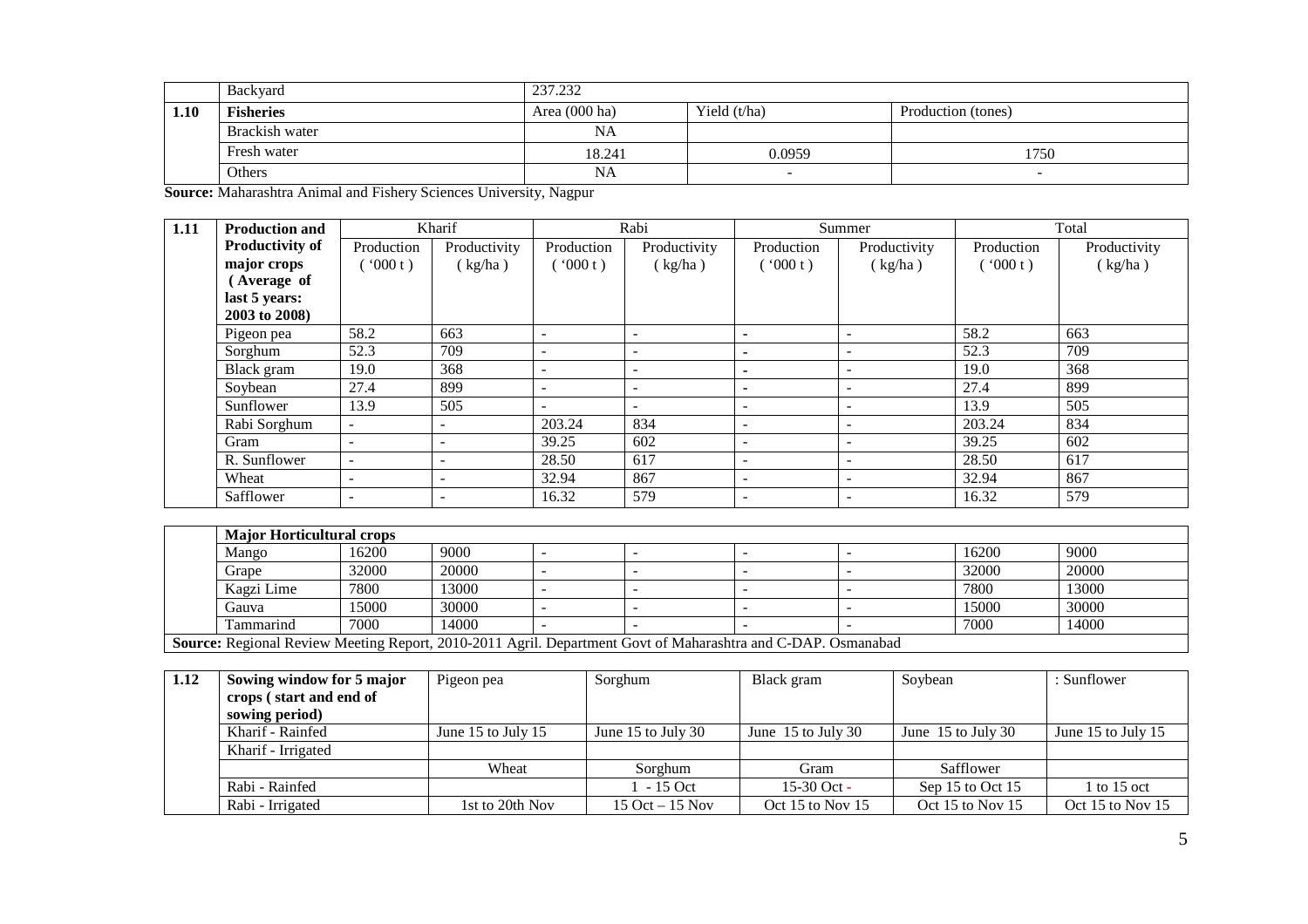| 1.13 | What is the major contingency the district is prone to? (Tick mark<br>and mention years if known during the last 10 years period) | Regular                                                                                                                    | Occasional               | None |
|------|-----------------------------------------------------------------------------------------------------------------------------------|----------------------------------------------------------------------------------------------------------------------------|--------------------------|------|
|      | Drought                                                                                                                           |                                                                                                                            |                          |      |
|      | Flood                                                                                                                             |                                                                                                                            | $\overline{\phantom{a}}$ |      |
|      | Cyclone                                                                                                                           | -                                                                                                                          |                          |      |
|      | Hail storm                                                                                                                        |                                                                                                                            | $\overline{\phantom{a}}$ |      |
|      | Heat wave                                                                                                                         |                                                                                                                            |                          |      |
|      | Cold wave                                                                                                                         |                                                                                                                            |                          |      |
|      | Frost                                                                                                                             |                                                                                                                            | $\overline{\phantom{a}}$ |      |
|      | Sea water inundation                                                                                                              |                                                                                                                            |                          |      |
|      | Pests and diseases                                                                                                                | 1. Heliothis (pigeonpea, gram)<br>2. Spodoptera (Soybean)<br>3. Sphingid (Moong and Urd)<br>4. Jassids & whitefly (cotton) |                          |      |

| 1.14 | <b>e Digital maps of the district</b><br>Include | .<br>t district within<br>Annexure<br>Location map of<br>i States as | Enclosed<br>Y es |  |
|------|--------------------------------------------------|----------------------------------------------------------------------|------------------|--|
|      | for                                              | $\rightarrow$<br>l raintall as<br>Annexure 2<br>Mean annual          | Enclosed<br>Y es |  |
|      |                                                  | Soil map as Annexure 3                                               | Enclosed<br>Y es |  |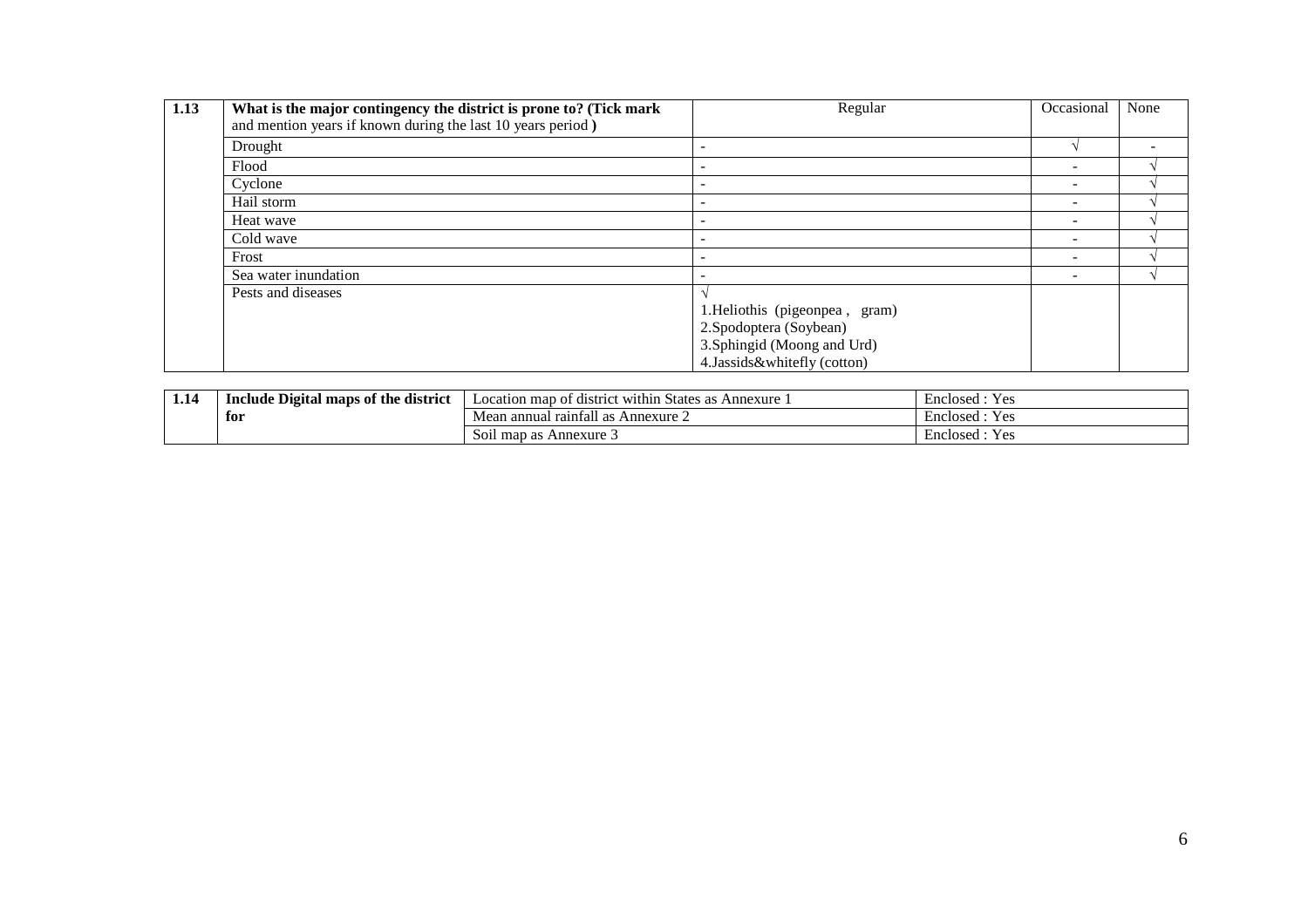**Annexure 1 Location map of Osmanabad district** 



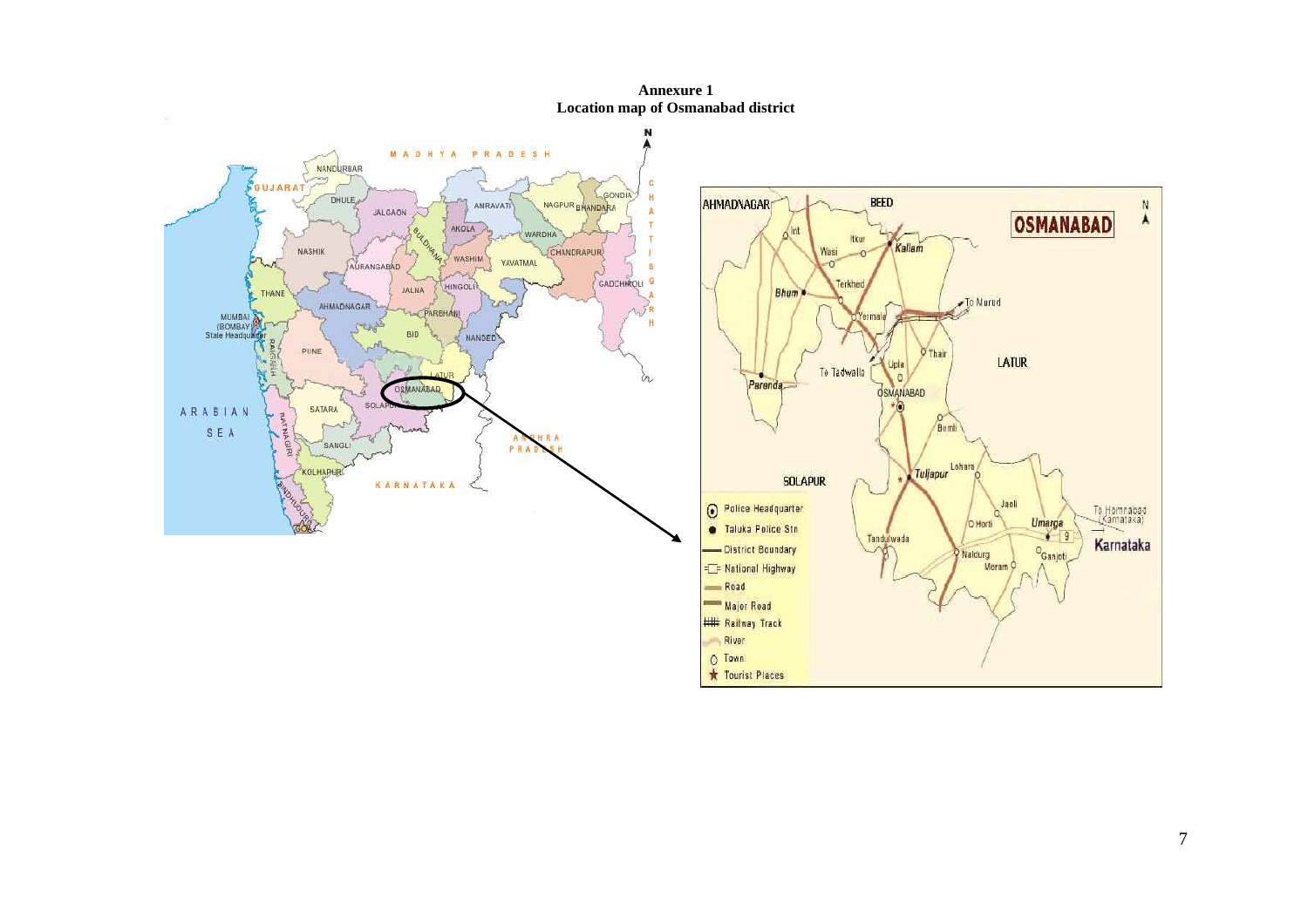**Annexure 2 Mean monthly rainfall of Osmanabad district** 



 **(Source: IMD) (1941-1990)**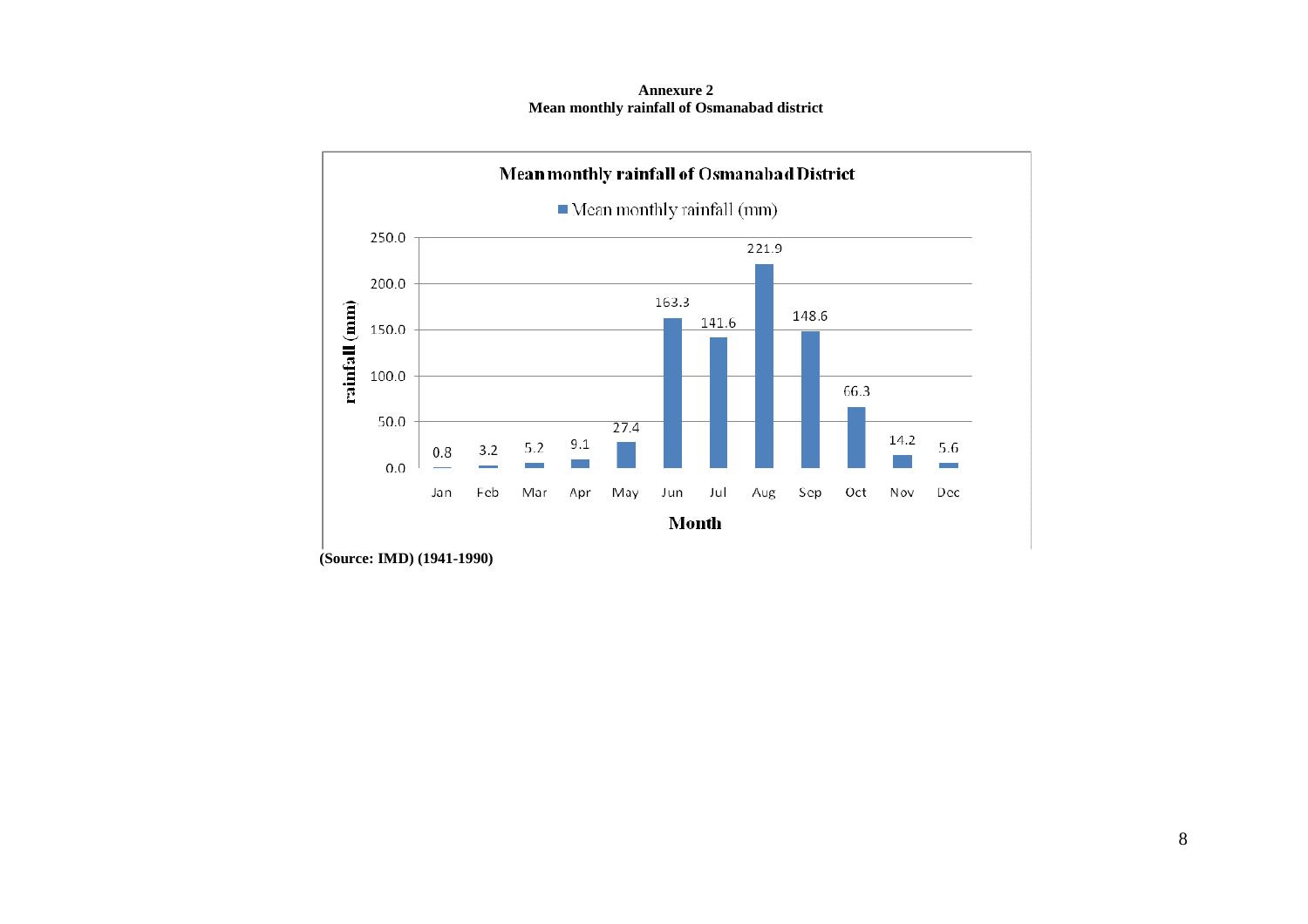#### **Annexure 3**

## **Soil map of osmanabad district**



 **Source: NBSS & LUP Regional Centre, Nagpur**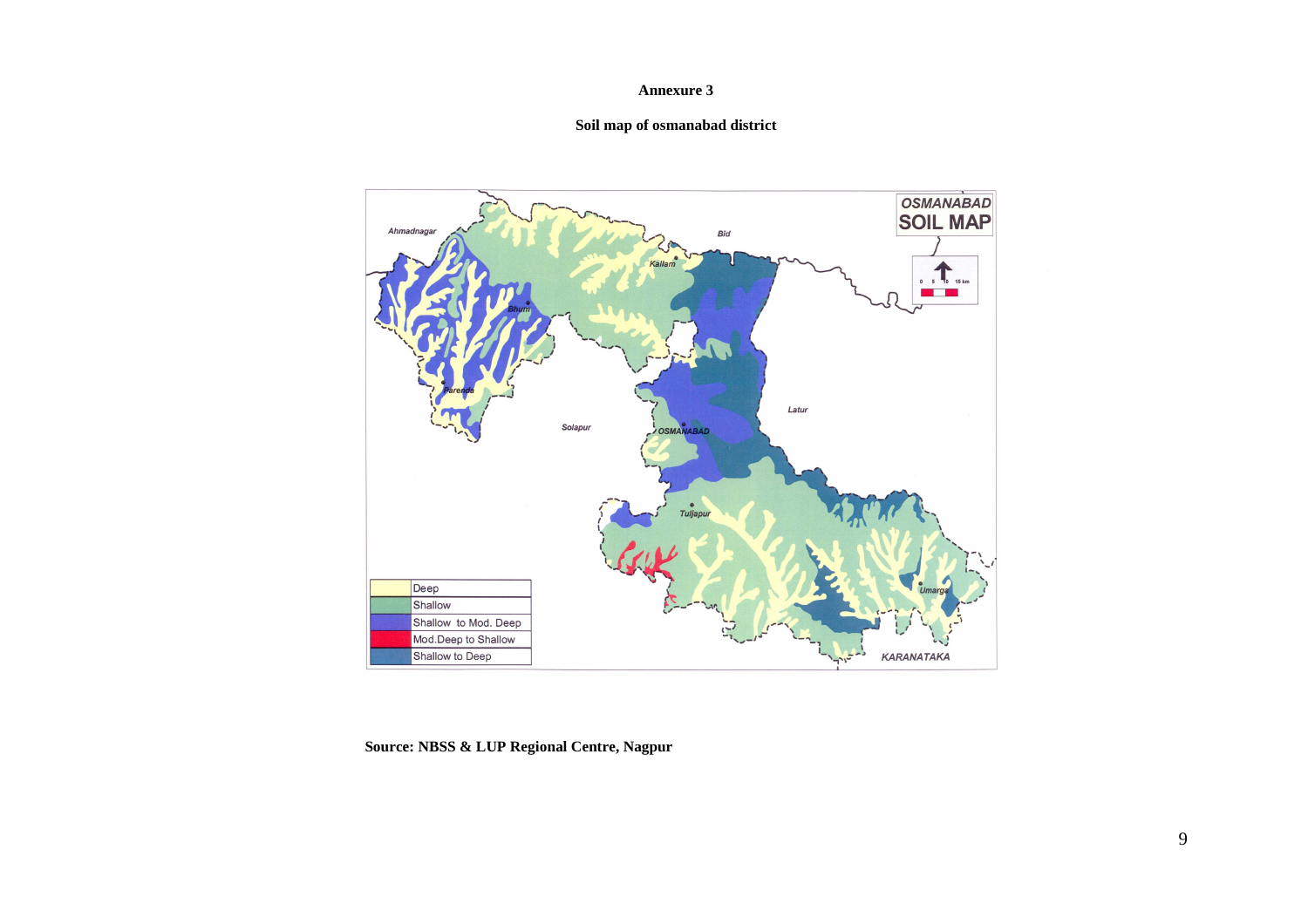## **2.0 Strategies for weather related contingencies**

**2.1 Drought 2.1.1 Rainfed situation** 

| <b>Condition</b>                                 |                                                 |                                                           | <b>Suggested Contingency measures</b>     |                                                             |                                          |  |
|--------------------------------------------------|-------------------------------------------------|-----------------------------------------------------------|-------------------------------------------|-------------------------------------------------------------|------------------------------------------|--|
| Early<br>season<br>drought<br>(delayed<br>onset) | <b>Major Farming</b><br>situation               | <b>Normal Crop / Cropping</b><br>system including variety | Change in Crop/<br><b>Cropping system</b> | <b>Agronomic measures</b>                                   | <b>Remarks</b> on<br>Implementation      |  |
| Delay by 2                                       | Medium deep to deep<br>black soils with assured | Pigeonpea                                                 | No Change                                 | Normal package of practices<br>recommended by MAU, Parbhani | Linkage with MAU,<br>Parbhani, MSSC, NSC |  |
| weeks                                            | rainfall                                        | Sorghum                                                   | $-do-$                                    | -do-                                                        | for supply of seed                       |  |
|                                                  |                                                 | Black gram                                                | $-do-$                                    | -do-                                                        |                                          |  |
| 4 <sup>th</sup> week of                          |                                                 | Soybean                                                   | $-do-$                                    | -do-                                                        |                                          |  |
| June                                             |                                                 | Sunflower                                                 | -do-                                      | -do-                                                        |                                          |  |
|                                                  | Shallow soils with                              | Pigeonpea                                                 | -do-                                      | -do-                                                        |                                          |  |
|                                                  | assured rainfall                                | Sorghum                                                   | $-do-$                                    | -do-                                                        |                                          |  |
|                                                  |                                                 | Blackgram                                                 | $-do-$                                    | -do-                                                        |                                          |  |
|                                                  |                                                 | Soybean                                                   | $-do-$                                    | $-do-$                                                      |                                          |  |
|                                                  |                                                 | Pearl millet                                              | $-do-$                                    | -do-                                                        |                                          |  |
|                                                  | Medium deep to deep                             | Pigeonpea                                                 | -do-                                      | $-do-$                                                      |                                          |  |
|                                                  | black soils with low                            | Sorghum                                                   | $-do-$                                    | $-do-$                                                      |                                          |  |
|                                                  | rainfall (Bhoom and                             | Black gram                                                | $-do-$                                    | $-do-$                                                      |                                          |  |
|                                                  | Paranda tehsils)                                | Soybean                                                   | $-do-$                                    | $-do-$                                                      |                                          |  |
|                                                  | Shallow soils with low                          | Pigeonpea                                                 | $-do-$                                    | $-do-$                                                      |                                          |  |
|                                                  | rainfall (Bhoom and                             | Sorghum                                                   | $-do-$                                    | $-do-$                                                      |                                          |  |
|                                                  | Paranda Tehsils)                                | Black gram                                                | $-do-$                                    | $-do-$                                                      |                                          |  |
|                                                  |                                                 | Pearl millet                                              | $-do-$                                    | $-do-$                                                      |                                          |  |

| Condition           |                                                    |                   | <b>Suggested Contingency measures</b>                                                                               |                                                                |                                                           |  |
|---------------------|----------------------------------------------------|-------------------|---------------------------------------------------------------------------------------------------------------------|----------------------------------------------------------------|-----------------------------------------------------------|--|
| <b>Early season</b> | <b>Major Farming</b>                               | Normal Crop/      | <b>Change in Crop/Cropping</b>                                                                                      | <b>Agronomic measures</b>                                      | <b>Remarks</b> on                                         |  |
| drought (delayed    | situation                                          | Cropping system   | system                                                                                                              |                                                                | Implementation                                            |  |
| onset)              |                                                    | including variety |                                                                                                                     |                                                                |                                                           |  |
| Delay by 4 weeks    | Medium deep to<br>deep black soils<br>with assured | Pigeonpea         | No change. Prefer varieties like<br>BSMR 736, 853 BDN 708, 711                                                      | Normal package of practices<br>recommended by MAU,<br>Parbhani | Linkage with MAU,<br>Parbhani, MSSC,<br>NSC for supply of |  |
| $2nd$ week of July  | rainfall                                           | Sorghum           | Cotton / Maize/ Pigeonpea<br>(BSMR 736, 853, BDN 708,<br>BDN 711) / Pearl millet<br>(Shradha, Saburi, AIMP-92901) / | Normal package of practices<br>recommended by MAU,<br>Parbhani | foundation/<br>certified / truthful<br>seed               |  |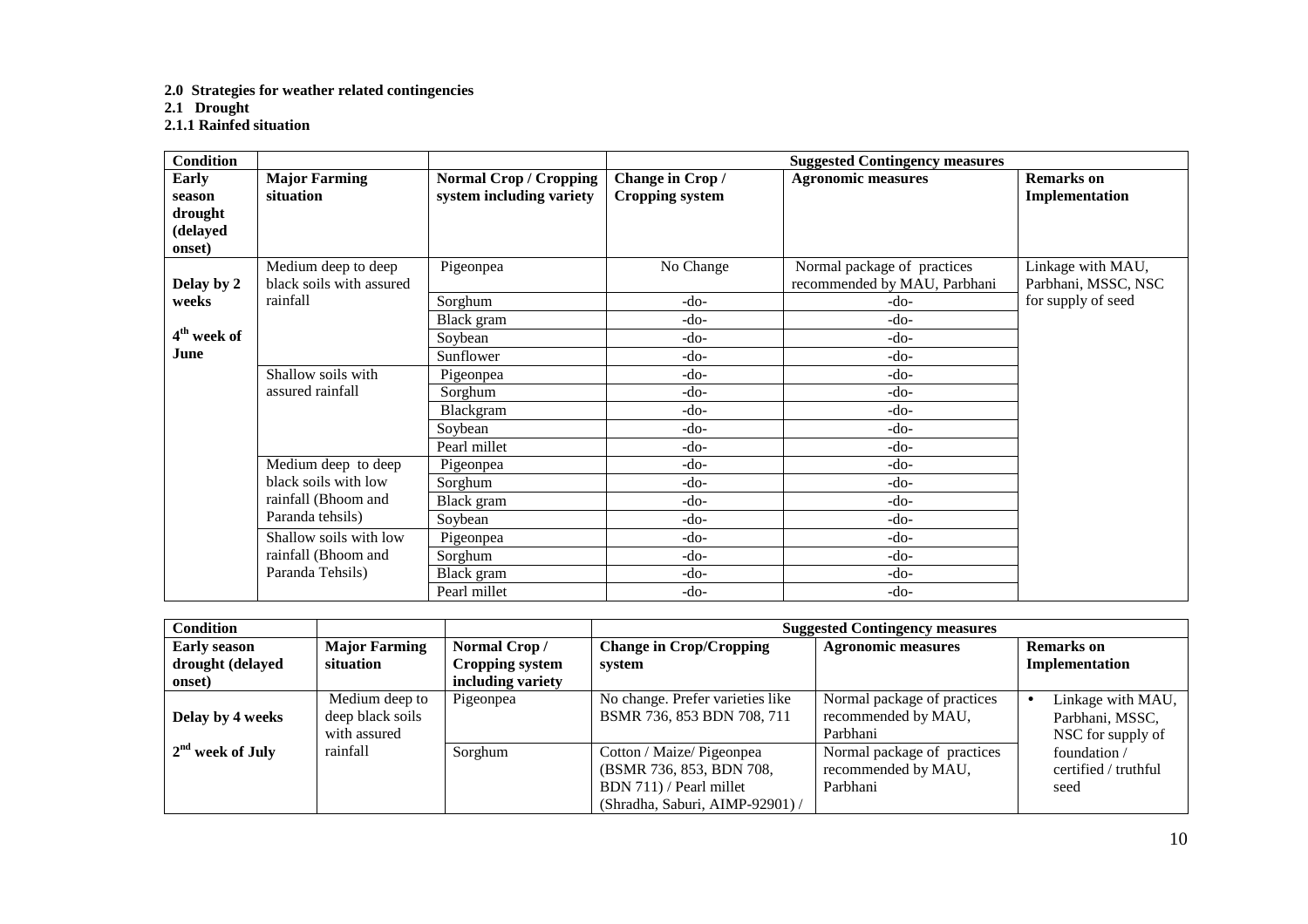|  |                                                                              | Black gram   | Sunflower (Morden, SS-56,<br>LSFH-35, BSH-1)<br>Soybean (JS 335, MAUS-71) +<br>Pigeonpea (BSMR 736, 853,<br>BDN 708, BDN 711)<br>intercropping in 4:2 or 6:3 row<br>proportion                               | $-do-$ | Supply of seed cum<br>$\bullet$<br>fertilizer drill under<br>RKVY, ZILLA<br>PARISHAD,<br><b>MAIDC</b> |
|--|------------------------------------------------------------------------------|--------------|--------------------------------------------------------------------------------------------------------------------------------------------------------------------------------------------------------------|--------|-------------------------------------------------------------------------------------------------------|
|  |                                                                              | Soybean      | $-do-$                                                                                                                                                                                                       | $-do-$ |                                                                                                       |
|  |                                                                              | Sunflower    | No change. Prefer varieties like<br>Morden, SS-56, LSFH-35, BSH-1                                                                                                                                            |        |                                                                                                       |
|  | Shallow soils<br>with assured                                                | Pigeonpea    | No change. Prefer varieties like<br>BSMR 736, 853 BDN 708, 711                                                                                                                                               | $-do-$ |                                                                                                       |
|  | rainfall                                                                     | Sorghum      | Cotton / Maize/ Pigeonpea<br>(BSMR 736, 853, BDN 708, 711)<br>/ Pearl millet (Shradha, Saburi,<br>AIMP-92901) /<br>Sunflower (Morden, SS-56,<br>LSFH-35, BSH-1)                                              | $-do-$ |                                                                                                       |
|  |                                                                              | Blackgram    | Soybean (JS 335, MAUS-71) +<br>Pigeonpea (BSMR 736, 853,<br>BDN 708, BDN 711)<br>intercropping in 4:2 or 6:3 row<br>proportion                                                                               | $-do-$ |                                                                                                       |
|  |                                                                              | Soybean      | $-do-$                                                                                                                                                                                                       | $-do-$ |                                                                                                       |
|  |                                                                              | Pearl millet | No change. Prefer varieties like<br>Shradha, Saburi, AIMP-92901                                                                                                                                              | $-do-$ |                                                                                                       |
|  | Medium deep to<br>deep black soils                                           | Pigeonpea    | No change. Prefer varieties like<br>BSMR 736, 853 BDN 708, 711                                                                                                                                               | $-do-$ |                                                                                                       |
|  | with low rainfall<br>Sorghum<br>(Bhoom and<br>Paranda tehsils)<br>Black gram |              | Sorghum (CSH-9, 11, 16, PBK-<br>$401, 809$ + Pigeonpea (BSMR<br>736, 853 BDN 708, 711) in 4:2<br>row proportion                                                                                              | $-do-$ |                                                                                                       |
|  |                                                                              |              | Soybean (JS 335, MAUS-71, 81)<br>$+$ Pigeon pea (BSMR 736, 853,<br>BDN 708, 711) in 4:2 row<br>proportion or cotton (Bt cotton<br>hybrids like Bunny, Mahyco,<br>Ankur, Ajit-51) + pigeonpea in<br>6:2 ratio | $-do-$ |                                                                                                       |
|  |                                                                              | Soybean      | $-do-$                                                                                                                                                                                                       | $-do-$ |                                                                                                       |
|  | Shallow soils                                                                | Pigeonpea    | No change                                                                                                                                                                                                    | $-do-$ |                                                                                                       |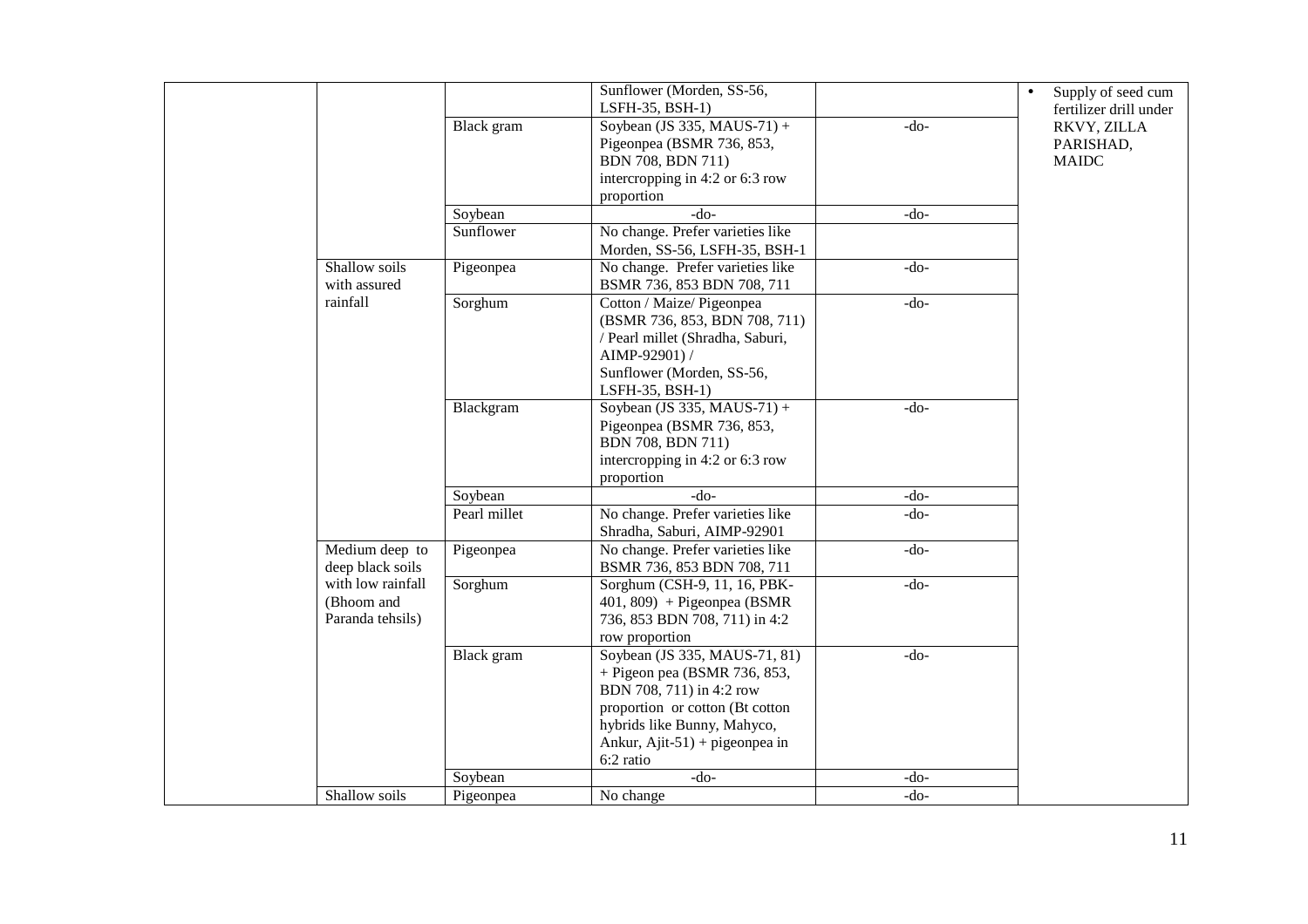| with low rainfall | Sorghum      | Pearl millet (Shradha, Saburi,     | $-do-$ |  |
|-------------------|--------------|------------------------------------|--------|--|
| (Bhoom and        |              | Shanti, ABPC $4-3$ ) +             |        |  |
| Paranda tehsils)  |              | Pigeonpea(BSMR 736, 853, BDN       |        |  |
|                   |              | $708, 711$ ) in 4:2 row proportion |        |  |
|                   | Black gram   | Soybean (JS 335, MAUS-71, 81)      | -do-   |  |
|                   |              | $+$ Pigeon pea (BSMR 736, 853,     |        |  |
|                   |              | BDN 708, 711) in 4:2 row           |        |  |
|                   |              | proportion                         |        |  |
|                   | Pearl millet | No change. Prefer varieties like   | $-do-$ |  |
|                   |              | Shradha, Saburi, AIMP-92901        |        |  |

| <b>Condition</b>                                 |                                                       |                                                             | <b>Suggested Contingency measures</b>                                                                         |                                                                                                                                                                  |                                                                                        |  |
|--------------------------------------------------|-------------------------------------------------------|-------------------------------------------------------------|---------------------------------------------------------------------------------------------------------------|------------------------------------------------------------------------------------------------------------------------------------------------------------------|----------------------------------------------------------------------------------------|--|
| Early<br>season<br>drought<br>(delayed<br>onset) | Major<br><b>Farming</b><br>situation                  | Normal Crop/<br><b>Cropping system</b><br>including variety | <b>Normal Crop / Cropping</b><br>system including variety                                                     | <b>Agronomic measures</b>                                                                                                                                        | <b>Remarks</b> on<br>Implementation                                                    |  |
| Delay by 6<br>weeks                              | Medium<br>deep to deep<br>black soils<br>with assured | Pigeonpea                                                   | No change                                                                                                     | Open furrows after every 6-8 rows with<br>$\bullet$<br>Balram plough<br>Intercultivation with hoe<br>$\bullet$<br>Foliar spray with 2% urea and DAP<br>$\bullet$ | Linkage with MAU,<br>$\bullet$<br>Parbhani, MSSC,<br>NSC for supply of<br>foundation / |  |
| 4 <sup>th</sup> week of<br>July                  | rainfall                                              | Sorghum                                                     | Pearl millet (Shradha, Saburi,<br>$AIMP-92901$ + Pigeon pea<br>(BDN-708, 711) in 4:2 or 3:3<br>row proportion | $-do-$                                                                                                                                                           | certified / truthful<br>seed<br>Supply of seed cum<br>fertilizer drill under           |  |
|                                                  |                                                       | Black gram                                                  | $-do-$                                                                                                        | Give protective irrigation<br>$\bullet$<br>Foliar spray with 2% urea and DAP<br>$\bullet$                                                                        | RKVY, ZILLA<br>PARISHAD,                                                               |  |
|                                                  |                                                       | Soybean                                                     | Soybean (MAUS-47, 71) $+$<br>Pigeonpea (BDN-708, 711) in<br>4:2 row proportion                                | -do-                                                                                                                                                             | <b>MAIDC</b>                                                                           |  |
|                                                  |                                                       |                                                             | Sunflower                                                                                                     | Sunflower (Morden, SS-56,<br>LSH-36, Mahyco-17, BSH-1) +<br>Sesamum (JLT-7, 26)                                                                                  | Interculture with hoe<br>$\bullet$<br>Protective irrigation<br>$\bullet$               |  |
|                                                  | Shallow<br>soils with<br>assured<br>rainfall          | Pigeonpea                                                   | Pearl millet (Shradha, Saburi,<br>$AIMP-92901$ + Pigeon pea<br>(BDN-708, 711) in 4:2 or 3:3<br>row proportion | Open furrows after every 6-8 rows with<br>$\bullet$<br>Balaram plough<br>Intercultivation with hoe<br>$\bullet$                                                  |                                                                                        |  |
|                                                  |                                                       | Sorghum                                                     | $-do-$                                                                                                        | Interculture with hoe<br>$\bullet$<br>Protective irrigation<br>$\bullet$                                                                                         |                                                                                        |  |
|                                                  |                                                       | Blackgram                                                   | Fodder maize (African Tall),<br>Fodder sorghum (Pusa Chaari) /                                                | Plan for land preparation to take up rabi crops                                                                                                                  |                                                                                        |  |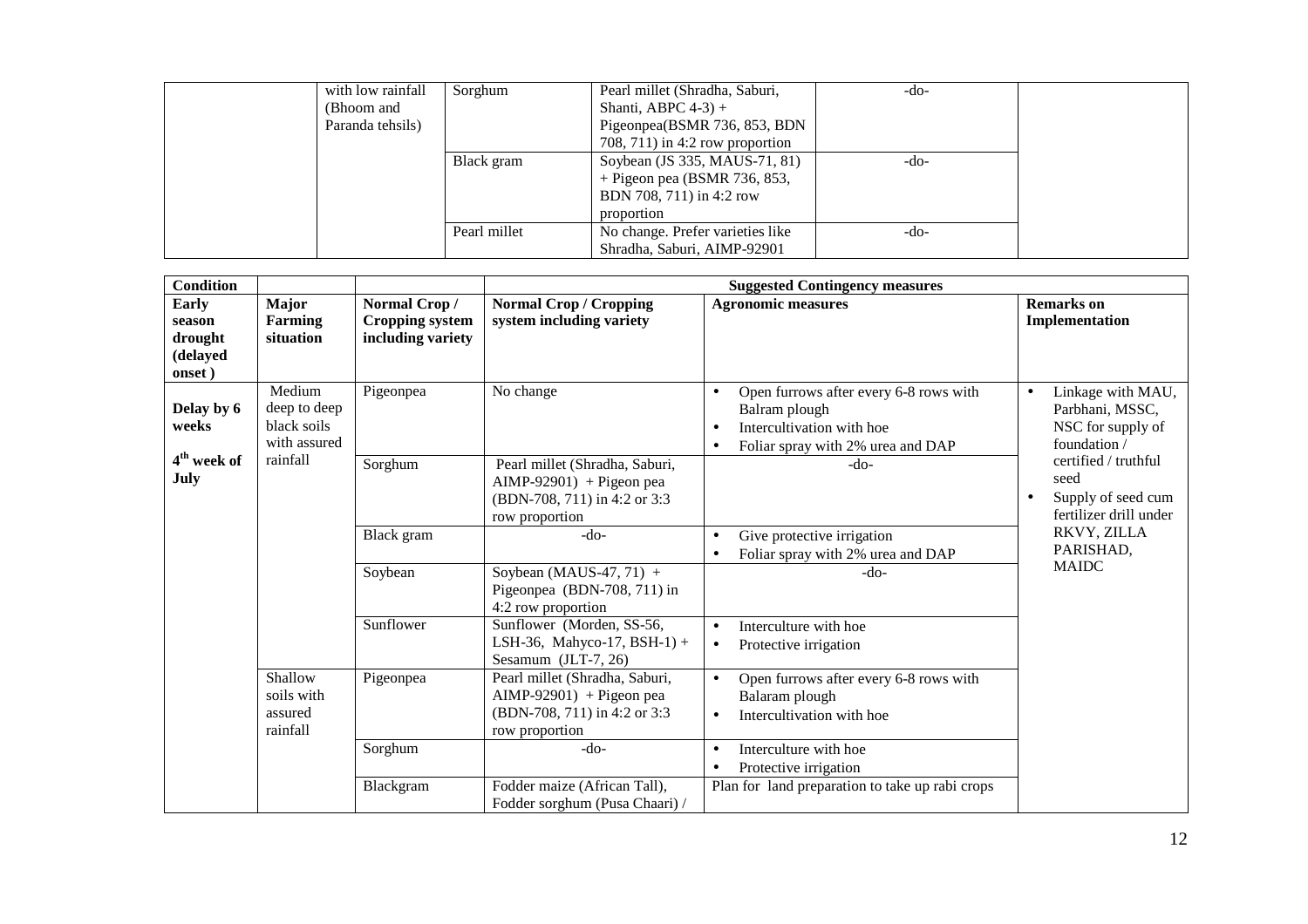|                                                     |              | Keep fallow, plan for rabi crops<br>like sorghum                                                                   |                                                                                                                                                                   |
|-----------------------------------------------------|--------------|--------------------------------------------------------------------------------------------------------------------|-------------------------------------------------------------------------------------------------------------------------------------------------------------------|
|                                                     | Soybean      | Soybean (MAUS-47, 71) $+$<br>Pigeonpea (BDN-708, 711) in<br>4:2 or 3:3 row proportion                              | Give protective irrigation<br>$\bullet$<br>Foliar spray with 2% urea and DAP<br>$\bullet$                                                                         |
|                                                     | Pearl millet | No change. Prefer varieties like<br>Shradha, Saburi, AIMP-92901                                                    | Give protective irrigation                                                                                                                                        |
| Medium<br>deep to deep<br>black soils<br>with low   | Pigeonpea    | No change / Pearl millet $+$<br>Pigeonpea in 4:2 or 3:3 or<br>sesamum (No.-85, JLT-7),<br>Fodder sorghum (Nilwa)   | Open furrows after every 6-8 rows with<br>$\bullet$<br>Balaram plough<br>Intercultivation with hoe<br>$\bullet$<br>Foliar spray with 2% urea and DAP<br>$\bullet$ |
| rainfall<br>(Bhoom and<br>Paranda                   | Sorghum      | Castor (VI-9, Aruna, DCS-9<br>(Jyothi), GGH-4, 5, 6 and DCH-<br>117/32                                             | -do-                                                                                                                                                              |
| tehsils)                                            | Black gram   | Keep fallow, plan for rabi crops<br>like sorghum                                                                   | Plan for land preparation to take up rabi<br>$\bullet$<br>crops<br>Foliar spray with 2% urea and DAP                                                              |
|                                                     | Soybean      | Soybean + Pigeon pea $4:2$<br>$(MAUS-47, 71 + BSMR 853,$<br>BDN-708, 711)                                          | $-do-$                                                                                                                                                            |
| Shallow<br>soils with<br>low rainfall<br>(Bhoom and | Pigeonpea    | Pearl millet (Shradha, Saburi,<br>$AlMP-92901$ ) + Pigeon pea<br>(BDN-708, 711) in 4:2 or 3:3<br>row proportion    | Open furrows after every 6-8 rows with<br>$\bullet$<br>Balaram plough<br>Intercultivation with hoe<br>$\bullet$<br>Foliar spray with 2% urea and DAP<br>$\bullet$ |
| Paranda                                             | Sorghum      | -do-                                                                                                               | $-do-$                                                                                                                                                            |
| tehsils)                                            | Black gram   | Fodder maize (African Tall),<br>Fodder sorghum (Pusa Chaari) /<br>Keep fallow, plan for rabi crops<br>like sorghum | Plan for land preparation to take up rabi crops                                                                                                                   |
|                                                     | Pearl millet | No change. Prefer varieties like<br>Shradha, Saburi, AIMP-92901                                                    | Give protective irrigation                                                                                                                                        |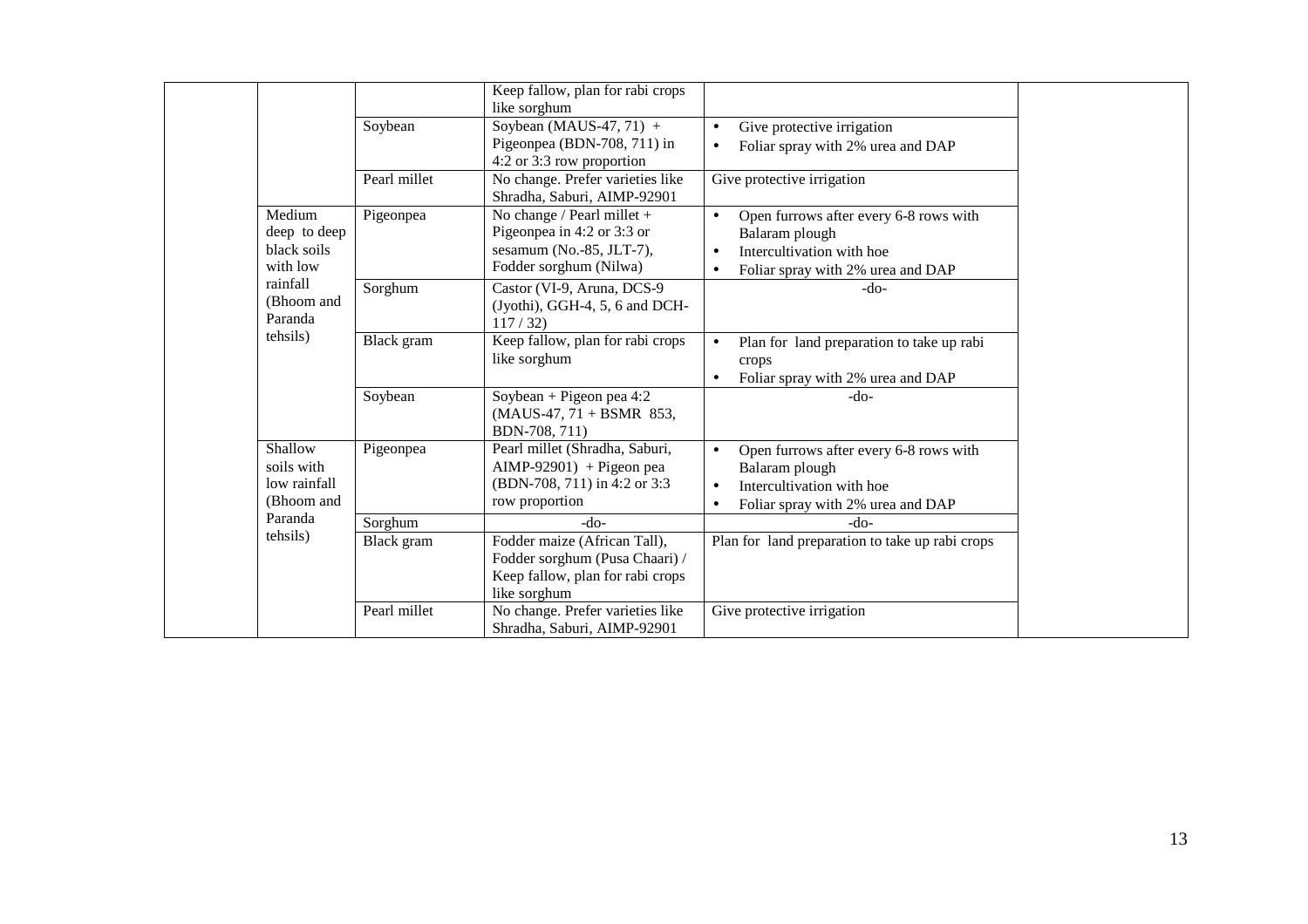| <b>Condition</b>                                 |                                                             |                                                             | <b>Suggested Contingency measures</b>                                                                             |                                                                                                                                                                                                                                                              |                                                                                                                                                               |  |
|--------------------------------------------------|-------------------------------------------------------------|-------------------------------------------------------------|-------------------------------------------------------------------------------------------------------------------|--------------------------------------------------------------------------------------------------------------------------------------------------------------------------------------------------------------------------------------------------------------|---------------------------------------------------------------------------------------------------------------------------------------------------------------|--|
| Early<br>season<br>drought<br>(delayed<br>onset) | <b>Major Farming</b><br>situation                           | Normal Crop/<br><b>Cropping system</b><br>including variety | <b>Change in Crop/Cropping system</b>                                                                             | <b>Agronomic measures</b>                                                                                                                                                                                                                                    | <b>Remarks</b> on<br>Implementation                                                                                                                           |  |
| Delay by 8<br>weeks<br>$2nd$ week of<br>Aug      | Medium deep to deep<br>black soils with<br>assured rainfall | Pigeonpea                                                   | Pearl millet + Pigeonpea in 3:3 or<br>4:2 row proportion. Prefer early<br>maturing varities like BDN-708 /<br>711 | Open conservation furrow<br>$\bullet$<br>after every 6-8 rows with<br>Balram plough.<br>Adopt closer spacing of 60 X<br>$\bullet$<br>30 cm for pigeonpea.<br>Seed hardening i.e. 18 hrs<br>$\bullet$<br>soaking in water followed by<br>24 hrs shade drying. | Supply of seed cum<br>fertilizer drill under<br>RKVY, ZILLA<br>PARISHAD,<br><b>MAIDC</b><br>Supply of seed<br>$\bullet$<br>through MSSC,<br>NFSM, University, |  |
|                                                  |                                                             | Sorghum                                                     | $-do-$                                                                                                            | Open conservation furrow<br>$\bullet$<br>after every 6-8 rows with<br>Balram plough.<br>Seed hardening i.e. 18 hrs<br>soaking in water followed by<br>24 hrs shade drying.                                                                                   | Village seed<br>production<br>programme                                                                                                                       |  |
|                                                  |                                                             | Black gram                                                  | Niger (Local) / fodder sorghum /<br>fallow for Rabi crops                                                         | Prepare land for early sowing of<br>rabi crops                                                                                                                                                                                                               |                                                                                                                                                               |  |
|                                                  |                                                             | Soybean                                                     | Kharif fallow followed by rabi crops                                                                              | $-do-$                                                                                                                                                                                                                                                       |                                                                                                                                                               |  |
|                                                  |                                                             | Sunflower                                                   | Sunflower (Morden, SS-56, LSH-<br>36, Mahyco-17, BSH-1) +<br>Pigeonpea (BSMR 853, BDN-708,<br>711                 | In situ moisture conservation like<br>conservation furrows with Balram<br>plough and protective irrigation                                                                                                                                                   |                                                                                                                                                               |  |
|                                                  | Shallow soils with<br>assured rainfall                      | Pigeonpea                                                   | Pearl millet + Pigeonpea in 3:3 or<br>4:2 row proportion. Prefer early<br>maturing varities like BDN-708 /<br>711 | Intercultivation with hoe or<br>conservation furrows with Balram<br>plough and protective irrigation at<br>critical stages                                                                                                                                   |                                                                                                                                                               |  |
|                                                  |                                                             | Sorghum                                                     | $-do-$                                                                                                            |                                                                                                                                                                                                                                                              |                                                                                                                                                               |  |
|                                                  |                                                             | Blackgram                                                   | Niger (Local) / fodder sorghum /<br>fallow for Rabi crops                                                         | Prepare land for early sowing of<br>rabi crops                                                                                                                                                                                                               |                                                                                                                                                               |  |
|                                                  |                                                             | Soybean                                                     | Kharif fallow followed by rabi crops                                                                              | $-do-$                                                                                                                                                                                                                                                       |                                                                                                                                                               |  |
|                                                  |                                                             | Pearl millet                                                | No change. Prefer varieties like                                                                                  | Interculture with hoe, protective                                                                                                                                                                                                                            |                                                                                                                                                               |  |
|                                                  |                                                             |                                                             | Shradha, Saburi, AIMP-92901                                                                                       | irrigation                                                                                                                                                                                                                                                   |                                                                                                                                                               |  |
|                                                  | Medium deep to deep                                         | Pigeonpea                                                   | Pearl millet + Pigeonpea in $3:3$ or                                                                              | Intercultivation with hoe or                                                                                                                                                                                                                                 |                                                                                                                                                               |  |
|                                                  | black soils with low                                        |                                                             | 4:2 row proportion. Prefer early                                                                                  | conservation furrows with Balram                                                                                                                                                                                                                             |                                                                                                                                                               |  |
|                                                  | rainfall (Bhoom and                                         |                                                             | maturing varities like BDN-708 /                                                                                  | plough and protective irrigation at                                                                                                                                                                                                                          |                                                                                                                                                               |  |
|                                                  | Paranda Tehsils)                                            |                                                             | 711                                                                                                               | critical stages                                                                                                                                                                                                                                              |                                                                                                                                                               |  |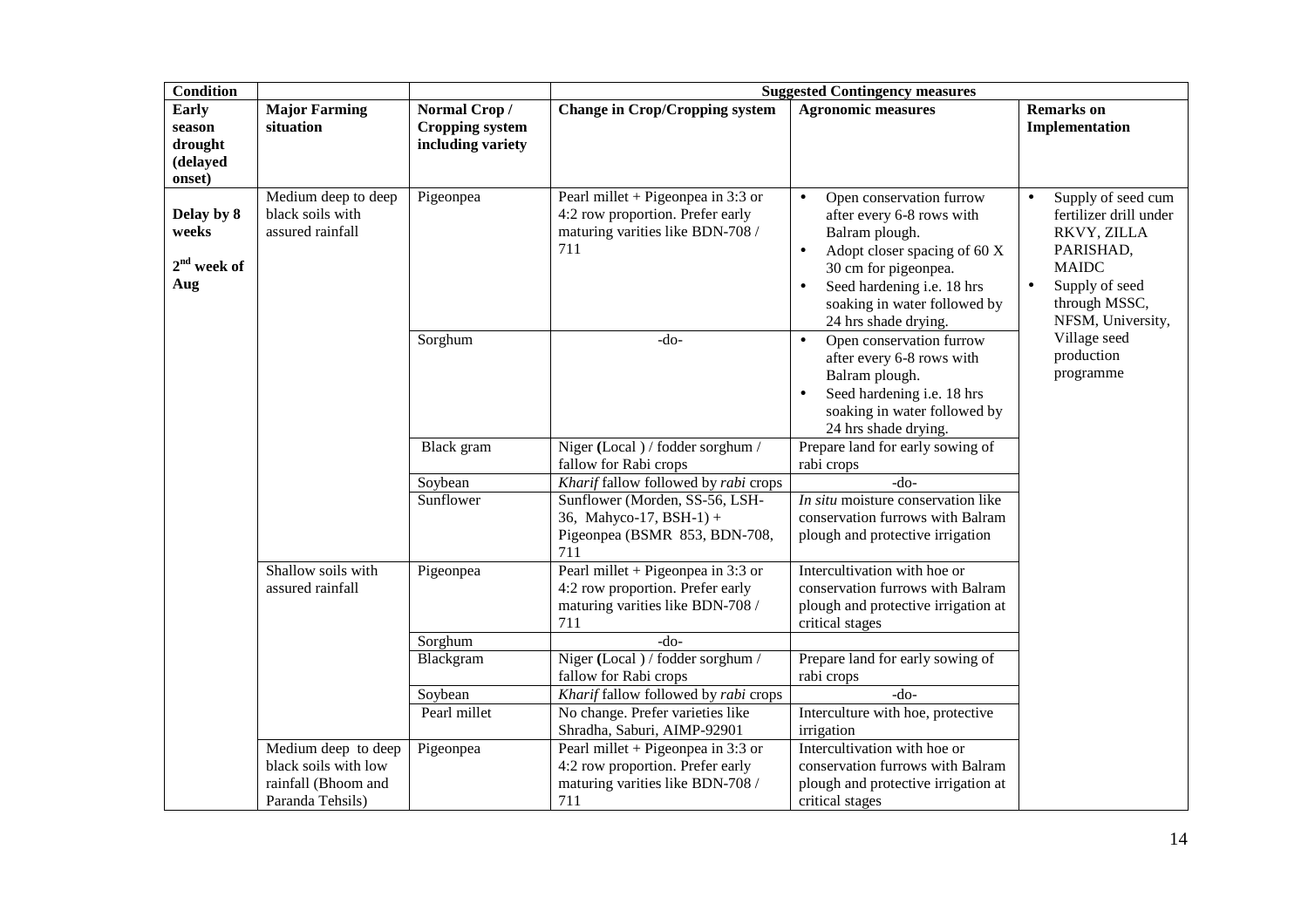|                      |              | -do-                                 |                                   |
|----------------------|--------------|--------------------------------------|-----------------------------------|
|                      | Sorghum      |                                      |                                   |
|                      | Black gram   | Niger (Local) / fodder sorghum /     | Prepare land for early sowing of  |
|                      |              | fallow for Rabi crops                | rabi crops                        |
|                      | Soybean      | Kharif fallow followed by rabi crops | -do-                              |
| Shallow soils with   | Pigeonpea    | Pearl millet + Pigeonpea in 3:3 or   | Interculture with hoe, protective |
| low rainfall (Bhoom  |              | 4:2 row proportion. Prefer early     | irrigation, if feasible           |
| and Paranda tehsils) |              | maturing varieties like BDN-708 /    |                                   |
|                      |              | 711                                  |                                   |
|                      | Sorghum      | Sunflower / Castor                   | -do-                              |
|                      | Black gram   | Niger (Local) / fodder sorghum /     | Prepare land for early sowing of  |
|                      |              | fallow for Rabi crops                | rabi crops                        |
|                      | Pearl millet | No change. Prefer varieties like     | Interculture with hoe, protective |
|                      |              | Shradha, Saburi, AIMP-92901          | irrigation, if feasible           |

| <b>Condition</b>                                    |                                       |                                           | <b>Suggested Contingency measures</b>                                                                                                                                                                                                                                                      |                                                   |                                                        |  |  |
|-----------------------------------------------------|---------------------------------------|-------------------------------------------|--------------------------------------------------------------------------------------------------------------------------------------------------------------------------------------------------------------------------------------------------------------------------------------------|---------------------------------------------------|--------------------------------------------------------|--|--|
| <b>Early season</b><br>drought<br>(Normal<br>onset) | Major<br><b>Farming</b><br>situation  | Normal Crop/<br><b>Cropping</b><br>system | Crop management                                                                                                                                                                                                                                                                            | Soil nutrient<br>& moisture Conservation measures | <b>Remarks</b> on<br>Implementation                    |  |  |
| <b>Normal onset</b><br>followed by                  | Medium<br>deep to deep<br>black soils | Pigeonpea                                 | Gap filling within the rows with same<br>or short duration cultivar to maintain at<br>least 75% plant population                                                                                                                                                                           | Interculture with hoe                             | Supply of intercultural<br>implements<br>(Harrow, hoe) |  |  |
| 15-20 days dry<br>spell after                       | with assured<br>rainfall              | Sorghum                                   | Gap filling with pearl millet /<br>pigeonpea                                                                                                                                                                                                                                               | $-do-$                                            | through MAIDC,<br>Zilla Parishad                       |  |  |
| sowing<br>germination /<br>crop stand etc.          |                                       | Black gram                                | Gap filling within the rows with<br>$\bullet$<br>the same variety<br>If the plant population is less than<br>٠<br>50% of optimum, go for resowing<br>of the alternate crops like pearl<br>millet / sunflower / pigeonpea<br>If possible give protective<br>٠<br>irrigation with sprinkler. | $-do-$                                            |                                                        |  |  |
|                                                     |                                       | Soybean                                   | Gap filling within the rows with<br>$\bullet$<br>same or short duration cultivar to<br>maintain at least 75% of optimum<br>plant population<br>If the plant population is less than<br>$\bullet$<br>50% resow the crop                                                                     | $-do-$                                            |                                                        |  |  |
|                                                     |                                       | Sunflower                                 | Gap filling within the rows with<br>$\bullet$<br>same or short duration cultivar to<br>maintain at least 75% plant                                                                                                                                                                         | $-do-$                                            |                                                        |  |  |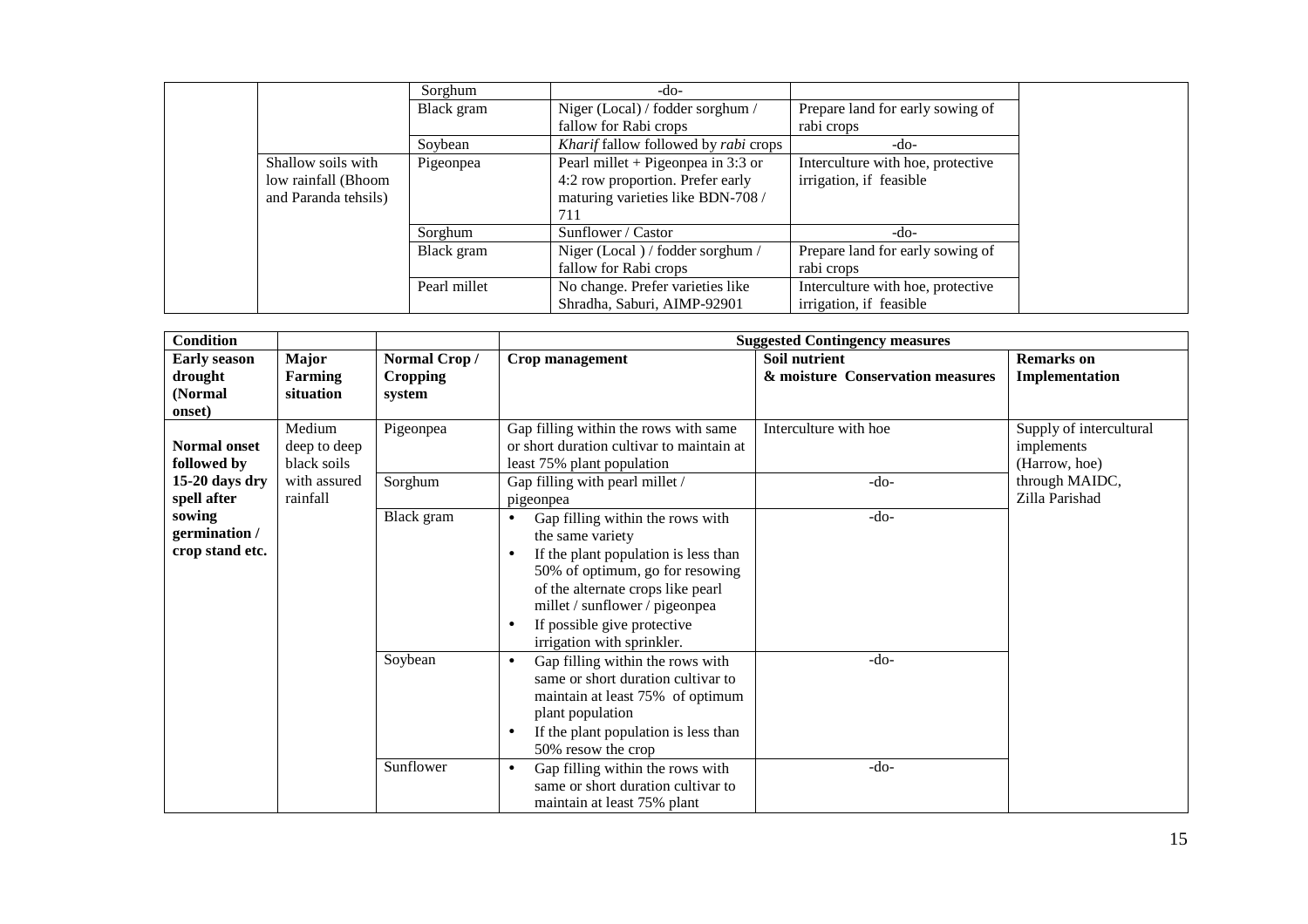|                                           |              | population                                                                                                                                                                                                                                                                                    |                        |
|-------------------------------------------|--------------|-----------------------------------------------------------------------------------------------------------------------------------------------------------------------------------------------------------------------------------------------------------------------------------------------|------------------------|
| Shallow soils<br>with assured<br>rainfall | Pigeonpea    | Gap filling within the rows with same<br>or short duration cultivar to maintain at<br>least 75% plant population                                                                                                                                                                              | $-do-$                 |
|                                           | Sorghum      | Gap filling with pearl millet /<br>pigeonpea                                                                                                                                                                                                                                                  | $-do-$                 |
|                                           | Blackgram    | Gap filling within the rows with<br>$\bullet$<br>the same variety<br>If the plant population is less than<br>$\bullet$<br>50% of optimum, go for resowing<br>of the alternate crops like pearl<br>millet / sunflower / pigeonpea<br>If possible give protective<br>irrigation with sprinkler. | $-do-$                 |
|                                           | Soybean      | Gap filling within the rows with<br>same or short duration cultivar to<br>maintain at least 75% of optimum<br>plant population<br>If the plant population is less than<br>50% resow the crop                                                                                                  | $-do-$                 |
|                                           | Pearl millet | Gap filling or transplanting of<br>seedlings either from the same field or<br>from nursery or gap filling with<br>pigeonpea                                                                                                                                                                   | Interculture with hoe. |
| Medium<br>deep to deep<br>black soils     | Pigeonpea    | Gap filling within the rows with same<br>or short duration cultivar to maintain at<br>least 75% plant population                                                                                                                                                                              | $-do-$                 |
| with low<br>rainfall                      | Sorghum      | Gap filling with pearl millet /<br>pigeonpea                                                                                                                                                                                                                                                  | $-do-$                 |
| (Bhoom and<br>Paranda<br>tehsils)         | Black gram   | Gap filling within the rows with<br>$\bullet$<br>the same variety<br>If the plant population is less than<br>50% of optimum, go for resowing<br>of the alternate crops like pearl<br>millet / sunflower / pigeonpea<br>If possible give protective<br>irrigation with sprinkler.              | $-do-$                 |
|                                           | Soybean      | Gap filling within the rows with<br>$\bullet$<br>same or short duration cultivar to<br>maintain at least 75% of optimum                                                                                                                                                                       | $-do-$                 |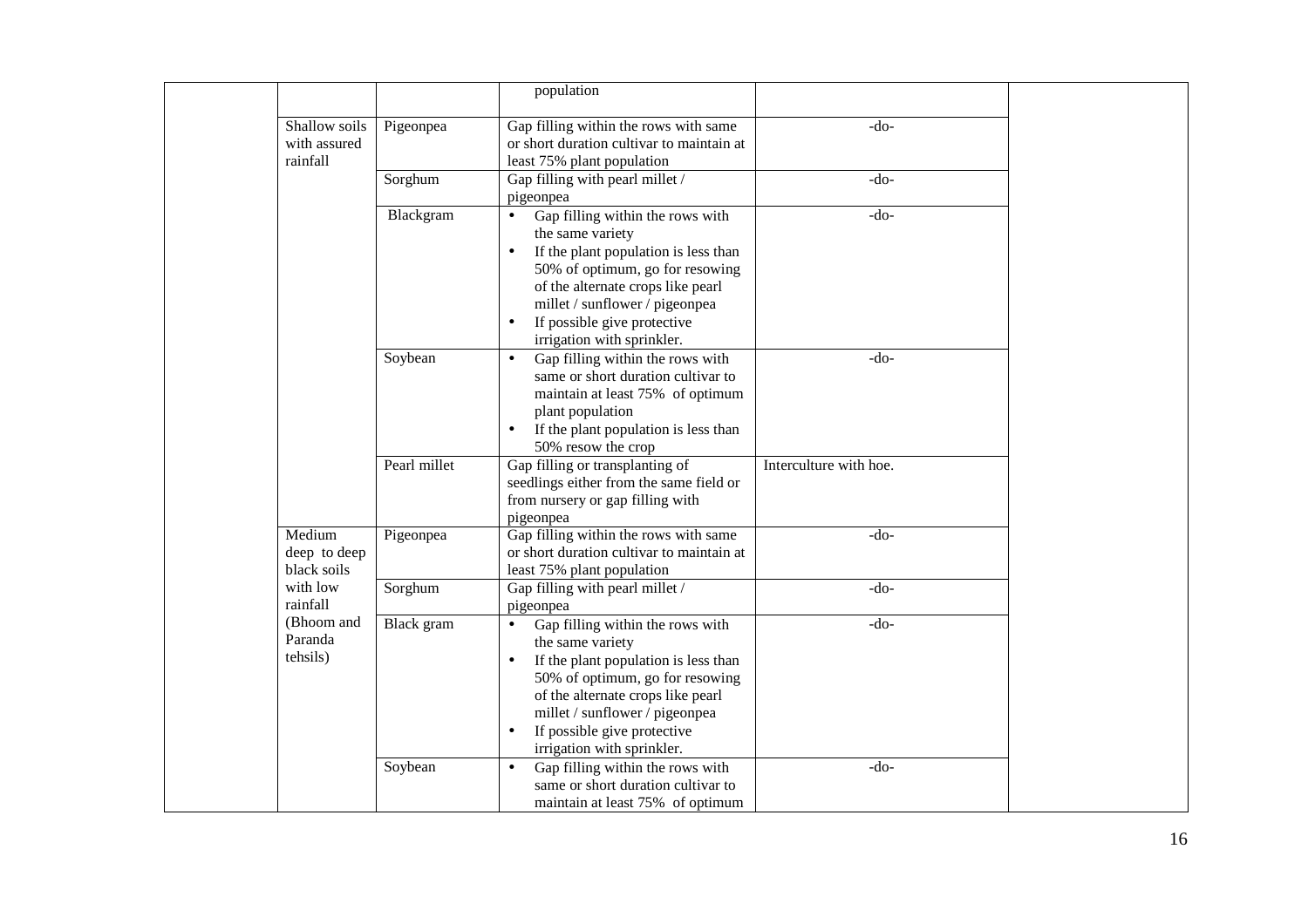| Shallow soils         | Pigeonpea    | plant population<br>If the plant population is less than<br>50% resow the crop<br>Gap filling within the rows with same                                                                                                                                             | $-do-$ |
|-----------------------|--------------|---------------------------------------------------------------------------------------------------------------------------------------------------------------------------------------------------------------------------------------------------------------------|--------|
| with low<br>rainfall  |              | or short duration cultivar to maintain at<br>least 75% plant population                                                                                                                                                                                             |        |
| (Bhoom and<br>Paranda | Sorghum      | Gap filling with pearl millet /<br>pigeonpea                                                                                                                                                                                                                        | $-do-$ |
| tehsils)              | Black gram   | Gap filling within the rows with<br>the same variety<br>If the plant population is less than<br>50% of optimum, go for resowing<br>of the alternate crops like pearl<br>millet / sunflower / pigeonpea<br>If possible give protective<br>irrigation with sprinkler. | $-do-$ |
|                       | Pearl millet | Gap filling or transplanting of<br>seedlings either from the same field or<br>from nursery or gap filling with<br>pigeonpea                                                                                                                                         | $-do-$ |

| <b>Condition</b>                                                       |                                                                   |                                        | <b>Suggested Contingency measures</b>                                                                                                               |                                                                                                                                                                                                                                                                                             |                                                                                                                                                                       |  |  |
|------------------------------------------------------------------------|-------------------------------------------------------------------|----------------------------------------|-----------------------------------------------------------------------------------------------------------------------------------------------------|---------------------------------------------------------------------------------------------------------------------------------------------------------------------------------------------------------------------------------------------------------------------------------------------|-----------------------------------------------------------------------------------------------------------------------------------------------------------------------|--|--|
| Mid season<br>drought<br>(long dry<br>spell,<br>consecutive 2<br>weeks | Major<br>Farming<br>situation                                     | Normal Crop/<br><b>Cropping system</b> | Crop management                                                                                                                                     | Soil nutrient & moisture<br>conservation measures                                                                                                                                                                                                                                           | <b>Remarks</b> on<br>Implementation                                                                                                                                   |  |  |
| rainless $(>2.5$<br>mm) period)                                        |                                                                   |                                        |                                                                                                                                                     |                                                                                                                                                                                                                                                                                             |                                                                                                                                                                       |  |  |
| At vegetative<br>stage                                                 | Medium deep<br>to deep black<br>soils with<br>assured<br>rainfall | Pigeonpea                              | Interculture with harrow for weeding<br>$\bullet$<br>and to create soil mulch.<br>Protective irrigation if possible<br>٠<br>through farm pond water | Avoid top dressing of<br>$\bullet$<br>fertilizers till sufficient soil<br>moisture is available.<br>Opening of alternate furrows<br>after every 6-8 rows with<br>Balaram plough.<br>Mulching with crop residue @<br>$3-5$ t / ha within the rows<br>Spraying of 2% urea or DAP<br>$\bullet$ | Supply of<br>٠<br>intercultural<br>implements<br>(Harrow, hoe)<br>through MAIDC,<br>Zilla Parishad<br>Link farm ponds<br>$\bullet$<br>technology through<br>watershed |  |  |
|                                                                        |                                                                   | Sorghum                                | Protective irrigation if possible<br>$\bullet$<br>through farm pond water                                                                           | Avoid top dressing of<br>$\bullet$<br>fertilizers till sufficient soil                                                                                                                                                                                                                      | programme / NRGS<br>implemented by                                                                                                                                    |  |  |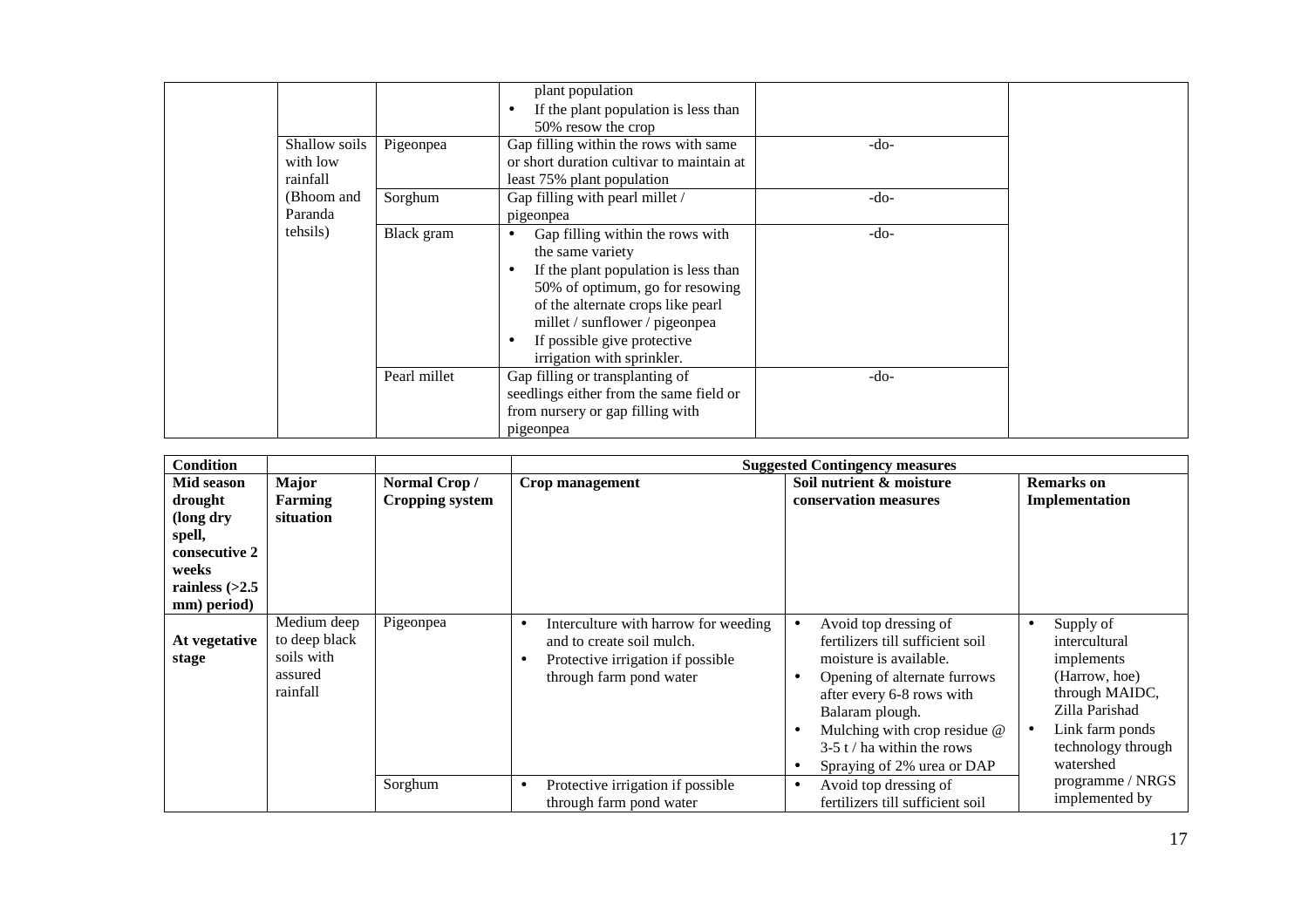|                                                            |              | Intrarow thinning<br>$\bullet$<br>Intercultivation with harrow for<br>weeding                                                                                                                                                                  | moisture is available.<br>Opening of alternate furrows<br>$\bullet$<br>after every 6-8 rows with<br>Balaram plough.                                                                       | Agril. Department |
|------------------------------------------------------------|--------------|------------------------------------------------------------------------------------------------------------------------------------------------------------------------------------------------------------------------------------------------|-------------------------------------------------------------------------------------------------------------------------------------------------------------------------------------------|-------------------|
|                                                            | Black gram   | Interculture for weeding and to create<br>$\bullet$<br>soil mulch.<br>Protective irrigation if possible<br>$\bullet$<br>through farm pond water                                                                                                | Spraying of 2% urea or DAP<br>$\bullet$<br>Interculture with hoe<br>$\bullet$                                                                                                             |                   |
|                                                            | Soybean      | Interculture for weeding and to create soil<br>mulch.                                                                                                                                                                                          | Opening of alternate furrows<br>$\bullet$<br>with Balaram plough.<br>Mulching with crop residue @<br>$\bullet$<br>$3-5$ t / ha within the rows<br>Spraying of 2% urea or DAP<br>$\bullet$ |                   |
|                                                            | Sunflower    | $-do-$                                                                                                                                                                                                                                         | -do-                                                                                                                                                                                      |                   |
| Shallow soils<br>with assured<br>rainfall                  | Pigeonpea    | Interculture for weeding and to create<br>soil mulch<br>Protective irrigation<br>$\bullet$                                                                                                                                                     | Spraying of 2% urea or DAP<br>$\bullet$<br>Opening of alternate furrows<br>$\bullet$                                                                                                      |                   |
|                                                            | Sorghum      | Protective irrigation if possible<br>$\bullet$<br>through farm pond water<br>Intrarow thinning<br>$\bullet$<br>Intercultivation with harrow for<br>weeding                                                                                     | Avoid top dressing of<br>$\bullet$<br>fertilizers till sufficient soil<br>moisture is available.<br>Opening of alternate furrows<br>with Balaram plough                                   |                   |
|                                                            | Blackgram    | Interculture for weeding and to create<br>$\bullet$<br>soil mulch.<br>Protective irrigation if possible<br>through farm pond water                                                                                                             | Spraying of 2% urea or DAP                                                                                                                                                                |                   |
|                                                            | Soybean      | Prepare shallow furrow while hoeing by<br>tying ropes to prongs, which will provide<br>soil support to crop plant and conserve<br>soil moisture                                                                                                | Land leveling and bunding in case<br>of regular dry spells                                                                                                                                |                   |
|                                                            | Pearl millet | Avoid top dressing of fertilizers till<br>sufficient soil moisture is available<br>Interculture with harrow for weeding<br>$\bullet$<br>and to create soil mulch.<br>Protective irrigation if possible<br>$\bullet$<br>through farm pond water | Opening of alternate furrows                                                                                                                                                              |                   |
| Medium deep<br>to deep black<br>soils with low<br>rainfall | Pigeonpea    | Interculture with harrow for weeding<br>$\bullet$<br>and to create soil mulch.<br>Protective irrigation if possible<br>through farm pond water                                                                                                 | $\bullet$<br>Avoid top dressing of<br>fertilizers till sufficient soil<br>moisture is available<br>Opening of alternate furrows<br>$\bullet$                                              |                   |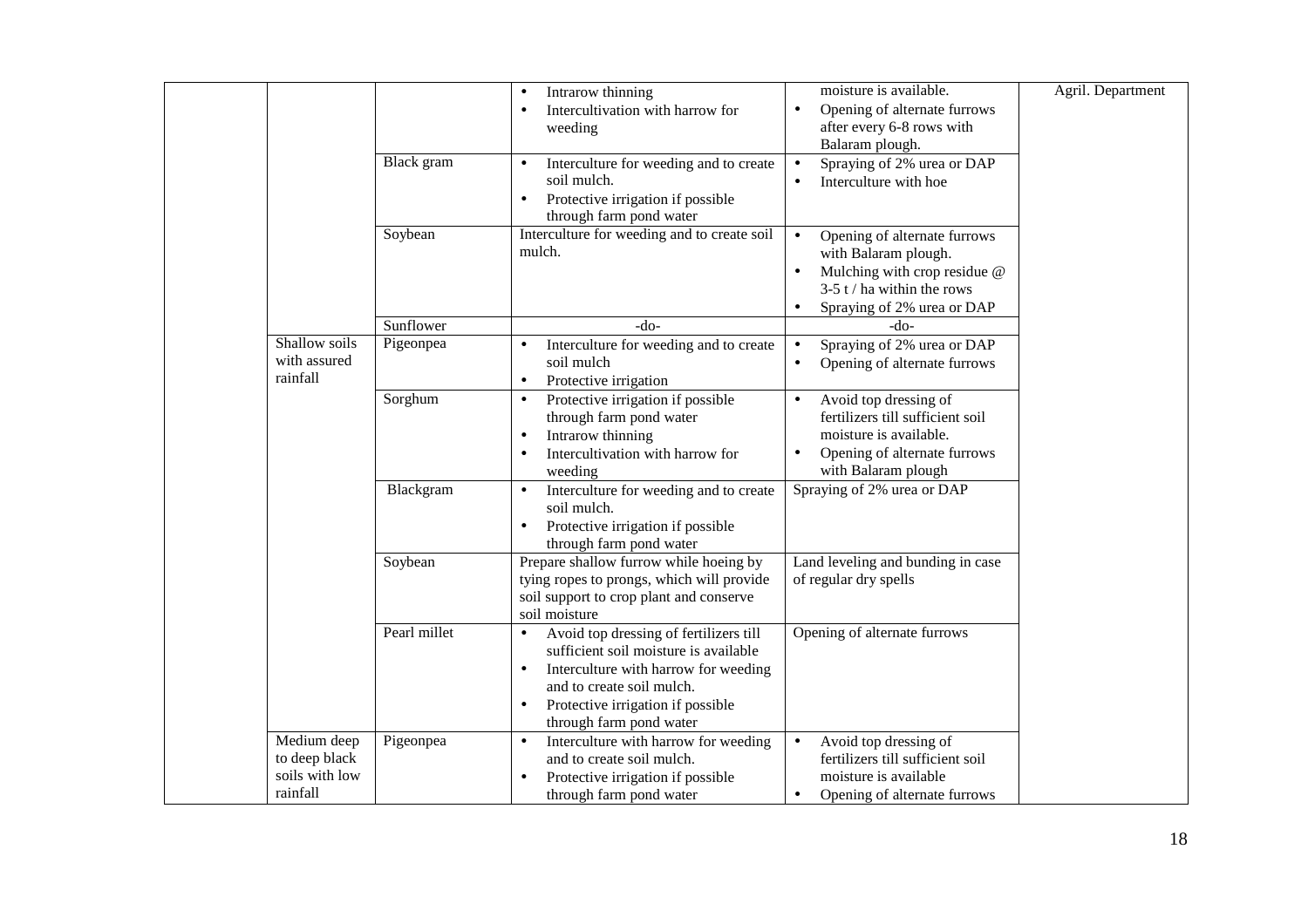| (Bhoom and<br>Paranda<br>tehsils)                                          |              |                                                                                                                                                                                                          | with Balaram plough.<br>Mulching with crop residue<br>$\bullet$<br>Spraying of 2% urea or DAP                                                                                                                                                               |  |
|----------------------------------------------------------------------------|--------------|----------------------------------------------------------------------------------------------------------------------------------------------------------------------------------------------------------|-------------------------------------------------------------------------------------------------------------------------------------------------------------------------------------------------------------------------------------------------------------|--|
|                                                                            | Sorghum      | Protective irrigation if possible<br>$\bullet$<br>through farm pond water<br>Intrarow thinning<br>$\bullet$<br>Interculture with harrow for weeding<br>and to create soil mulch to conserve<br>moisture. | Avoid top dressing of<br>$\bullet$<br>fertilizers till sufficient soil<br>moisture is available.<br>Opening of alternate furrows<br>$\bullet$<br>with Balaram plough                                                                                        |  |
|                                                                            | Black gram   | Interculture with harrow for weeding<br>$\bullet$<br>and to create soil mulch.<br>Protective irrigation if possible<br>$\bullet$<br>through farm pond water                                              | Spraying of 2% urea or DAP                                                                                                                                                                                                                                  |  |
|                                                                            | Soybean      | Interculture with harrow for weeding and<br>to create soil mulch.                                                                                                                                        | Spraying of 2% urea or DAP<br>$\bullet$<br>Opening of alternate furrows<br>$\bullet$                                                                                                                                                                        |  |
| Shallow soils<br>with low<br>rainfall<br>(Bhoom and<br>Paranda<br>tehsils) | Pigeonpea    | Interculture with harrow for weeding<br>and to create soil mulch.<br>Protective irrigation if possible<br>$\bullet$<br>through farm pond water                                                           | Avoid top dressing of<br>$\bullet$<br>fertilizers till sufficient soil<br>moisture is available.<br>Opening of alternate furrows<br>$\bullet$<br>with Balaram plough.<br>Mulching with crop residue<br>$\bullet$<br>Spraying of 2% urea or DAP<br>$\bullet$ |  |
|                                                                            | Sorghum      | Protective irrigation if possible<br>$\bullet$<br>through farm pond water<br>Intrarow thinning<br>$\bullet$                                                                                              | Avoid top dressing of<br>$\bullet$<br>fertilizers till sufficient soil<br>moisture is available<br>Interculture for weeding and<br>$\bullet$<br>to create soil mulch to<br>conserve moisture.<br>Opening of alternate furrows<br>$\bullet$                  |  |
|                                                                            | Black gram   | Interculture for weeding and to create<br>$\bullet$<br>soil mulch.<br>Protective irrigation if possible<br>$\bullet$<br>through farm pond water                                                          | Spraying of 2% urea or DAP                                                                                                                                                                                                                                  |  |
|                                                                            | Pearl millet | Interculture with harrow for weeding<br>$\bullet$<br>and to create soil mulch.<br>Protective irrigation if possible<br>through farm pond water                                                           | Avoid top dressing of<br>$\bullet$<br>fertilizers till sufficient soil<br>moisture is available.<br>Opening of alternate furrows                                                                                                                            |  |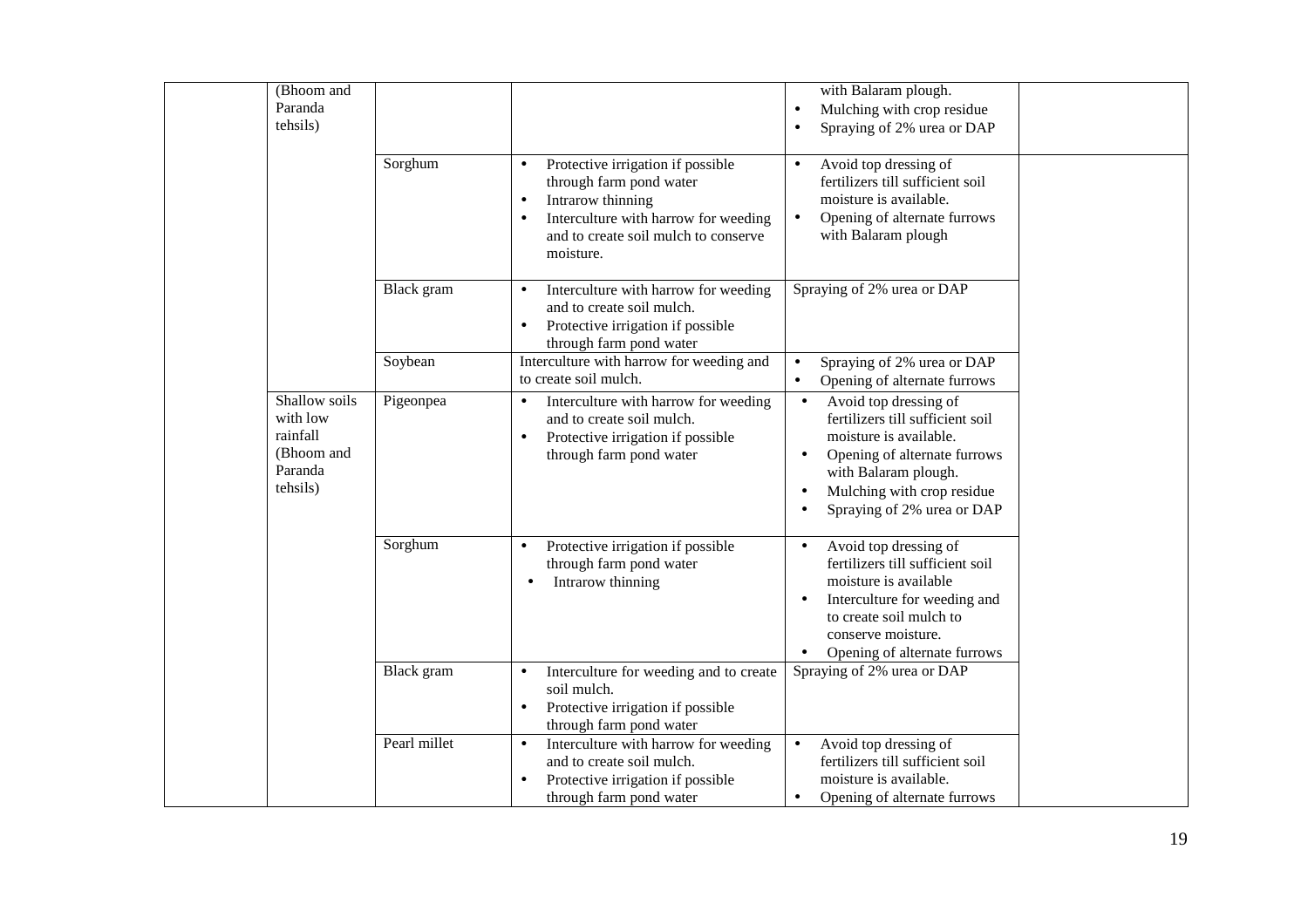|  |  | h Balaram plough.<br>With  |  |
|--|--|----------------------------|--|
|  |  | Mulching with crop residue |  |
|  |  | Spraying of 2% urea or DAP |  |

| <b>Condition</b>                             |                                        | <b>Suggested Contingency measures</b>  |                                                                                                                                    |                                                                                                                                    |                                                                                   |  |
|----------------------------------------------|----------------------------------------|----------------------------------------|------------------------------------------------------------------------------------------------------------------------------------|------------------------------------------------------------------------------------------------------------------------------------|-----------------------------------------------------------------------------------|--|
| Mid season<br>drought<br>(long dry<br>spell) | <b>Major Farming</b><br>situation      | Normal Crop/<br><b>Cropping system</b> | Crop management                                                                                                                    | Soil nutrient & moisture<br>conservation measures                                                                                  | <b>Remarks</b> on<br>Implementation                                               |  |
| At                                           | Medium deep to<br>deep black soils     | Pigeonpea                              | Life saving irrigation if possible through<br>farm pond water                                                                      | Foliar spray of $2\%$ KNO <sub>3</sub> ,<br>urea and DAP                                                                           | Farm ponds through<br>$\bullet$<br>watershed                                      |  |
| flowering /<br>fruiting<br>stage             | with assured<br>rainfall               | Sorghum                                | Life saving irrigation if possible<br>$\bullet$<br>through farm pond water<br>In case of severe stress, harvest as<br>green fodder | If feasible spray anti-<br>transparent 6% kaolin                                                                                   | development<br>Supply of seed<br>$\bullet$<br>through MSSC,<br>NFSM, MAU, Village |  |
|                                              |                                        | Black gram                             | Life saving irrigation if possible through<br>farm pond water                                                                      | Spraying of 2% urea and<br><b>DAP</b>                                                                                              | seed production<br>programme                                                      |  |
|                                              |                                        | Soybean                                | $-do-$                                                                                                                             | Foliar spray of 2% urea and<br><b>DAP</b>                                                                                          | Implements through<br>$\bullet$<br>MAIDC, Zilla<br>Parishad                       |  |
|                                              |                                        | Sunflower                              | $-do-$                                                                                                                             | $-do-$                                                                                                                             |                                                                                   |  |
|                                              | Shallow soils with<br>assured rainfall | Pigeonpea                              | Life saving irrigation if possible through<br>farm pond water                                                                      | Foliar spray of 2% urea and<br><b>DAP</b>                                                                                          |                                                                                   |  |
|                                              |                                        | Sorghum                                | Life saving irrigation if possible through<br>farm pond water.                                                                     | If feasible spray anti-<br>$\bullet$<br>transparent 6% kaolin<br>In case of severe stress,<br>$\bullet$<br>harvest as green fodder |                                                                                   |  |
|                                              |                                        | Blackgram                              | Life saving irrigation if possible<br>$\bullet$<br>through farm pond water<br>In case of severe stress harvest as green<br>fodder  | Spraying of 2% urea and<br><b>DAP</b>                                                                                              |                                                                                   |  |
|                                              |                                        | Soybean                                | Life saving irrigation if possible through<br>farm pond water                                                                      | Foliar spray of 2% urea and<br><b>DAP</b>                                                                                          |                                                                                   |  |
|                                              |                                        | Pearl millet                           | $-do-$                                                                                                                             | $-do-$                                                                                                                             |                                                                                   |  |
|                                              | Medium deep to<br>deep black soils     | Pigeonpea                              | Life saving irrigation if possible through<br>farm pond water                                                                      | Foliar spray of 2% $KNO3$ ,<br>urea and DAP                                                                                        |                                                                                   |  |
|                                              | with low rainfall                      | Sorghum                                | $-do-$                                                                                                                             | $-do-$                                                                                                                             |                                                                                   |  |
|                                              | (Bhoom and<br>Paranda tehsils)         | Black gram                             | $-do-$                                                                                                                             | Spraying of 2% urea and<br><b>DAP</b>                                                                                              |                                                                                   |  |
|                                              |                                        | Soybean                                | $-do-$                                                                                                                             | $-do-$                                                                                                                             |                                                                                   |  |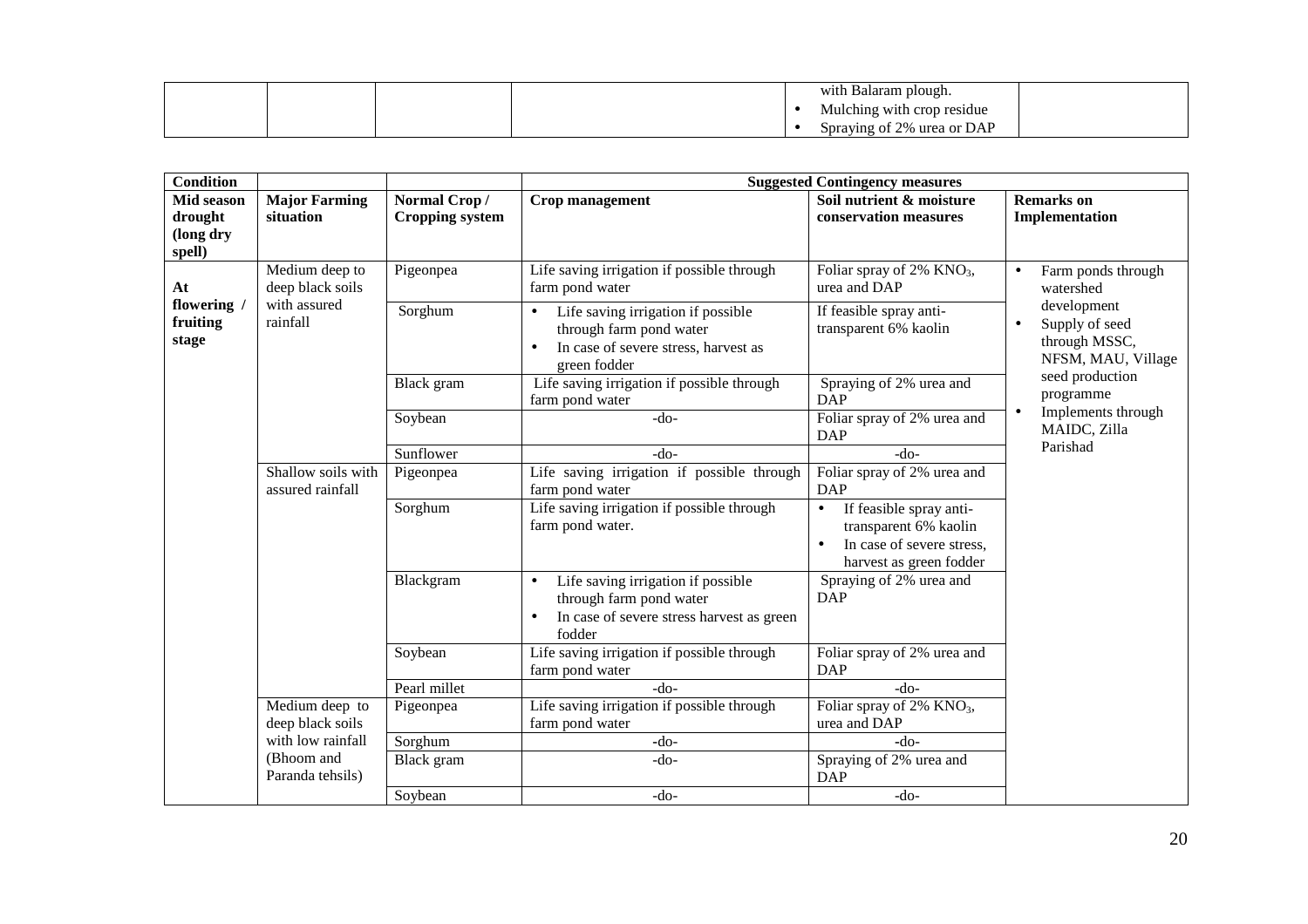| Shallow soils with<br>low rainfall | Pigeonpea    | Life saving irrigation if possible through<br>farm pond water                                                                                                         | Foliar spray of 2% urea and<br>DAP |
|------------------------------------|--------------|-----------------------------------------------------------------------------------------------------------------------------------------------------------------------|------------------------------------|
| (Bhoom and<br>Paranda tehsils)     | Sorghum      | Life saving irrigation if possible<br>through farm pond water If feasible<br>spray anti-transparent 6% kaolin.<br>In case of severe stress harvest as green<br>fodder | $-do-$                             |
|                                    | Black gram   | Life saving irrigation if possible through<br>farm pond water                                                                                                         | Spraying of 2% urea and<br>DAP     |
|                                    | Pearl millet | -do-                                                                                                                                                                  | $-do-$                             |

| <b>Condition</b>        |                                             |                     | <b>Suggested Contingency measures</b>                          |                                                                           |                                                |  |
|-------------------------|---------------------------------------------|---------------------|----------------------------------------------------------------|---------------------------------------------------------------------------|------------------------------------------------|--|
| <b>Terminal drought</b> | <b>Major Farming</b>                        | Normal Crop/        | Crop management                                                | Rabi Crop planning                                                        | <b>Remarks</b> on                              |  |
| (Early withdrawal of    | situation                                   | Cropping            |                                                                |                                                                           | Implementation                                 |  |
| monsoon)                | Medium deep to deep                         | system<br>Pigeonpea | Life saving irrigation                                         |                                                                           | Farm ponds through                             |  |
|                         | black soils with<br>assured rainfall        | Sorghum             | Life saving irrigation or<br>harvest at physiological maturity | Plan for rabi crops chickpea<br>$/$ safflower                             | watershed<br>development                       |  |
|                         |                                             | Black gram          | Harvest at physiological maturity                              | Plan for rabi crops chickpea<br>/ safflower / rabi sorghum /<br>sunflower | Supply of seed<br>$\bullet$<br>through MSSC,   |  |
|                         |                                             | Soybean             | Life saving irrigation                                         | $-do-$                                                                    | NFSM, MAU,                                     |  |
|                         |                                             | Sunflower           | -do-                                                           | $-do-$                                                                    | Village seed                                   |  |
|                         | Shallow soils with                          | Pigeonpea           | Life saving irrigation                                         |                                                                           | production                                     |  |
|                         | assured rainfall                            | Sorghum             | Life saving irrigation or<br>harvest at physiological maturity | Plan for rabi crops chickpea<br>/ safflower                               | programme                                      |  |
|                         |                                             | Blackgram           | Harvest at physiological maturity                              | Plan for rabi crops chickpea<br>/ safflower / rabi sorghum /<br>sunflower | Implements through<br>MAIDC, Zilla<br>Parishad |  |
|                         |                                             | Soybean             | Life saving irrigation                                         | $-do-$                                                                    |                                                |  |
|                         |                                             | Pearl millet        | Life saving irrigation or<br>harvest at physiological maturity | $-do-$                                                                    |                                                |  |
|                         | Medium deep to deep                         | Pigeonpea           | Life saving irrigation                                         |                                                                           |                                                |  |
|                         | black soils with low<br>rainfall (Bhoom and | Sorghum             | Life saving irrigation or<br>harvest at physiological maturity | $-do-$                                                                    |                                                |  |
|                         | Paranda tehsils)                            | Black gram          | Harvest at physiological maturity                              | Plan for rabi crops chickpea<br>/safflower/rabi sorghum/<br>sunflower     |                                                |  |
|                         |                                             | Soybean             | Life saving irrigation                                         | Plan for rabi crops chickpea<br>/ safflower                               |                                                |  |
|                         | Shallow soils with                          | Pigeonpea           | Life saving irrigation                                         | Foliar spray of $2\%$ KNO <sub>3</sub> ,                                  |                                                |  |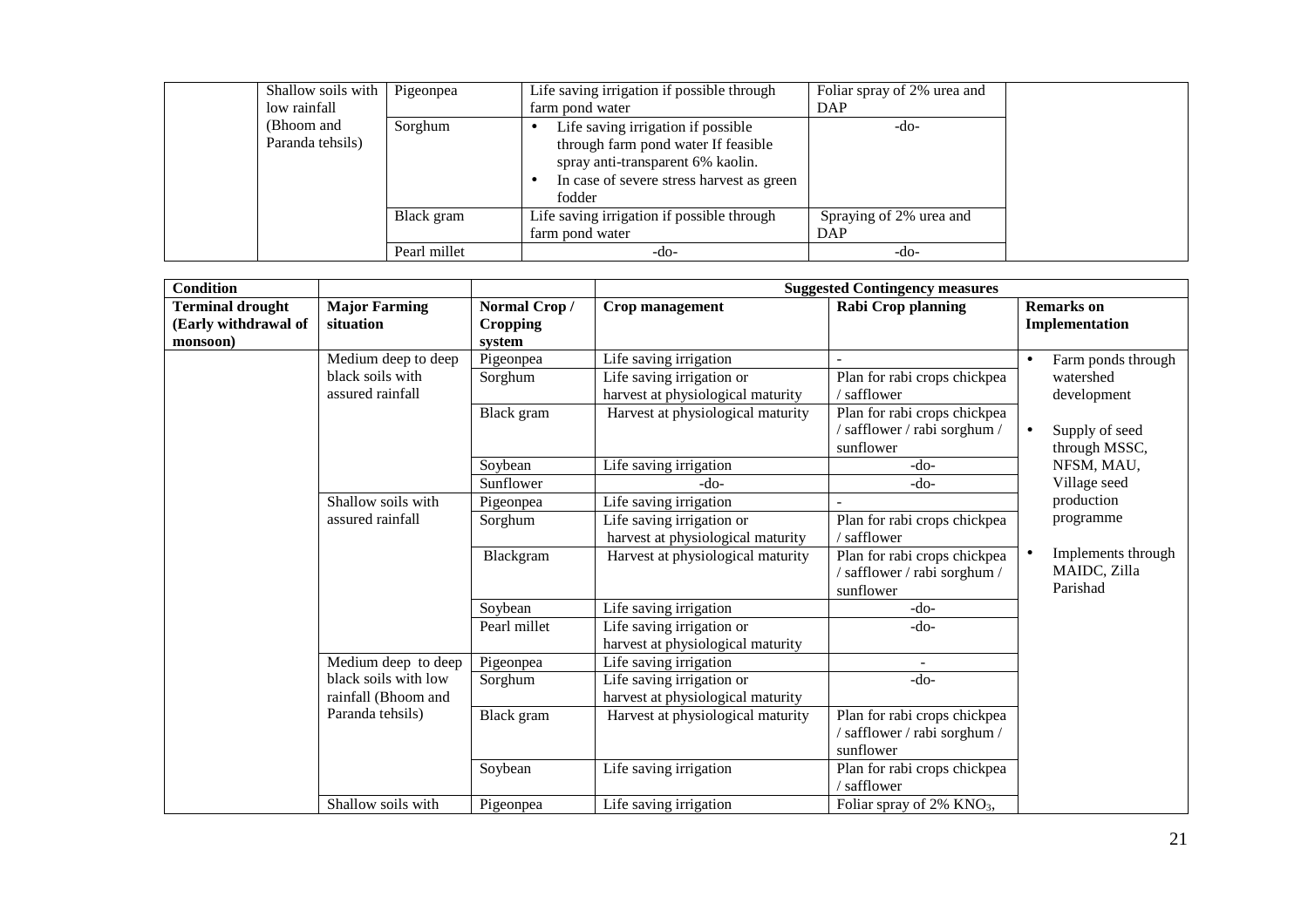| low rainfall (Bhoom  |              |                                      | urea and DAP                 |  |
|----------------------|--------------|--------------------------------------|------------------------------|--|
| and Paranda tehsils) | Sorghum      | Life saving irrigation               | Plan for rabi crops chickpea |  |
|                      |              | In case of severe stress harvest     | ' safflower                  |  |
|                      |              | as green fodder                      |                              |  |
|                      | Black gram   | Harvest at physiological maturity    | Plan for rabi crops chickpea |  |
|                      |              |                                      | safflower / rabi sorghum /   |  |
|                      |              |                                      | sunflower                    |  |
|                      | Pearl millet | Life saving irrigation or harvest at | Plan for rabi crops chickpea |  |
|                      |              | physiological maturity               | safflower after harvest of   |  |
|                      |              |                                      | sole pearl millet            |  |

## **2.1.2 Irrigated situation**

| <b>Condition</b>                                                          |                                                                                                                                                                      |                                          | <b>Suggested Contingency measures</b> |                                                                                                                                                                                                                                                                                                           |                                           |  |  |
|---------------------------------------------------------------------------|----------------------------------------------------------------------------------------------------------------------------------------------------------------------|------------------------------------------|---------------------------------------|-----------------------------------------------------------------------------------------------------------------------------------------------------------------------------------------------------------------------------------------------------------------------------------------------------------|-------------------------------------------|--|--|
|                                                                           | <b>Major Farming</b><br>situation                                                                                                                                    | <b>Normal</b><br>Crop/Cropping<br>system | Change in crop/<br>cropping system    | <b>Agronomic measures</b>                                                                                                                                                                                                                                                                                 | <b>Remarks</b> on<br>Implementation       |  |  |
| <b>Delayed</b><br>release of<br>water in<br>canals due to<br>low rainfall | Medium deep to deep<br>black cotton soil with<br>assured rainfall                                                                                                    | Sugarcane                                | No change or irrigated<br>cotton      | Raising of nurseries with single<br>$\bullet$<br>budded setts to save the time and<br>water for pre-seasonal planting<br>Drip system for enhancing the water<br>$\bullet$<br>productivity<br>Mulching with sugarcane trash<br>$\bullet$<br>between rows and frequent<br>interculture to conserve moisture | Linkage with DSAO for<br>micro-irrigation |  |  |
|                                                                           |                                                                                                                                                                      | Turmeric                                 | No change                             | Use drip irrigation                                                                                                                                                                                                                                                                                       |                                           |  |  |
|                                                                           |                                                                                                                                                                      | Vegetable crops                          | Cotton / Maize                        | $-do-$                                                                                                                                                                                                                                                                                                    |                                           |  |  |
|                                                                           |                                                                                                                                                                      | Mango                                    | No change                             | Drip irrigation<br>$\bullet$<br>Basin mulch<br>$\bullet$                                                                                                                                                                                                                                                  |                                           |  |  |
|                                                                           | Shallow soils with                                                                                                                                                   | Grape                                    | No change                             | $-do-$                                                                                                                                                                                                                                                                                                    |                                           |  |  |
|                                                                           | assured rainfall                                                                                                                                                     | Kagzilime                                | No change                             | $-do-$                                                                                                                                                                                                                                                                                                    |                                           |  |  |
|                                                                           | Medium deep to deep<br>black cotton soil<br>with low rainfall<br>(Bhoom and Paranda<br>tehsils)<br>Shallow soils with low<br>rainfall (Bhoom and<br>Paranda tehsils) | Wheat / Onion<br>Wheat                   | No change<br>Rabi sorghum / chickpea  | Drip irrigation<br>$\bullet$<br>Irrigation at critical crop growth<br>stages<br>Irrigation at critical crop growth stages                                                                                                                                                                                 |                                           |  |  |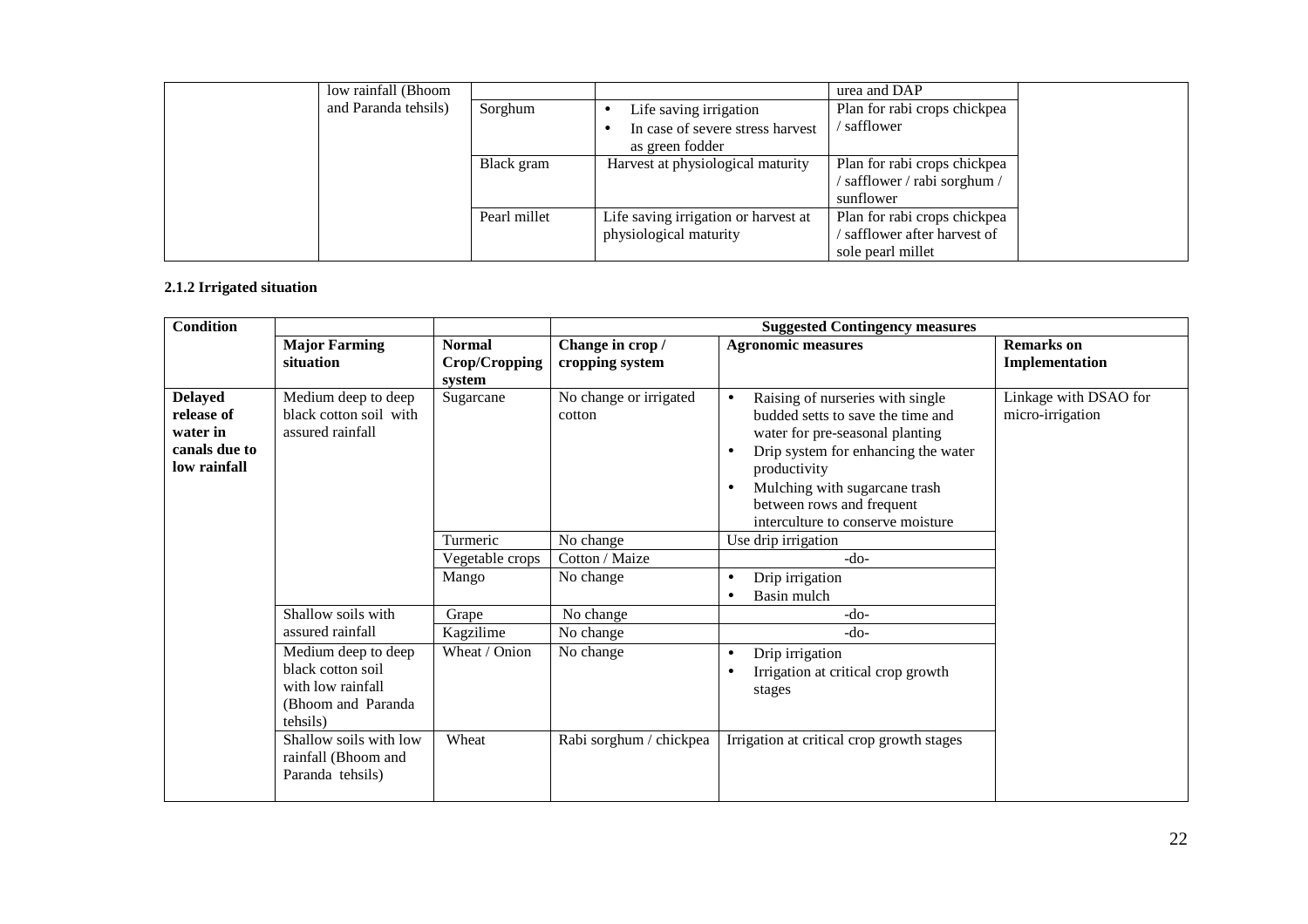| <b>Condition</b>                                                    |                                                                                                  |                                          | <b>Suggested Contingency measures</b> |                                                                                                                                                                                                                                                                                                                           |                                           |  |
|---------------------------------------------------------------------|--------------------------------------------------------------------------------------------------|------------------------------------------|---------------------------------------|---------------------------------------------------------------------------------------------------------------------------------------------------------------------------------------------------------------------------------------------------------------------------------------------------------------------------|-------------------------------------------|--|
|                                                                     | <b>Major Farming</b><br>situation                                                                | <b>Normal</b><br>Crop/Cropping<br>system | Change in crop / cropping<br>system   | <b>Agronomic measures</b>                                                                                                                                                                                                                                                                                                 | <b>Remarks</b> on<br>Implementation       |  |
| <b>Limited release of</b><br>water in canals due<br>to low rainfall | Medium deep to deep<br>black cotton soil with<br>assured rainfall                                | Sugarcane                                | No change or irrigated cotton         | Raising of nurseries<br>$\bullet$<br>with single budded<br>setts to save the time<br>and water for pre-<br>seasonal planting<br>Drip system for<br>$\bullet$<br>enhancing the water<br>productivity<br>Mulching with<br>$\bullet$<br>sugarcane trash<br>between rows and<br>frequent interculture<br>to conserve moisture | Linkage with DSAO for<br>micro-irrigation |  |
|                                                                     |                                                                                                  | Turmeric                                 | No change                             | Use drip irrigation                                                                                                                                                                                                                                                                                                       |                                           |  |
|                                                                     |                                                                                                  | Vegetable crops                          | Cotton / Maize                        | $-do-$                                                                                                                                                                                                                                                                                                                    |                                           |  |
|                                                                     |                                                                                                  | Mango                                    | No change                             | Drip irrigation<br>$\bullet$<br>Basin mulch<br>$\bullet$                                                                                                                                                                                                                                                                  |                                           |  |
|                                                                     | Shallow soils with                                                                               | Grape                                    | No change                             | $-do-$                                                                                                                                                                                                                                                                                                                    |                                           |  |
|                                                                     | assured rainfall                                                                                 | Kagzilime                                | No change                             | $-do-$                                                                                                                                                                                                                                                                                                                    |                                           |  |
|                                                                     | Medium deep to deep<br>black cotton soil<br>with low rainfall<br>(Bhoom and Paranda)<br>tehsils) | Wheat / Onion                            | No change                             | Drip irrigation<br>$\bullet$<br>Irrigation at critical<br>$\bullet$<br>crop growth stages                                                                                                                                                                                                                                 |                                           |  |
|                                                                     | Shallow soils with low<br>rainfall (Bhoom and<br>Paranda tehsils)                                | Wheat                                    | Rabi sorghum / chickpea               | Irrigation at critical crop<br>growth stages                                                                                                                                                                                                                                                                              |                                           |  |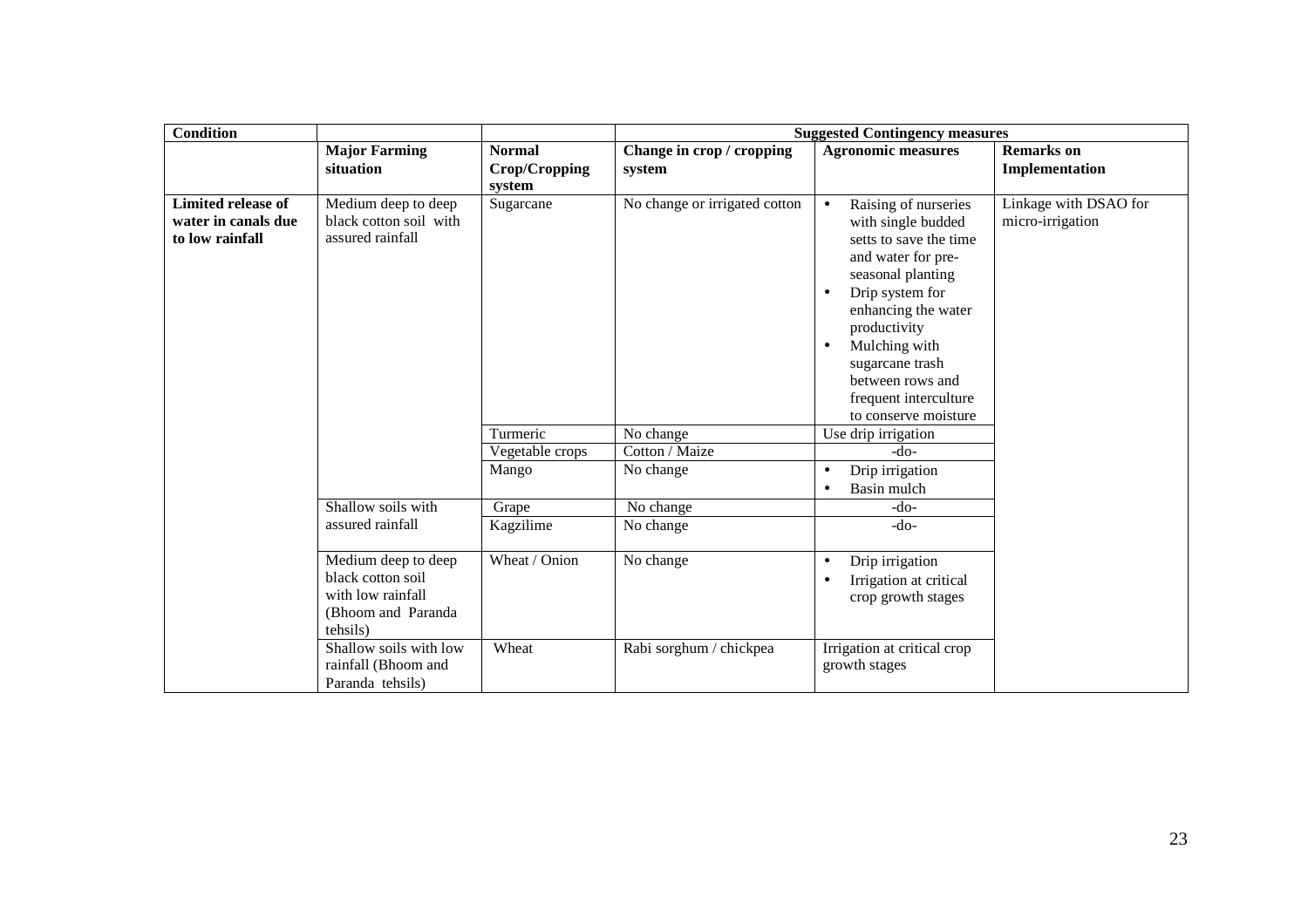| <b>Condition</b>     |                                                                  |                             |                           | <b>Suggested Contingency measures</b> |                     |
|----------------------|------------------------------------------------------------------|-----------------------------|---------------------------|---------------------------------------|---------------------|
|                      | <b>Major Farming situation</b>                                   | <b>Normal Crop/Cropping</b> | Change in crop / cropping | Agronomic                             | <b>Remarks</b> on   |
|                      |                                                                  | system                      | system                    | measures                              | Implementation      |
| Non release of water | Medium deep to deep                                              | Sugarcane                   | Cotton                    | Mulching<br>$\bullet$                 | Linkage with MAU,   |
| in canals under      | black cotton soil with                                           |                             |                           | Interculture                          | Parbhani, MSSC, NSC |
| delayed onset of     | assured rainfall                                                 | Turmeric                    | Rabi sorghum, Chickpea    | $-do-$                                | for seed            |
| monsoon in           |                                                                  |                             | and safflower             |                                       |                     |
| catchment            |                                                                  | Vegetable crops             | Pigeonpea                 | $-do-$                                |                     |
|                      |                                                                  | Mango                       | No change                 | -do-                                  |                     |
|                      | Shallow soils with assured<br>rainfall                           | Grape                       | No change                 | Arrange for water                     |                     |
|                      |                                                                  |                             |                           | from some other                       |                     |
|                      |                                                                  |                             |                           | source                                |                     |
|                      |                                                                  | Kagzilime                   | No change                 | $-do-$                                |                     |
|                      | Medium deep to deep                                              | Sugarcane                   | Cotton                    | Mulching<br>٠                         |                     |
|                      | black cotton soil<br>with low rainfall (Bhoom                    |                             |                           | Interculture<br>$\bullet$             |                     |
|                      |                                                                  | Turmeric                    | Rabi sorghum, Chickpea    | $-do-$                                |                     |
|                      | and Paranda tehsils)                                             |                             | and safflower             |                                       |                     |
|                      |                                                                  | Vegetable crops             | Pigeonpea                 | $-do-$                                |                     |
|                      |                                                                  | Mango                       | No change                 | $-do-$                                |                     |
|                      | Shallow soils with low<br>rainfall (Bhoom and<br>Paranda tehsils | Not applicable              |                           |                                       |                     |
|                      |                                                                  |                             |                           |                                       |                     |

| <b>Condition</b>       |                                |                      | <b>Suggested Contingency measures</b> |           |                   |
|------------------------|--------------------------------|----------------------|---------------------------------------|-----------|-------------------|
|                        | <b>Major Farming situation</b> | Crop/Cropping system | Change in crop / cropping             | Agronomic | <b>Remarks</b> on |
|                        |                                |                      | system                                | measures  | Implementation    |
| Lack of inflows into   | Not applicable                 |                      |                                       |           |                   |
| tanks due to           |                                |                      |                                       |           |                   |
| insufficient / delayed |                                |                      |                                       |           |                   |
| onset of monsoon       |                                |                      |                                       |           |                   |

| <b>Condition</b> |                                |                             | <b>Suggested Contingency measures</b> |              |                     |
|------------------|--------------------------------|-----------------------------|---------------------------------------|--------------|---------------------|
|                  | <b>Major Farming situation</b> | <b>Normal Crop/Cropping</b> | Change in crop / cropping             | Agronomic    | Remarks on          |
|                  |                                | system                      | system                                | measures     | Implementation      |
| Insufficient     | Medium deep to deep            | Sugarcane                   | Cotton                                | Mulching     | Linkage with MAU,   |
| groundwater      | black cotton soil with         |                             |                                       | Interculture | Parbhani, MSSC, NSC |
|                  |                                |                             |                                       |              |                     |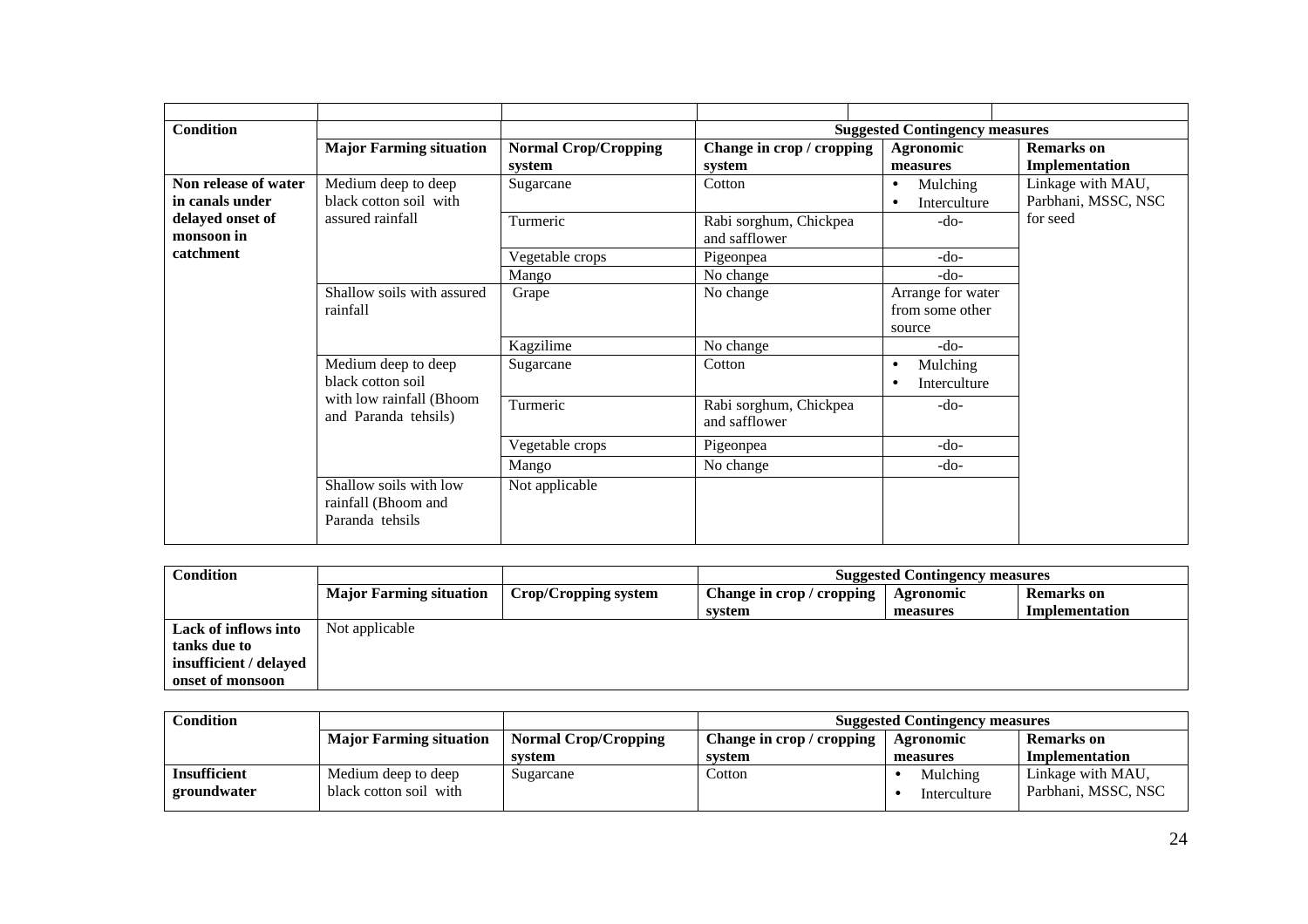| recharge due to low<br>rainfall | assured rainfall                                                                             | Turmeric        | Rabi sorghum, Chickpea<br>and safflower | $-do-$                                         | for seed |
|---------------------------------|----------------------------------------------------------------------------------------------|-----------------|-----------------------------------------|------------------------------------------------|----------|
|                                 |                                                                                              | Vegetable crops | Pigeonpea                               | $-do-$                                         |          |
|                                 |                                                                                              | Mango           | No change                               | $-do-$                                         |          |
|                                 | Shallow soils with assured<br>rainfall                                                       | Grape           | No change                               | Arrange for water<br>from some other<br>source |          |
|                                 |                                                                                              | Kagzilime       | No change                               | -do-                                           |          |
|                                 | Medium deep to deep<br>black cotton soil<br>with low rainfall (Bhoom<br>and Paranda tehsils) | Sugarcane       | Cotton                                  | Mulching<br>٠<br>Interculture<br>٠             |          |
|                                 |                                                                                              | Turmeric        | Rabi sorghum, Chickpea<br>and safflower | $-do-$                                         |          |
|                                 |                                                                                              | Vegetable crops | Pigeonpea                               | $-do-$                                         |          |
|                                 |                                                                                              | Mango           | No change                               | -do-                                           |          |
|                                 | Shallow soils with low<br>rainfall (Bhoom and<br>Paranda tehsils)                            | Not applicable  |                                         |                                                |          |

**2.2 Unusual rains (untimely, unseasonal etc)** (for both rainfed and irrigated situations)

| <b>Condition</b>         |                                       | <b>Suggested contingency measure</b> |                              |                                  |
|--------------------------|---------------------------------------|--------------------------------------|------------------------------|----------------------------------|
| <b>Continuous high</b>   | <b>Vegetative stage</b>               | <b>Flowering stage</b>               | <b>Crop maturity Stage</b>   | <b>Post harvest</b>              |
| rainfall in a short      |                                       |                                      |                              |                                  |
| span leading to water    |                                       |                                      |                              |                                  |
| logging                  |                                       |                                      |                              |                                  |
| Cotton, Sorghum          | Drain excess water<br>$\bullet$       | Drain excess water                   | Drain out excess water       | picked cotton<br>from<br>Protect |
|                          | Interculture at optimum soil<br>٠     |                                      | Timely harvest               | drenching and soiling            |
|                          | moisture                              |                                      |                              | Dry wet cotton and market        |
|                          | Apply 25KgN/Ha to cotton<br>$\bullet$ |                                      |                              |                                  |
| Soybean,<br>Pigeonpea    | Drain out excess water                | $-DO$                                | $-D0$                        | Shift to safer place             |
| duration<br>short<br>and |                                       |                                      |                              | Dry the produce                  |
| pulses                   |                                       |                                      |                              |                                  |
| Horticulture             |                                       |                                      |                              |                                  |
| Mango                    | Opening of field channels to          | Opening of field channels to drain   | Collect fallen fruits, grade | and<br>Grading,<br>cleaning      |
|                          | drain out excess water and avoid      | out excess water and avoid surface   | and market if feasible       | marketing of fruits              |
|                          | surface ponding, Interculture at      | ponding, Interculture at optimum     |                              |                                  |
|                          | optimum soil moisture                 | soil moisture                        |                              |                                  |
| Grape                    | $-do-$                                | $-do-$                               | $-do-$                       | $-do-$                           |
| Pomogranate              | $-do-$                                | $-do-$                               | $-do-$                       | $-do-$                           |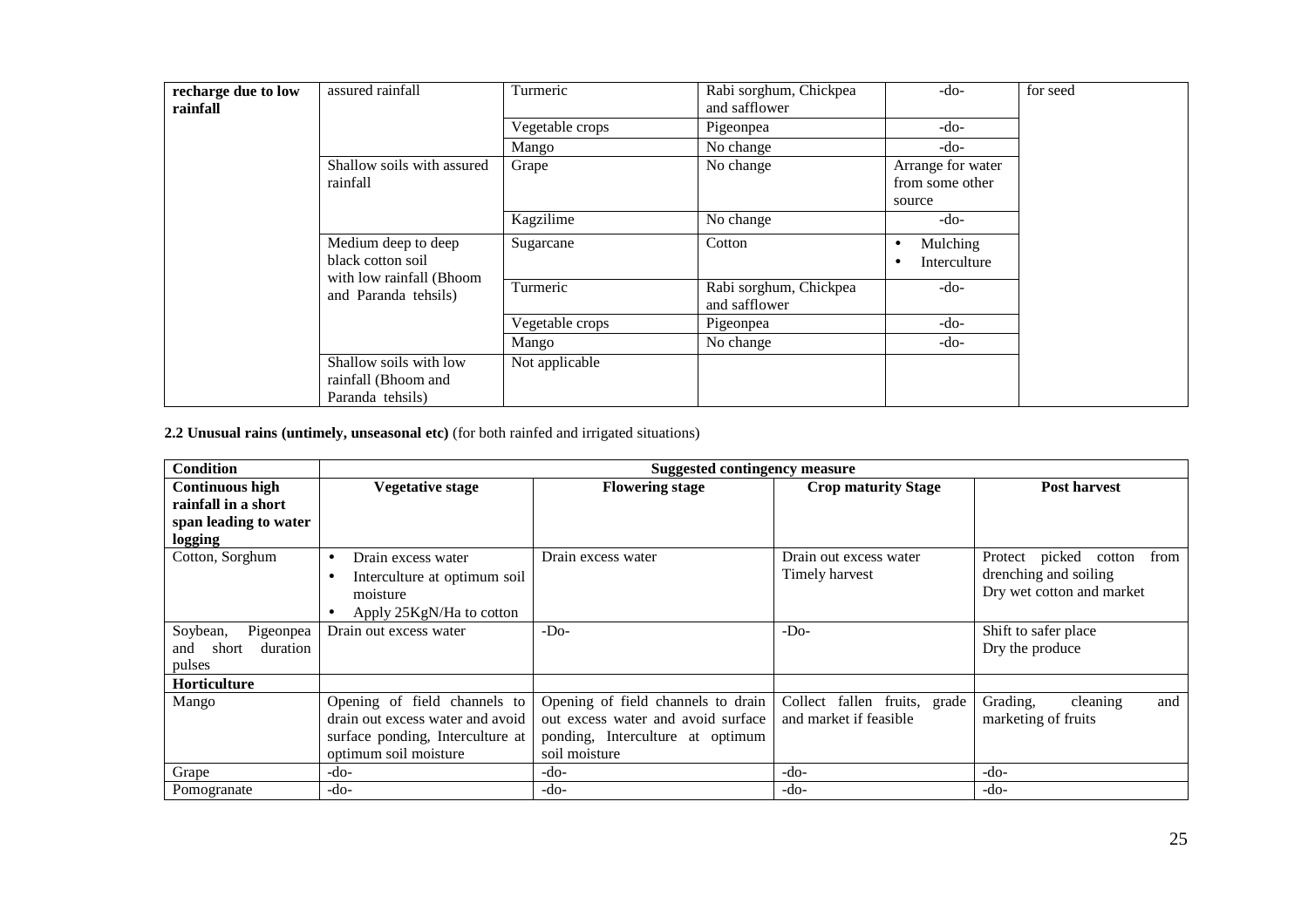|                       | Heavy rainfall with high speed winds in a short span          |                                          |                                        |                                 |
|-----------------------|---------------------------------------------------------------|------------------------------------------|----------------------------------------|---------------------------------|
| Cotton, Sorghum       | Drain excess water<br>$\bullet$                               | Drain excess water                       | Drain out excess water                 | Protect picked cotton from      |
|                       | Interculture at optimum soil                                  |                                          | Timely harvest                         | drenching and soiling           |
|                       | moisture                                                      |                                          |                                        | Dry wet cotton and marketing    |
|                       | Apply 25KgN/Ha to cotton                                      |                                          |                                        |                                 |
| Soybean,<br>Pigeonpea | Drain out excess water                                        | $-do-$                                   | -do-                                   | Shift to safer place            |
| and short<br>duration |                                                               |                                          |                                        | Dry the produce                 |
| pulses                |                                                               |                                          |                                        |                                 |
| Horticulture          |                                                               |                                          |                                        |                                 |
| Mango                 | -do-                                                          | Provide support to prevent lodging       | multinutrient<br>Apply<br>and          | Shift produce to safer place    |
|                       |                                                               | and uprooting in young orchards          | hormonal spray to promote<br>flowering |                                 |
| Grape                 | -do-                                                          | -do-                                     | $-do-$                                 | $-do-$                          |
| Pomogranate           | $-do-$                                                        | $-do-$                                   | $-do-$                                 | -do-                            |
|                       | Outbreak of pests and diseases due to unseasonal rains        |                                          |                                        |                                 |
| Cotton                | Apply<br>soil<br>drench<br>of 1                               | Apply foliar spray of streptocycline     | Foliar spray of carbendazim            | $\overline{a}$                  |
|                       | carbendazim 0.1% or COC @                                     | sulphate @ $6g/60$ litre + COC @         | $0.1\%$ or Ditane M45 0.2% to          |                                 |
|                       | 3g/litre at base of plants to                                 | $25g/10$ litre to prevent bacterial leaf | prevent boll rot                       |                                 |
|                       | prevent wilt in low lying                                     | blight                                   |                                        |                                 |
|                       | patches                                                       | Apply Sulphur 25g/10 litre (300          |                                        |                                 |
|                       |                                                               | mesh) to prevent grey mildew             |                                        |                                 |
|                       |                                                               | Apply MgSO4 25 kg/ha soil                |                                        |                                 |
|                       |                                                               | application or 1% MgSO4 foliar           |                                        |                                 |
|                       |                                                               | spray to prevent leaf reddening          |                                        |                                 |
| Sorghum               |                                                               |                                          | Apply Dithane M 45 0.2% on             |                                 |
|                       |                                                               |                                          | ear heads immediately after            |                                 |
|                       |                                                               |                                          | cessation of rains                     |                                 |
| Soybean               | infested<br>Manually<br>remove                                | $\sim$                                   |                                        |                                 |
|                       | plants or plant parts from below                              |                                          |                                        |                                 |
|                       | the girdles                                                   |                                          |                                        |                                 |
|                       | Protect against semilooper when                               |                                          |                                        |                                 |
|                       | density reaches >4 larvae per                                 |                                          |                                        |                                 |
|                       | meter row with foliar spray of<br>NSKE 5% or dimethoate 30 EC |                                          |                                        |                                 |
|                       | 1 ml/litre                                                    |                                          |                                        |                                 |
| Horticulture          |                                                               |                                          |                                        |                                 |
| Mango                 | Spray imidacloprid $0.3$ ml or                                | Protect against hopper                   | Spray Dithane M 45 3g/litre            | Maintain aeration in storage to |
|                       | dimethoate 1 ml/liter to control                              |                                          | carbendazim<br>1g/liter<br>or          | prevent fungal infection and    |
|                       | hopper                                                        |                                          | against anthracnose                    | blackening or fruits            |
|                       | Drench the seedlings with COC                                 |                                          | Spray sulphur 0.5% to control          |                                 |
|                       | 0.25% against root rot                                        |                                          | powdery mildew                         |                                 |
|                       |                                                               |                                          |                                        |                                 |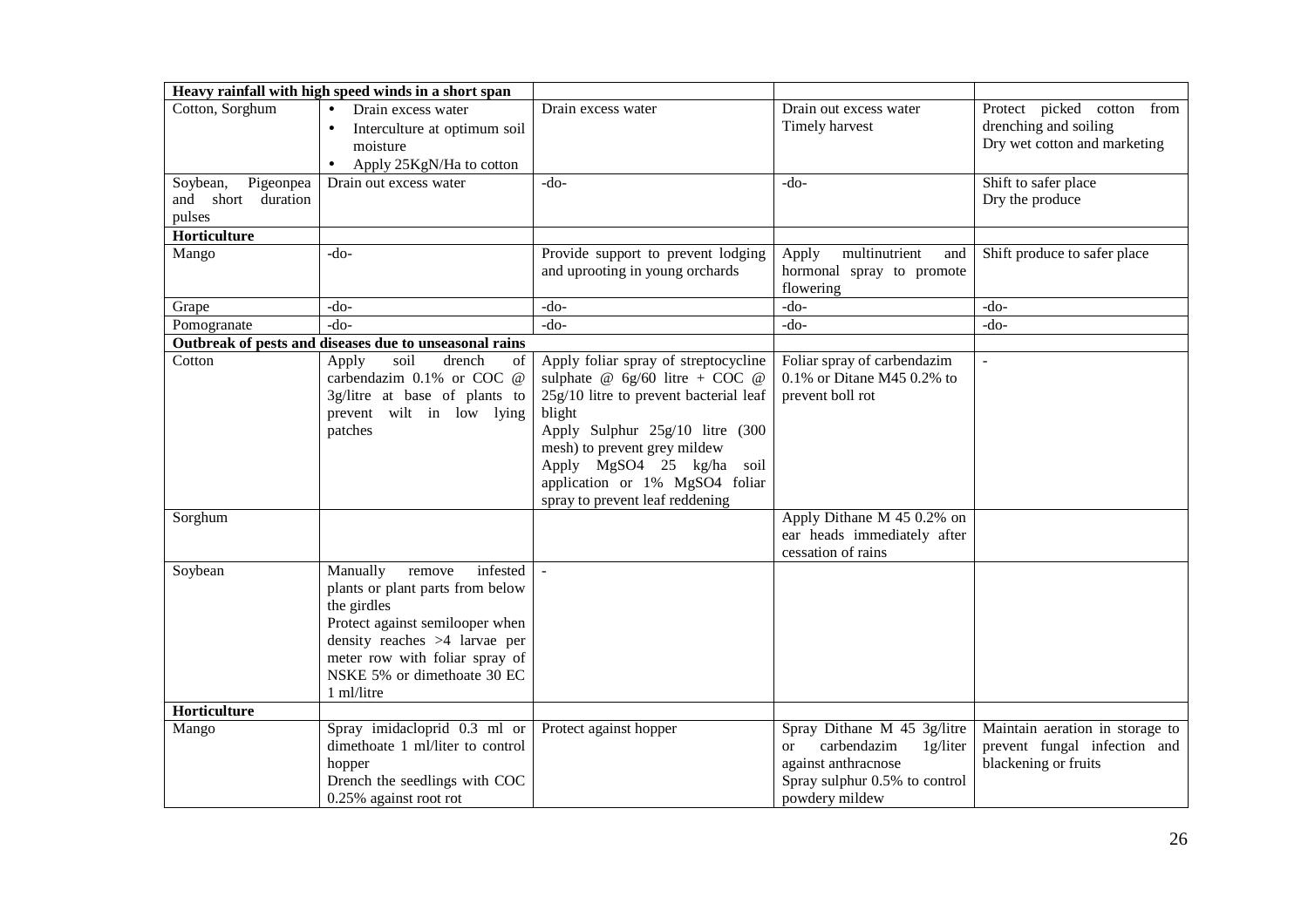| Grape (Take from | with COC<br>drenching<br>Soil    | Spray Dithane M $45 \frac{3g}{\text{liter}}$ or |                                         |  |
|------------------|----------------------------------|-------------------------------------------------|-----------------------------------------|--|
| Nasik plan)      | 3g/litre to avoid rhizome rot    | propiconazole 1 ml/liter 2-3 times              |                                         |  |
|                  |                                  | against Cercospora leaf spot                    |                                         |  |
| Pomogranate      | a) Insect pest - Shot hole borer | i) Shot hole borer                              | i) Fruit sucking                        |  |
|                  | - Use Geru paste with            | - Use Geru paste with insecticides              | moth                                    |  |
|                  | insecticides                     | - Soil application of 10 g phorate $@$          | - Protect the fruits                    |  |
|                  | - Soil application of 10 g       | $10g$ /plant in                                 | either by bagging or                    |  |
|                  | phorate $\omega$                 | basin                                           | by using repellents                     |  |
|                  | $10g$ /plant in basin            | ii) Anar caterpillar                            | i) Bacterial spot -                     |  |
|                  | b) Disease -                     | - Spraying of Emamectin benzoate 5              | Spraying of                             |  |
|                  | i) Bacterial blight $-$          | SG @ $5g/10$                                    | bactinashak 250 ppm                     |  |
|                  | Spraying of bactinashak 250      | lit. water.                                     | $(2.5 \text{ g} / 10 \text{ lit.})$ and |  |
|                  | ppm $(2.5g/10)$                  | i) Bacterial spot $-$                           | captaf $0.25%$                          |  |
|                  | lit.) and captaf $0.25\%$        | Spraying of bactinashak 250 ppm                 | alternatively                           |  |
|                  | alternatively                    | $(2.5 \text{ g} / 10 \text{ lit.})$             |                                         |  |
|                  | ii) Fungal fruit and leaf spot-  | and captaf 0.25 % alternatively                 |                                         |  |
|                  | Spraying of mancozeb 75 WP       | ii) Fungal fruit and leaf spot-                 |                                         |  |
|                  | $0.25 \%$ or                     | Spraying of mancozeb 75 WP 0.25                 |                                         |  |
|                  | carbendazim 50 WP 0.1 % Wilt     | % or carbendazium 50 WP 0.1 %                   |                                         |  |

## **2.3 Floods:** Not applicable

| <b>Condition</b>                                    |                          | <b>Suggested contingency measure</b> |                           |            |
|-----------------------------------------------------|--------------------------|--------------------------------------|---------------------------|------------|
| Transient water logging / partial                   | Seedling / nursery stage | Vegetative stage                     | <b>Reproductive stage</b> | At harvest |
| inundation                                          |                          |                                      |                           |            |
| Continuous submergence for more than Not applicable |                          |                                      |                           |            |
| 2 days                                              |                          |                                      |                           |            |
| Sea water inundation                                |                          |                                      |                           |            |

#### **2.4 Extreme events: Heat wave / Cold wave / Frost / Hailstorm / Cyclone**

| <b>Extreme</b><br>event | <b>Suggested contingency measure</b> |                  |                           |            |  |
|-------------------------|--------------------------------------|------------------|---------------------------|------------|--|
| type                    | <b>Seedling / nursery stage</b>      | Vegetative stage | <b>Reproductive stage</b> | At harvest |  |
| <b>Heat Wave</b>        | Not applicable                       |                  |                           |            |  |
| Cold wave               | Not applicable                       |                  |                           |            |  |
| Frost                   | Not applicable                       |                  |                           |            |  |
| Hailstorm               | Not applicable                       |                  |                           |            |  |
| Cyclone                 | Not applicable                       |                  |                           |            |  |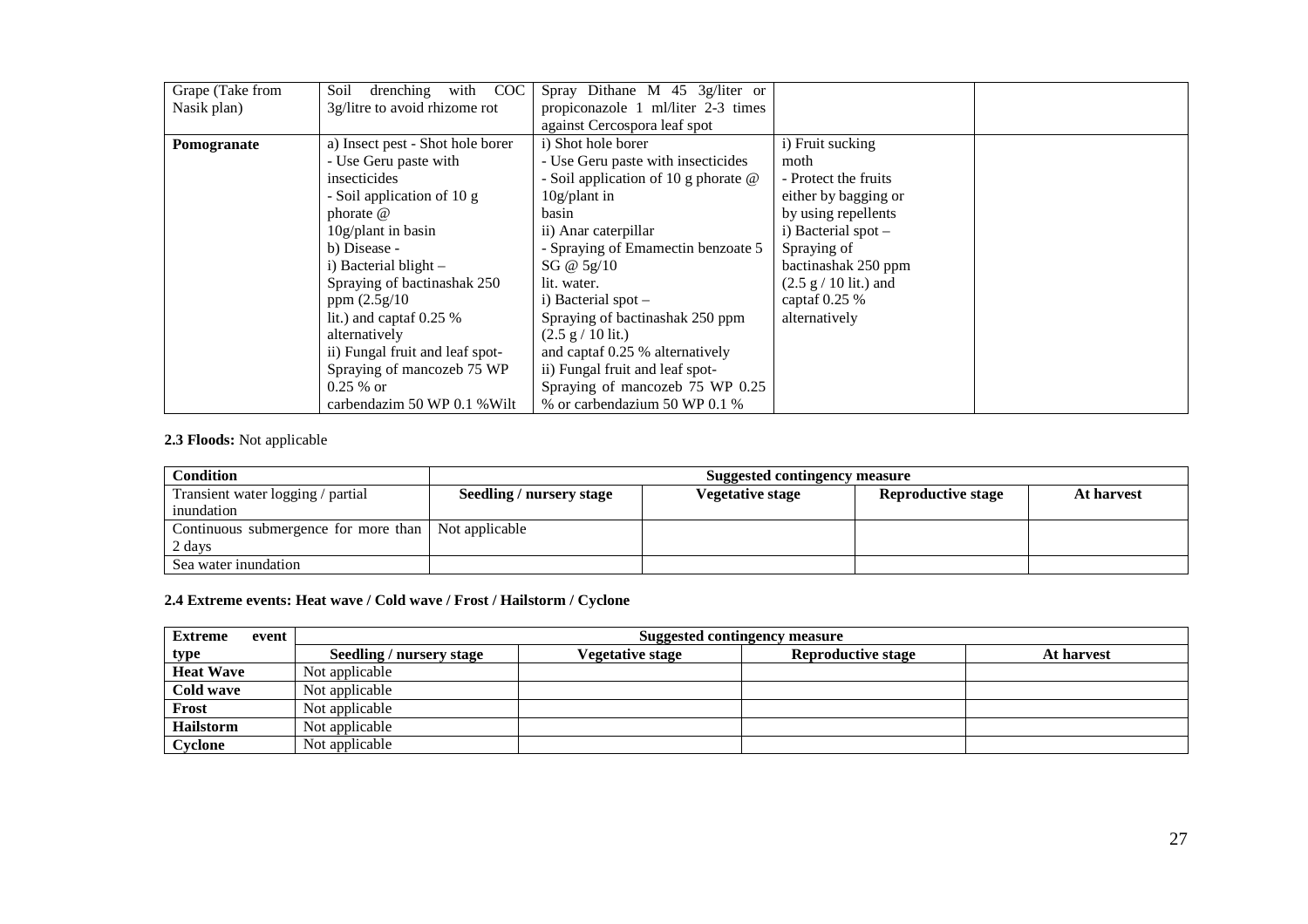## **2.5 Contingent strategies for Livestock, Poultry & Fisheries**

## **2.5.1 Livestock**

|                                 | <b>Suggested contingency measures</b>                                                                                                                                                                                                                                                                                                                                                                                                                                                                                                                                                                                                                                                                                                                                                                                                                                                                                                                                                                                                                                                                                                                                                                                                           |                                                                                                                                                                                                                                                                                                                                                                                                                                                                                                                                                                                                                                                                                                                                                                                                                                                                                                                                                                                                                                                                                                                                                                                                                                                                                                                                                                                                                                                                                                 |                                                                                                                                                                                                                                                                                                                                                                                                                                                                                                            |  |  |
|---------------------------------|-------------------------------------------------------------------------------------------------------------------------------------------------------------------------------------------------------------------------------------------------------------------------------------------------------------------------------------------------------------------------------------------------------------------------------------------------------------------------------------------------------------------------------------------------------------------------------------------------------------------------------------------------------------------------------------------------------------------------------------------------------------------------------------------------------------------------------------------------------------------------------------------------------------------------------------------------------------------------------------------------------------------------------------------------------------------------------------------------------------------------------------------------------------------------------------------------------------------------------------------------|-------------------------------------------------------------------------------------------------------------------------------------------------------------------------------------------------------------------------------------------------------------------------------------------------------------------------------------------------------------------------------------------------------------------------------------------------------------------------------------------------------------------------------------------------------------------------------------------------------------------------------------------------------------------------------------------------------------------------------------------------------------------------------------------------------------------------------------------------------------------------------------------------------------------------------------------------------------------------------------------------------------------------------------------------------------------------------------------------------------------------------------------------------------------------------------------------------------------------------------------------------------------------------------------------------------------------------------------------------------------------------------------------------------------------------------------------------------------------------------------------|------------------------------------------------------------------------------------------------------------------------------------------------------------------------------------------------------------------------------------------------------------------------------------------------------------------------------------------------------------------------------------------------------------------------------------------------------------------------------------------------------------|--|--|
|                                 | Before the event <sup>s</sup>                                                                                                                                                                                                                                                                                                                                                                                                                                                                                                                                                                                                                                                                                                                                                                                                                                                                                                                                                                                                                                                                                                                                                                                                                   | During the event                                                                                                                                                                                                                                                                                                                                                                                                                                                                                                                                                                                                                                                                                                                                                                                                                                                                                                                                                                                                                                                                                                                                                                                                                                                                                                                                                                                                                                                                                | After the event                                                                                                                                                                                                                                                                                                                                                                                                                                                                                            |  |  |
| <b>Drought</b>                  |                                                                                                                                                                                                                                                                                                                                                                                                                                                                                                                                                                                                                                                                                                                                                                                                                                                                                                                                                                                                                                                                                                                                                                                                                                                 |                                                                                                                                                                                                                                                                                                                                                                                                                                                                                                                                                                                                                                                                                                                                                                                                                                                                                                                                                                                                                                                                                                                                                                                                                                                                                                                                                                                                                                                                                                 |                                                                                                                                                                                                                                                                                                                                                                                                                                                                                                            |  |  |
| Feed and fodder<br>availability | Sowing of cereals (Sorghum/Bajra) and<br>leguminous crops (Lucerne, Berseem, Horse<br>gram, Cowpea) during North-East monsoon<br>under dry land system for fodder production<br>Collection of soya meal waste and<br>sunflower/safflower/ groundnut seed cake for use<br>as feed supplement during drought<br>Motivating the sugarcane farmers to convert<br>green sugarcane tops in to silage by the end of<br>February<br>Preserving the green maize fodder as silage<br>Development of hortipastoral systems inexisting<br>orchards<br>Establishment of fodder bank at village level with<br>available dry fodder (wheat straw, Sorghum/<br>Bajra stover, groundnut haulms, sugarcane tops)<br>Development of silvopastoral models with<br>Leucaena, Glyricidia, Prosopis as fodder trees<br>and Marvel, Madras Anjan, Stylo, Desmanthus,<br>etc., as under storey grass<br>Encourage fodder production with Sorghum -<br>stylo-Sorghum on rotation basis and also to<br>cultivate short-term fodder crops like sunhemp<br>Promote Azola cultivation at backyard<br>Formation of village Disaster Management<br>Committee<br>Capacity building and preparedness of the<br>stakeholders and official staff for the<br>drought/floods/cyclones | Harvest and use biomass of dried up crops<br>(Pearlmillet, Pigeon pea, Sorghum, maize, Wheat,<br>Green gram, Black gram, Soybean, cluster bean)<br>material as fodder<br>Use of unconventional and locally available cheap<br>feed ingredients especially soya meal waste and<br>sunflower/safflower/ groundnut seed cake for<br>feeding of livestock during drought<br>Harvest all the top fodder available (Subabul,<br>Glyricidia, Pipol, Prosopis etc) and feed the LS<br>during drought<br>Concentrate ingredients such as Grains, brans,<br>chunnies & oilseed cakes, low grade grains etc.<br>unfit for human consumption should be procured<br>from Govt. Godowns for feeding high productive<br>animals during drought<br>Promotion of Horse gram as contingent crop and<br>harvesting it at vegetative stage as fodder<br>All the hay should be enriched with 2% Urea<br>molasses solution or 1% common salt solution and<br>fed to LS.<br>Continuous supplementation of minerals to prevent<br>infertility.<br>Encourage mixing available kitchen waste with dry<br>fodder while feeding to the milch animals<br>Arrangements should be made for mobilization of<br>small ruminants across the districts where no<br>drought exits<br>Unproductive livestock should to be culled during<br>severe drought<br>Create transportation and marketing facilities for<br>the culled and unproductive animals (10000-20000<br>animals)<br>Subsidized loans (5-10 crores) should be provided | Encourage progressive farmers to<br>grow multi cut fodder crops of<br>sorghum/bajra/maize(UP chari, MP<br>chari, HC-136, HD-2, GAINT<br>BAJRA,<br>$L-74$ ,<br>K-677,<br>Ananad/African<br>Tall,<br>Kisan<br>composite, Moti, Manjari, B1-7 on<br>their own lands with input subsidy<br>Supply of quality seeds of COFS 29,<br>Stylo and fodder slips of Marvel,<br>Yaswant, Jaywant, Napier, guinea<br>grass well before monsoon<br>Flushing the stock to recoup<br>Replenish the feed and fodder<br>banks |  |  |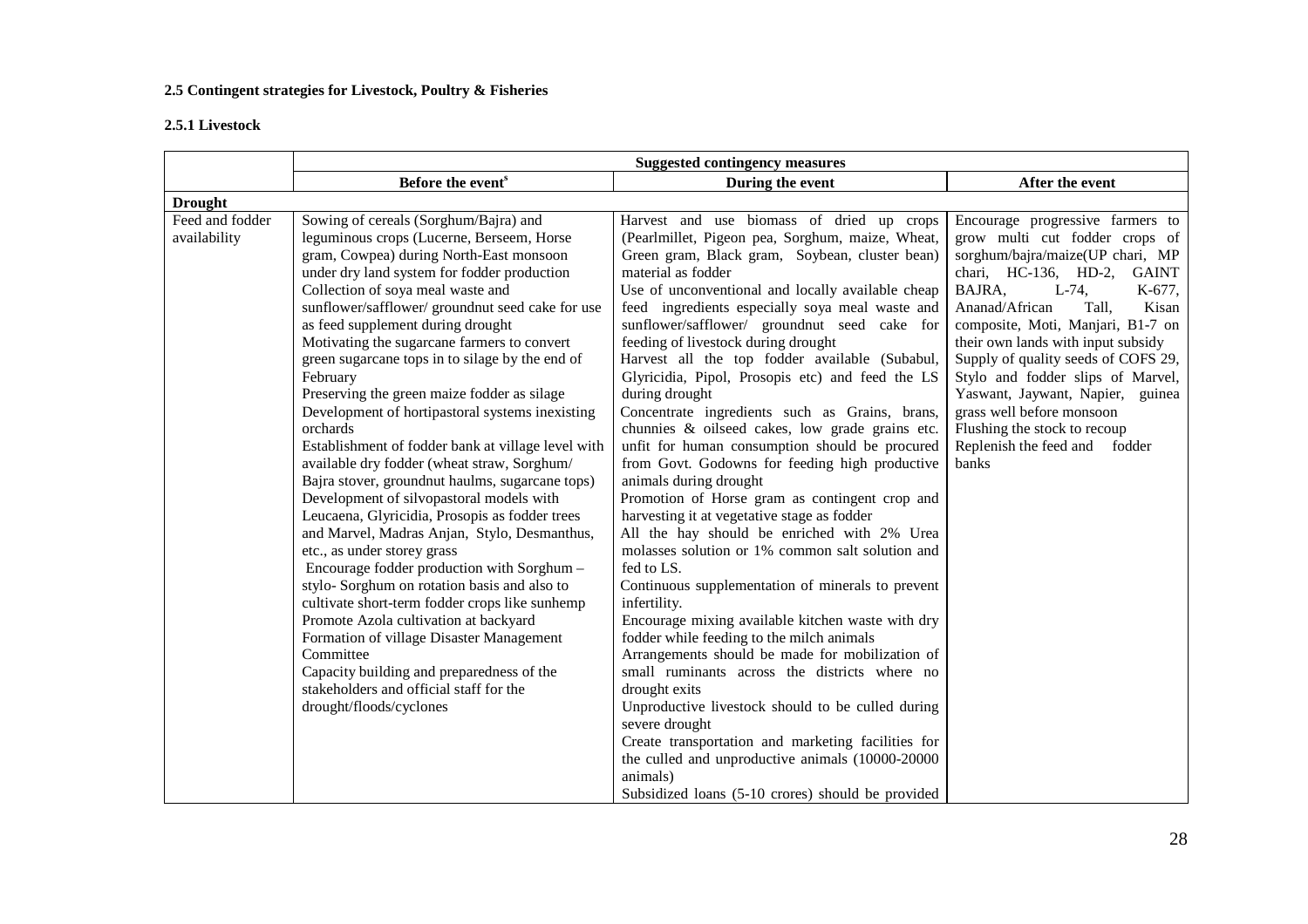|                |                                                   | to the livestock keepers                            |                                      |
|----------------|---------------------------------------------------|-----------------------------------------------------|--------------------------------------|
| Drinking water | Make available wholesome clean drinking water     | Provide wholesome<br>drinking<br>clean<br>water     | Watershed<br>management practices    |
|                | throughout the year for livestock                 | throughout the day                                  | should be promoted to conserve the   |
|                | Adopt various water conservation methods at       | Restrict wallowing of animals in<br>water           | rainwater.                           |
|                | village level to improve the ground water level   | bodies/resources                                    | Bleach $(0.1\%)$ drinking water /    |
|                | for adequate water supply.                        | Add alum in stagnated water bodies                  | water sources                        |
|                | Identification of water resources                 |                                                     | Desilting of ponds                   |
|                | Rain water harvesting and create water            |                                                     | Sensitize the farming community      |
|                | bodies/watering points (when water is scarce use  |                                                     | about importance of clean drinking   |
|                | only as drinking water for animals)               |                                                     | water for livestock                  |
|                | Construction of drinking water tanks in herding   |                                                     |                                      |
|                | places/village junctions/relief camp locations    |                                                     |                                      |
|                | Drinking water troughs should be provided in      |                                                     |                                      |
|                | shandies /community grazing areas                 |                                                     |                                      |
| Health and     | Procure and stock emergency medicines and         | Conduct mass animal health camps in every village   | Keep close surveillance on disease   |
| disease        | vaccines for important endemic diseases of<br>the | Keep close watch on health of different livestock   | outbreak.                            |
| management     | area                                              | species                                             | Undertake the vaccination            |
|                | All the stock must be immunized for endemic       | Identification and quarantine of sick animals       | depending on need                    |
|                | diseases of the area before the onset of monsoon  | Performing ring vaccination (8 km radius) in case   | Restricting movement of livestock in |
|                | Surveillance and disease monitoring network to    | of any outbreak                                     | case of any epidemic                 |
|                | be established at Joint Director (Animal          | Tick control measures should be implemented to      | Farmers should be advised to breed   |
|                | Husbandry) office in the district                 | prevent tick borne diseases in productive animals   | their milch animals during July-     |
|                | Adequate refreshment training on disaster         | Keep the animal houses clean and<br>spray           | September so that the peak milk      |
|                | management to be given to animal husbandry        | disinfectants                                       | production does not coincide with    |
|                | department staff                                  | Safe and hygienic disposal of dead animal carcasses | mid summer                           |
|                | Procure and stock multivitamins & area specific   |                                                     |                                      |
|                | mineral mixture                                   |                                                     |                                      |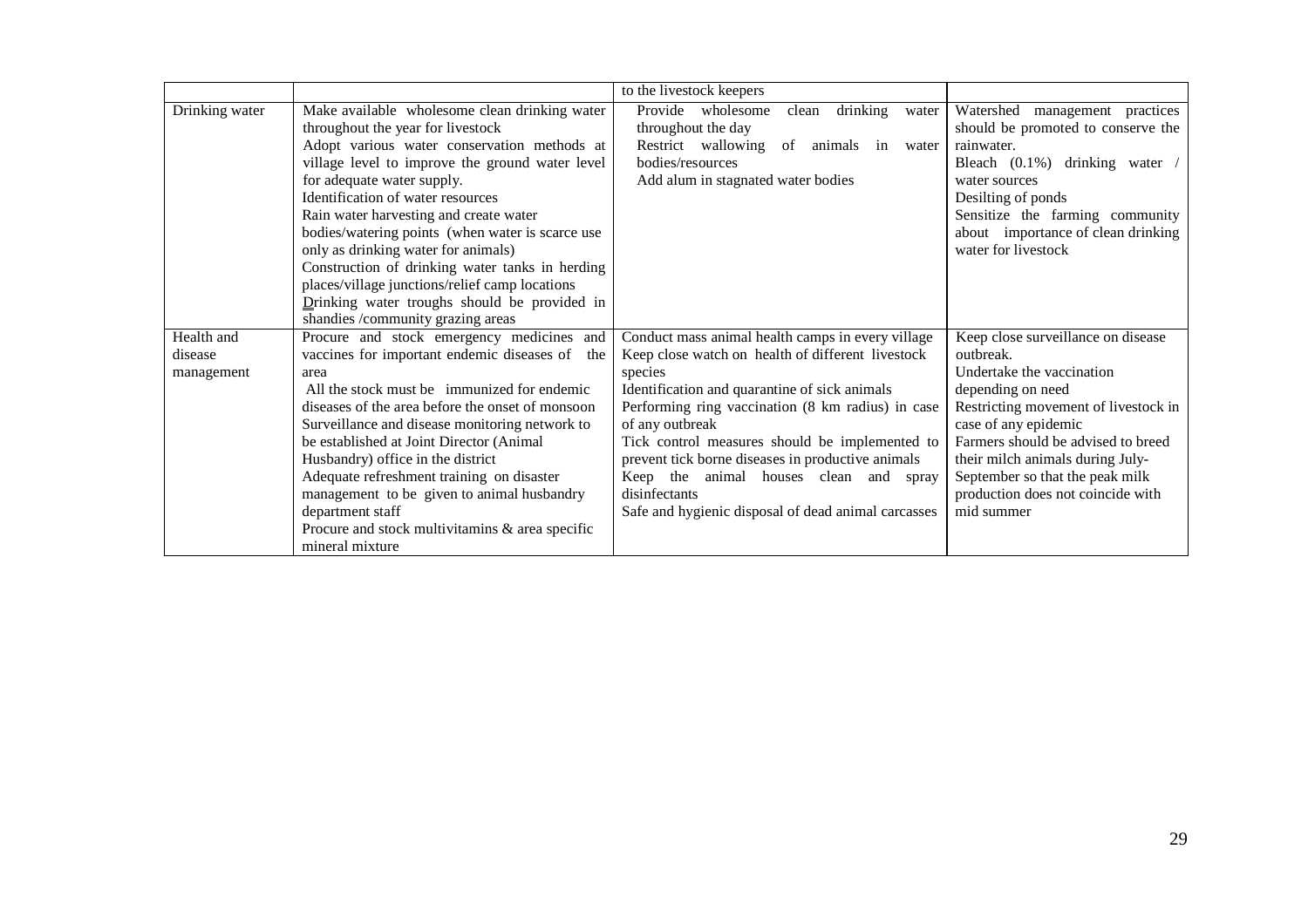| Cyclone/                          | Harvest all the possible immature and or wetted                   | Arrange relief camps to save productive and high              | Restrict movement of animals in                                |
|-----------------------------------|-------------------------------------------------------------------|---------------------------------------------------------------|----------------------------------------------------------------|
| <b>Floods</b>                     | grain (Pearlmillet, Pigeon pea, Sorghum, Wheat,                   | valued animals                                                | case of epidemic                                               |
|                                   | Green gram, Black gram, maize, Soybean, cluster                   | Shift productive and high valued animals from                 | Repair of animal shed                                          |
|                                   | bean etc) and store properly for use as animal                    | affected areas to relief camps                                | Cleaning and disinfection of the                               |
|                                   | feed.                                                             | Carryout deworming to all the animals entering into           | shed                                                           |
|                                   | Protect the stored dry roughage feed (wheat                       | relief camps                                                  | Bleach (0.1%) drinking water /                                 |
|                                   | straw/sorghum stover etc.,) from wetting and                      | Proper hygiene and sanitation of the relief camps,            | water sources                                                  |
|                                   | inundation of stagnated water                                     | animal sheds and surroundings                                 | Deworm all the animals through                                 |
|                                   | Procure and stock vaccines for important endemic                  | Avoid feeding soaked and mould infected feeds /               | mass camps                                                     |
|                                   | diseases                                                          | fodders to livestock                                          | Vaccinate against possible disease                             |
|                                   | Make available emergency medicines, anti-                         | Treatment of the sick, injured and affected animals           | out breaks like HS, BQ, FMD and                                |
|                                   | diarrheal drugs and electrolytes for transport to                 | through arrangement of mobile emergency                       | <b>PPR</b>                                                     |
|                                   | the needy areas                                                   | veterinary hospitals / rescue animal health workers.          | Proper dispose of the dead animals /                           |
|                                   | Keep stock of bleaching powder and lime                           |                                                               | carcasses by burning / deep burying                            |
|                                   |                                                                   | Spray fly repellants like neem oil, Butax etc., in            | $(4-8$ feet) with lime powder $(1kg$ for                       |
|                                   | Don't allow the animals for grazing in case of                    | animal sheds and relief camps                                 | small ruminants and 5kg for large                              |
|                                   | early forewarning (EFW)                                           | Identification and quarantine of sick animals                 | ruminants) in pit                                              |
|                                   | Incase of EFW of severe cyclone/floods, shift the                 | Perform ring vaccination (8 km radius) in case of             | Bleach / chlorinate (0.1%) drinking                            |
|                                   | animals to safer places                                           | any disease outbreak                                          | water or water resources                                       |
|                                   | Surveillance and disease monitoring network to                    | Sprinkle lime in relief camps and animal sheds                | Collect drowned crop material, dry                             |
|                                   | be established at Animal Husbandry Department<br>in each district | Proper disposal of dung from relief camps and<br>animal sheds | it and store for future use<br>Sowing of short duration fodder |
|                                   | Arrange transportation facilities for animals to                  |                                                               | crops in unsown and water logged                               |
|                                   | shift from low lying areas to safer places and also               |                                                               | areas when crops are damaged and                               |
|                                   | for animal health workers for rescue operations                   |                                                               | no chance to replant                                           |
|                                   |                                                                   |                                                               | Application of urea (20-25kg/ha) in                            |
|                                   |                                                                   |                                                               | the inundated areas and CPR's to                               |
|                                   |                                                                   |                                                               | enhance the bio mass production.                               |
| $\boldsymbol{\&}$<br>Cold<br>Heat | Arrangement for protection from heat wave                         | wave: Allow the animals early in the<br>Heat                  | Feed the animals as per routine                                |
| wave                              | Plantation around the shed<br>i)                                  | morning or late in the evening for grazing                    | schedule                                                       |
|                                   | ii) Arrangement of $H_2O$ sprinklers / foggers                    | Feed green fodder/silage / concentrates during day            | Allow the animals for grazing                                  |
|                                   | in the shed                                                       | time and roughages / hay during night time                    | (normal timings)                                               |
|                                   | iii) Application of white reflector paint on                      | Put on the foggers / sprinkerlers during day time             |                                                                |
|                                   | the roof                                                          | In severe cases, vitamin 'C' and electrolytes should          |                                                                |
|                                   | iv) Thatched sheds should be provided as a                        | be added in $H_2O$ during day time                            |                                                                |
|                                   | shelter to minimize heat stress                                   | Cold wave:                                                    |                                                                |
|                                   | Cold wave: Covering all the wire meshed walls /                   | Allow for grazing between 10AM to 3PM                         |                                                                |
|                                   | open area with gunny bags/ polyethylene sheets                    | Add 25-50 ml of edible oil in concentrates and fed            |                                                                |
|                                   | (with a mechanism for lifting during the day time                 | to the animals                                                |                                                                |
|                                   | and putting down during night time)                               | Put on the heaters during night time                          |                                                                |
|                                   |                                                                   | Apply / sprinkle lime powder in the animal shed to            |                                                                |
|                                   |                                                                   | neutralize ammonia accumulation                               |                                                                |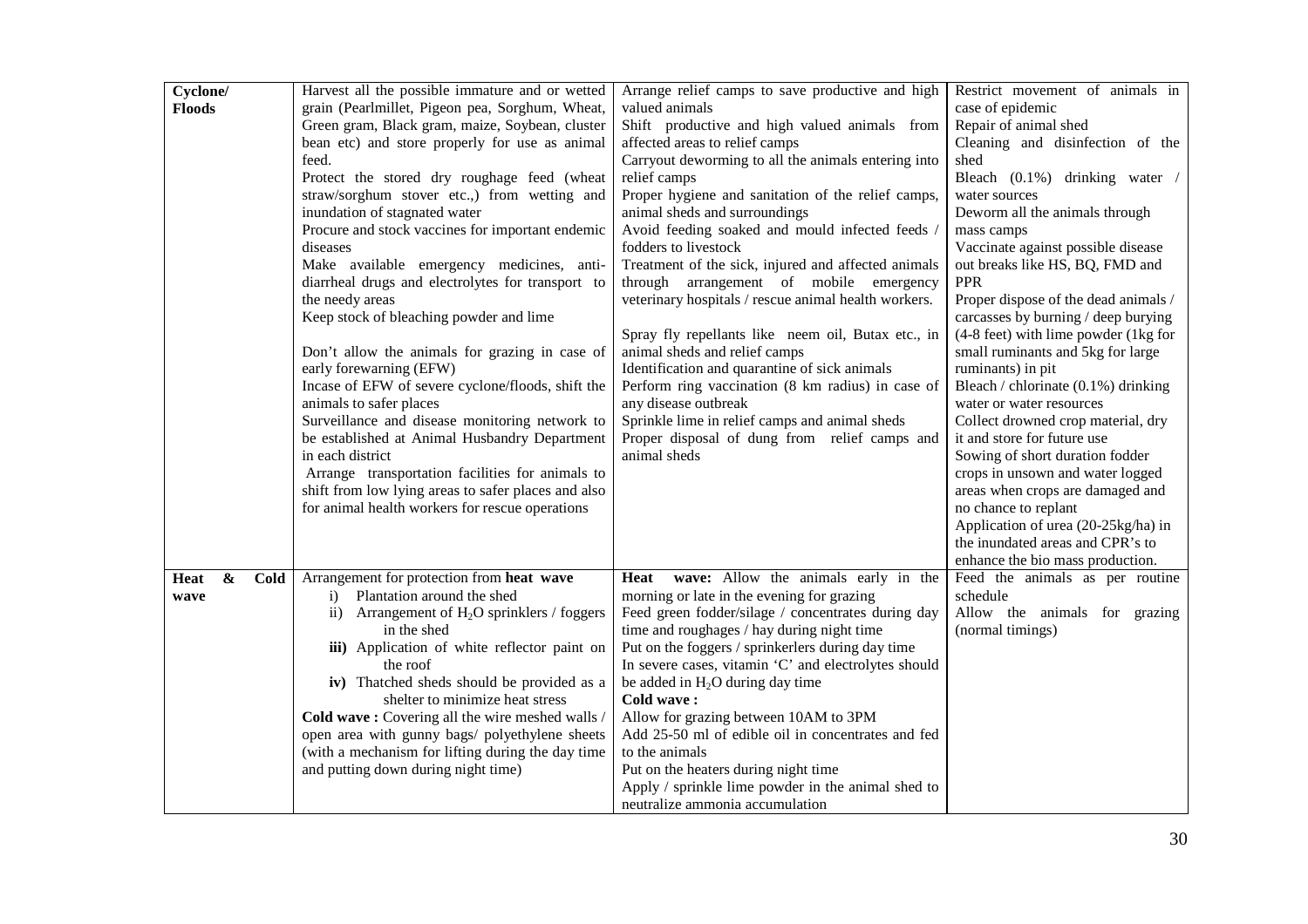| Insurance | of livestock<br>nsurance!<br>Encouraging | dead animals<br>the<br>details of<br>the<br>.1sting<br>out | claim<br>and<br><i>s</i> insurance<br>Submission<br><b>TOT</b> |
|-----------|------------------------------------------|------------------------------------------------------------|----------------------------------------------------------------|
|           |                                          |                                                            | n insurance benefit<br>availing                                |
|           |                                          |                                                            | Purchase of new productive<br>anımals                          |

## **2.5.2 Poultry**

|                               | <b>Suggested contingency measures</b>                                                                                                                            |                                                                                                                                                                                                                                                                                            |                                                                                                                                                                                                                                                                          |
|-------------------------------|------------------------------------------------------------------------------------------------------------------------------------------------------------------|--------------------------------------------------------------------------------------------------------------------------------------------------------------------------------------------------------------------------------------------------------------------------------------------|--------------------------------------------------------------------------------------------------------------------------------------------------------------------------------------------------------------------------------------------------------------------------|
|                               | Before the event <sup>a</sup>                                                                                                                                    | During the event                                                                                                                                                                                                                                                                           | After the event                                                                                                                                                                                                                                                          |
| <b>Drought</b>                |                                                                                                                                                                  |                                                                                                                                                                                                                                                                                            |                                                                                                                                                                                                                                                                          |
| Shortage of feed ingredients  | Storing of grain like maize,<br>bajra, jowar, broken wheat/rice<br>etc, to use as supplemental feed<br>during drought                                            | Feed with house hold grain to all the birds in<br>the noon i.e., after morning scavenging<br>Supplementation of shell grit (calcium) for<br>laying birds<br>Culling of weak birds                                                                                                          | Feed supplementation to all the survival<br>birds                                                                                                                                                                                                                        |
| Drinking water                | Store adequate good quality<br>water                                                                                                                             | Use water sanitizers and offer cool hygienic<br>drinking water                                                                                                                                                                                                                             | Provide clean and hygienic drinking water                                                                                                                                                                                                                                |
| Health and disease management | Culling of sick birds.<br>Deworming and vaccination<br>against RD and IBD                                                                                        | Supplementation of Vit. A, D, E, K and B-<br>complex including vit C in drinking water<br>(5ml in one litre water)                                                                                                                                                                         | Hygienic and sanitation of poultry house<br>Disposal of dead birds by burning /<br>burying with lime powder in pit                                                                                                                                                       |
| <b>Floods</b>                 |                                                                                                                                                                  |                                                                                                                                                                                                                                                                                            |                                                                                                                                                                                                                                                                          |
| Shortage of feed ingredients  | In case of early forewarning of<br>floods, shift the birds to safer<br>place<br>Storing of grain like maize,<br>bajra, jowar, broken wheat/rice<br>etc           | Use stored feed as supplement<br>Don't allow for scavenging<br>Culling of weak birds                                                                                                                                                                                                       | Routine practices are followed<br>Deworming and vaccination against RD                                                                                                                                                                                                   |
| Drinking water                | Protect the stored water from<br>contamination                                                                                                                   | Use water sanitizers<br>Offer hygienic drinking water                                                                                                                                                                                                                                      | Provide clean and hygienic drinking water                                                                                                                                                                                                                                |
| Health and disease management | In case of EFW, add antibiotic<br>powder<br>(Terramycin/Ampicilline/<br>Ampiclox etc., 10g in one litre)<br>in drinking water to prevent any<br>disease outbreak | Prevent water logging around the sheds<br>Provide proper drainage facility to clear<br>stagnated water<br>Assure supply of electricity by generator or<br>solar energy or biogas<br>Sprinkle lime powder to prevent ammonia<br>accumulation due to dampness<br>Sanitation of poultry house | Sanitation of poultry house<br>Treatment of affected birds<br>Disposal of dead birds by burning /<br>burying with line powder in pit<br>Disposal of poultry manure to prevent<br>protozoal problem<br>Supplementation of coccidiostats in feed<br>Vaccination against RD |
| Cyclone                       |                                                                                                                                                                  |                                                                                                                                                                                                                                                                                            |                                                                                                                                                                                                                                                                          |
| Shortage of feed ingredients  | In case of EFW, shift the birds<br>to safer place<br>Storing of grain like maize,                                                                                | Use stored feed as supplement<br>Don't allow for scavenging<br>Protect from thunder storms                                                                                                                                                                                                 | Routine practices are followed                                                                                                                                                                                                                                           |